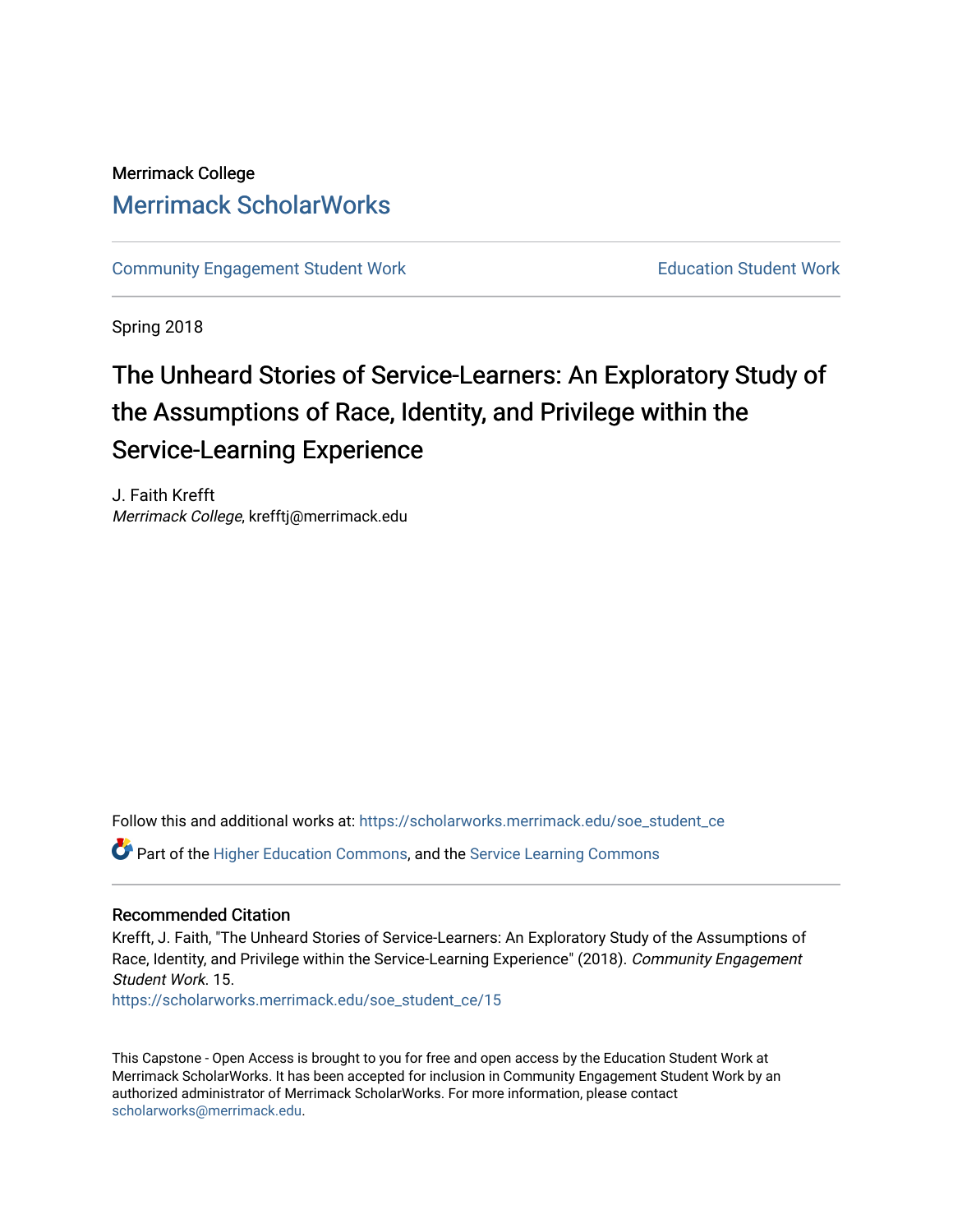## Faith Krefft

The Unheard Stories of Service-Learners: An Exploratory Study of the Assumptions of

Race, Identity, and Privilege within the Service-Learning Experience

May 2018

Merrimack College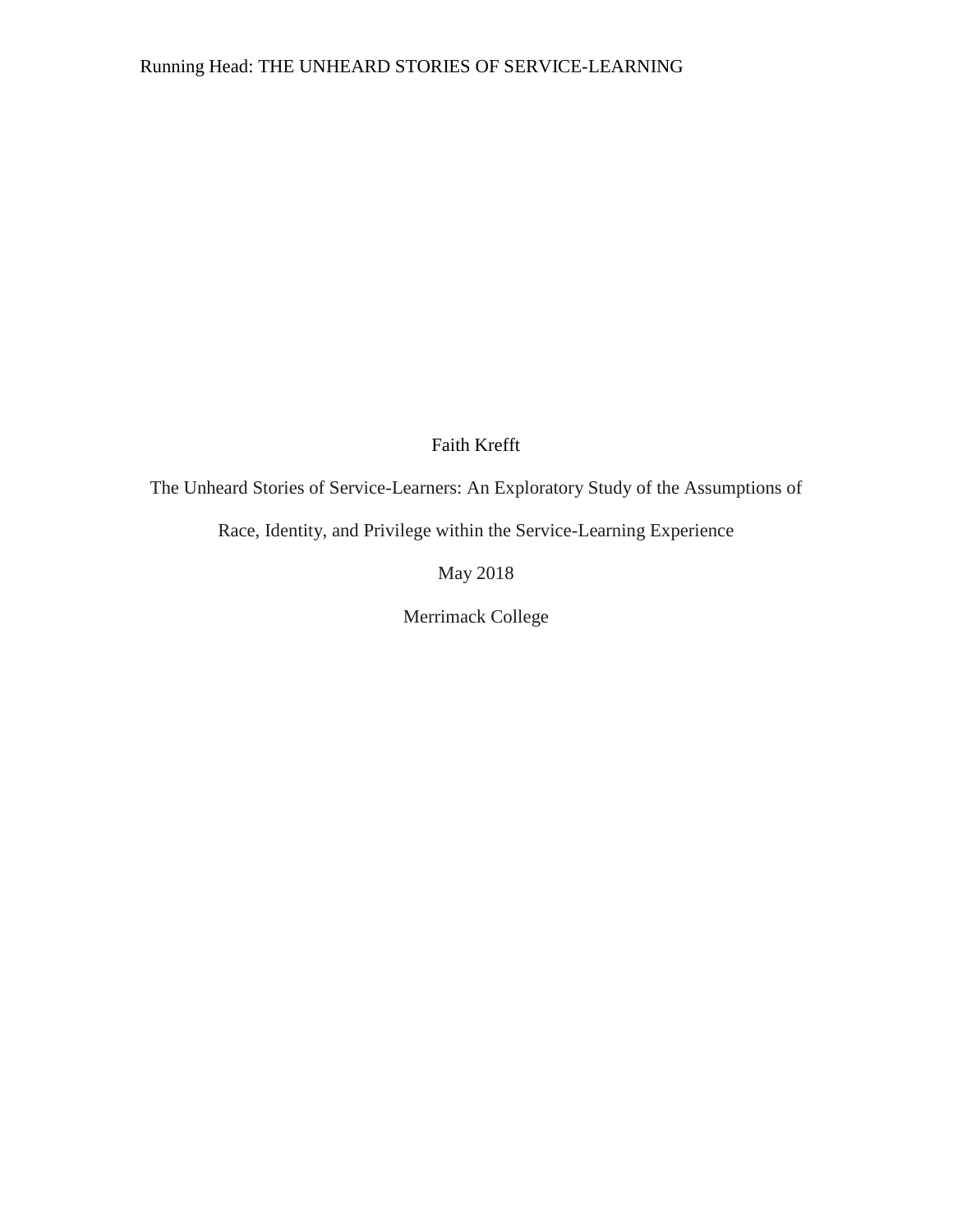#### **Merrimack College Capstone Signature Page**

#### <span id="page-2-0"></span>CAPSTONE SUBMITTED IN PARTIAL FULFILLMENT OF THE REQUIREMENT FOR THE DEGREE

#### MASTER OF EDUCATION

IN

#### COMMUNITY ENGAGEMENT

#### CAPSTONE TITLE:

The Unheard Stories of Service-Learners: An Exploratory Study of the Assumptions of Race, Identity, and Privilege within the Service-Learning Experience

#### AUTHOR: Faith Krefft

#### THE CAPSTONE PAPER HAS BEEN ACCEPTED BY THE COMMUNITY ENGAGEMENT PROGRAM IN PARTIAL FULMILLMENT OF THE REQUIREMENTS FOR THE DEGREE MASTER OF EDUCATION IN COMMUNITY ENGAGEMENT

| Audrey Falk, Ed.D.<br>DIRECTOR, COMMUNITY ENGAGEMENT     | SIGNATURE/       | DATE |
|----------------------------------------------------------|------------------|------|
| Dan Sarofian-Butin, Ph.D.<br>INSTRUCTOR, CAPSTONE COURSE | <b>SIGNATURE</b> | DATE |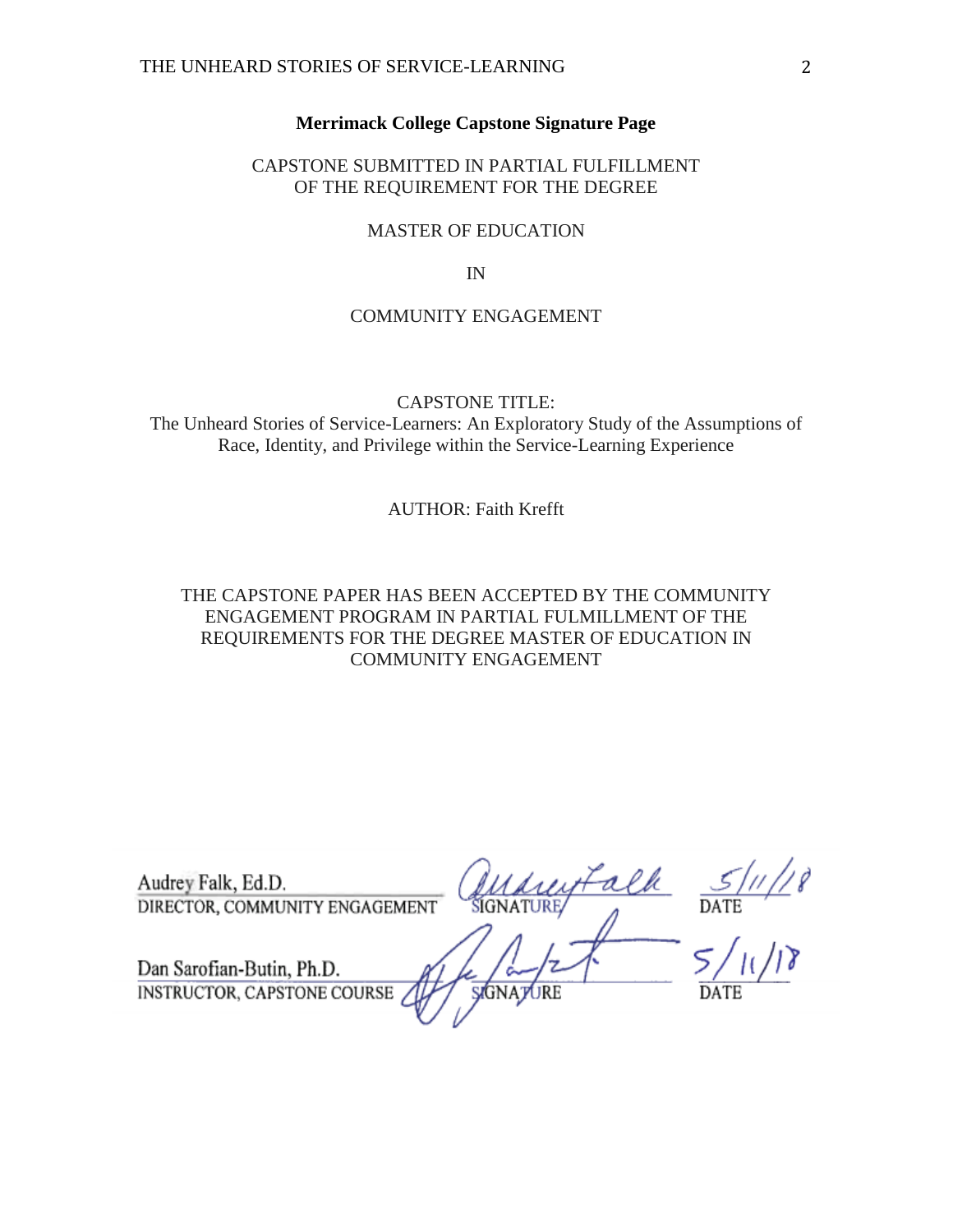### **Acknowledgements**

<span id="page-3-0"></span>Thank you to Merrimack College and Middlesex Community College for allowing me to run this research study. Thank you to the professors, students, and advisors who helped me throughout this study; your help was much appreciated. I'm grateful for the experience of running this study and hopefully applying the findings to my future work within Service-Learning in a higher education institution.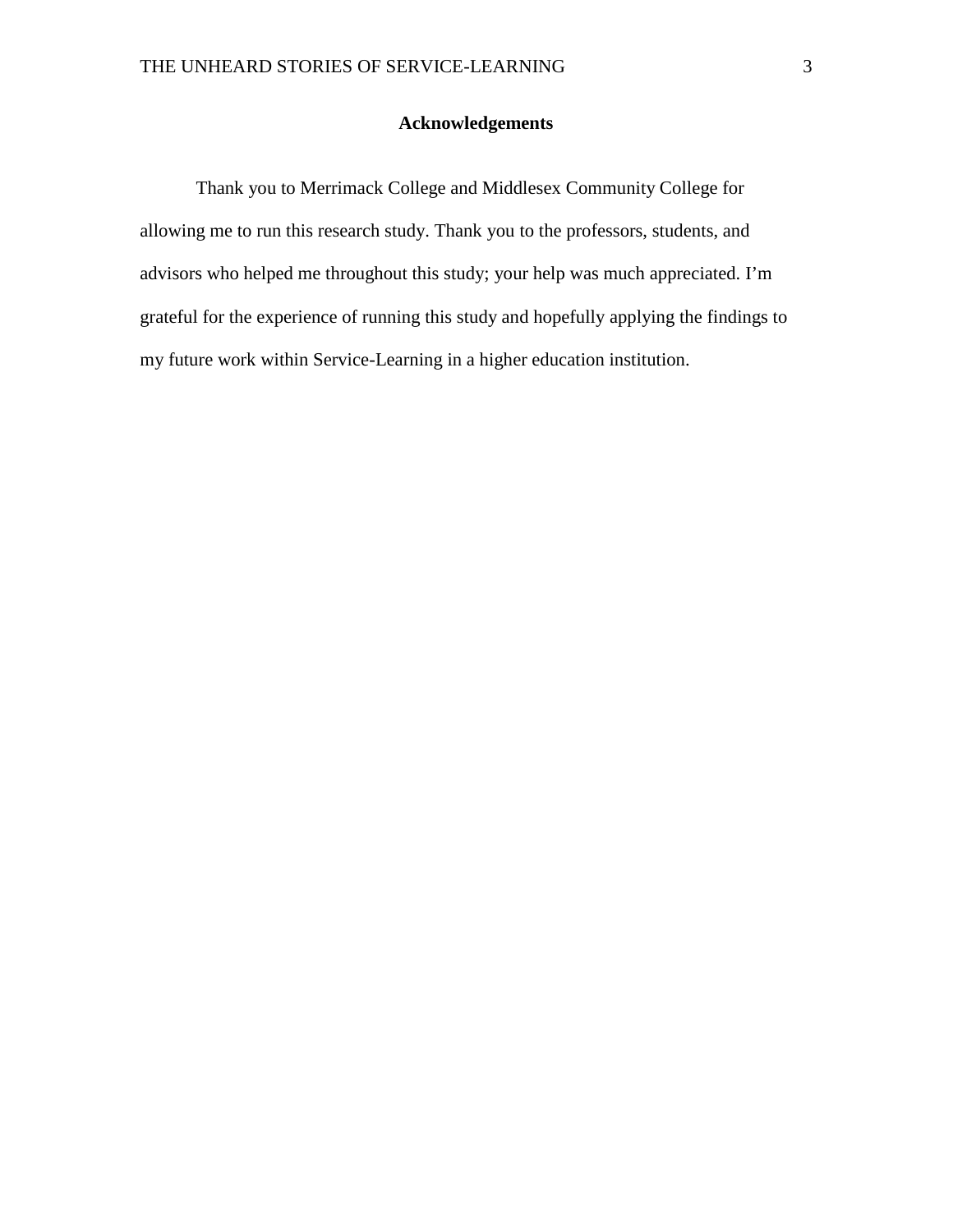#### **Abstract**

<span id="page-4-0"></span>Service-learning has become a powerful pedagogical practice in Higher Education. Yet many of its practices have been premised on the idea that participants are white and serving a community unlike their own. Research suggests that the perspectives and identities of students of a diverse background participating in service-learning experiences may be unheard and/or misunderstood. Through a qualitative exploratory study, this study examined the perspective of nonwhite students. Four students from two higher education institutions selected to participate in a set of longitudinal, semistructured, in-depth interviews in order to better understand their perspectives and experiences in their service-learning field site. Service-learning experiences are currently reinforcing the negative assumptions of the practice, but through this study, the stories and voices heard will hopefully change the assumptions and stereotypes to be more positive and accepting of all participating. Upon conclusion of this research study, it has been determined that more work needs to be done to prepare and educate the field of higher education and the effects of service-learning for diverse students.

Recommendations for moving beyond this study would be to open the participant pool, expand the amount of higher education institutions that have students be interviewed, and begin creating orientation workshops to educate what it's like for a student to serve a community like their own.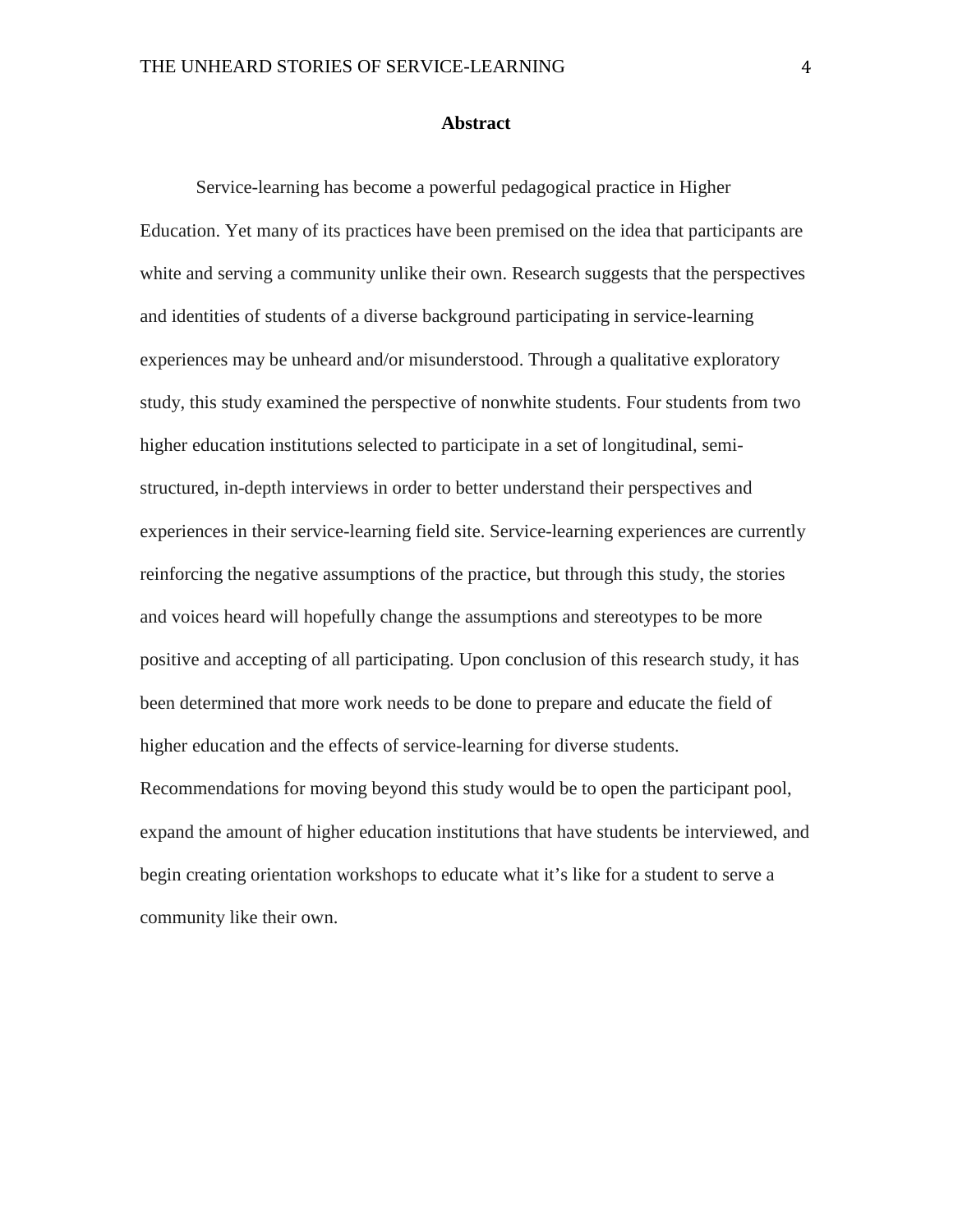## Table of Contents

| <b>Appendices</b> | 53 |
|-------------------|----|
|                   |    |
|                   |    |
|                   |    |
|                   |    |
|                   |    |
|                   |    |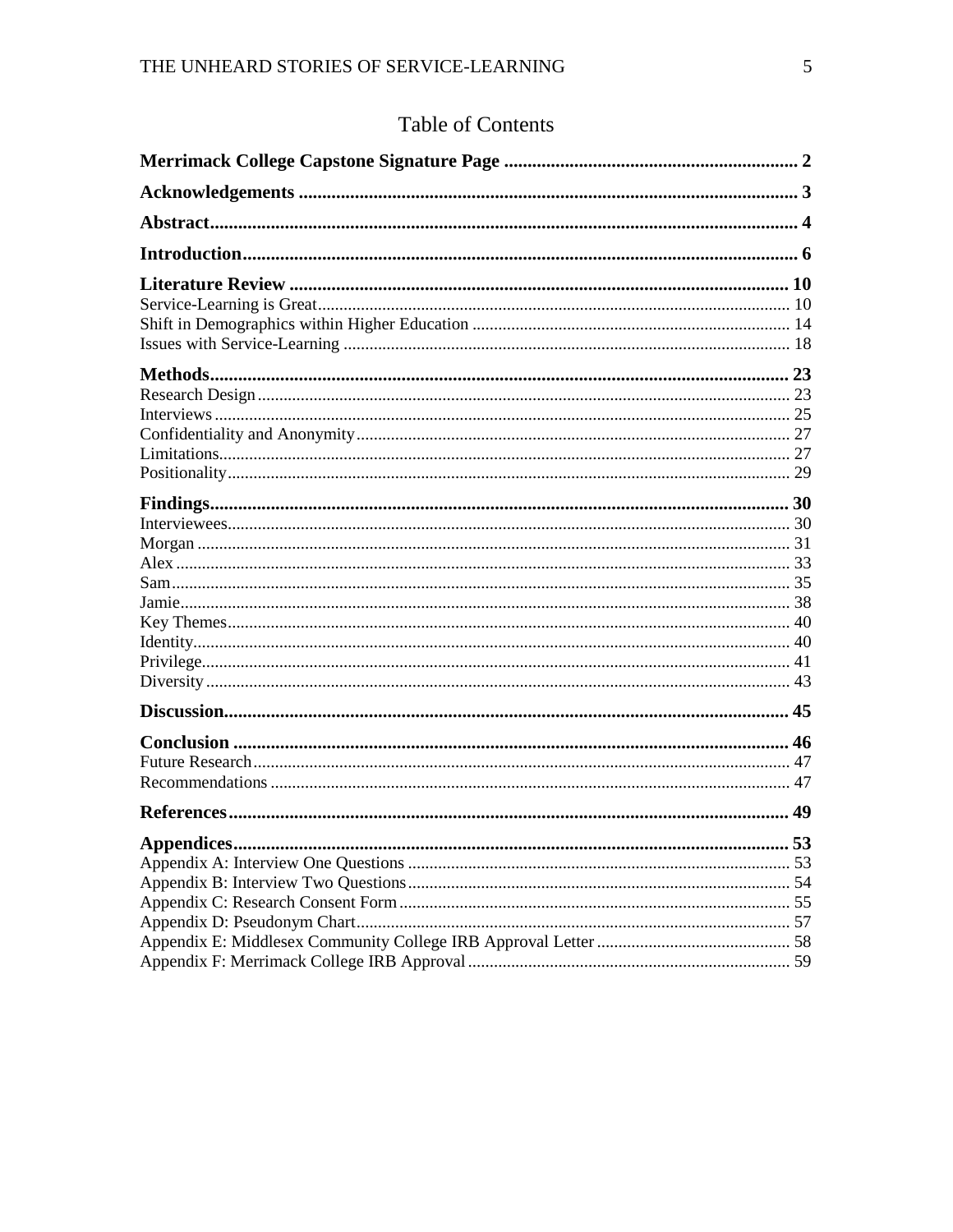#### **Introduction**

<span id="page-6-0"></span>In many ways, service-learning is a powerful pedagogical practice that has transformed higher education. As one of a few "high impact" practices, service-learning has been shown to enhance student outcomes across a range of academic, social, and cultural variables and has made "engaged learning" an assumed and expected part of the college experience. Eyler and Giles (1999) found that "participation in well-integrated and highly reflective service-learning courses [is] a predictor of increased complexity in analysis of both causes and solutions to social problems." Service-learning has become an integral component of the educational experience, and the benefits of it are numerous. Service-learning seeks to promote the combination of curriculum based learning with meaningful service to the community. Eyler (2002) goes on to talk about the characterization of service-learning and how it's "about doing, about action, about learning from experience, and using the knowledge and skills learning ... about knowledge in use, not just about acquiring and being tested on facts." It is through this experience of service-learning that students of all ages have been able to step outside their comfort zone and serve their local communities through meaningful work.

Yet there are two key problems with this perspective. The first is the basic demographic facts that the majority of today's college students are in fact not "traditional." Rather, "the new student majority" is primarily older, potentially part-time students, attending two-year institutions, and much more racially and ethnically diverse than traditionally assumed. The second is that this discourse – of the white privileged students helping the non-white non-privileged community – assumes and perpetuates a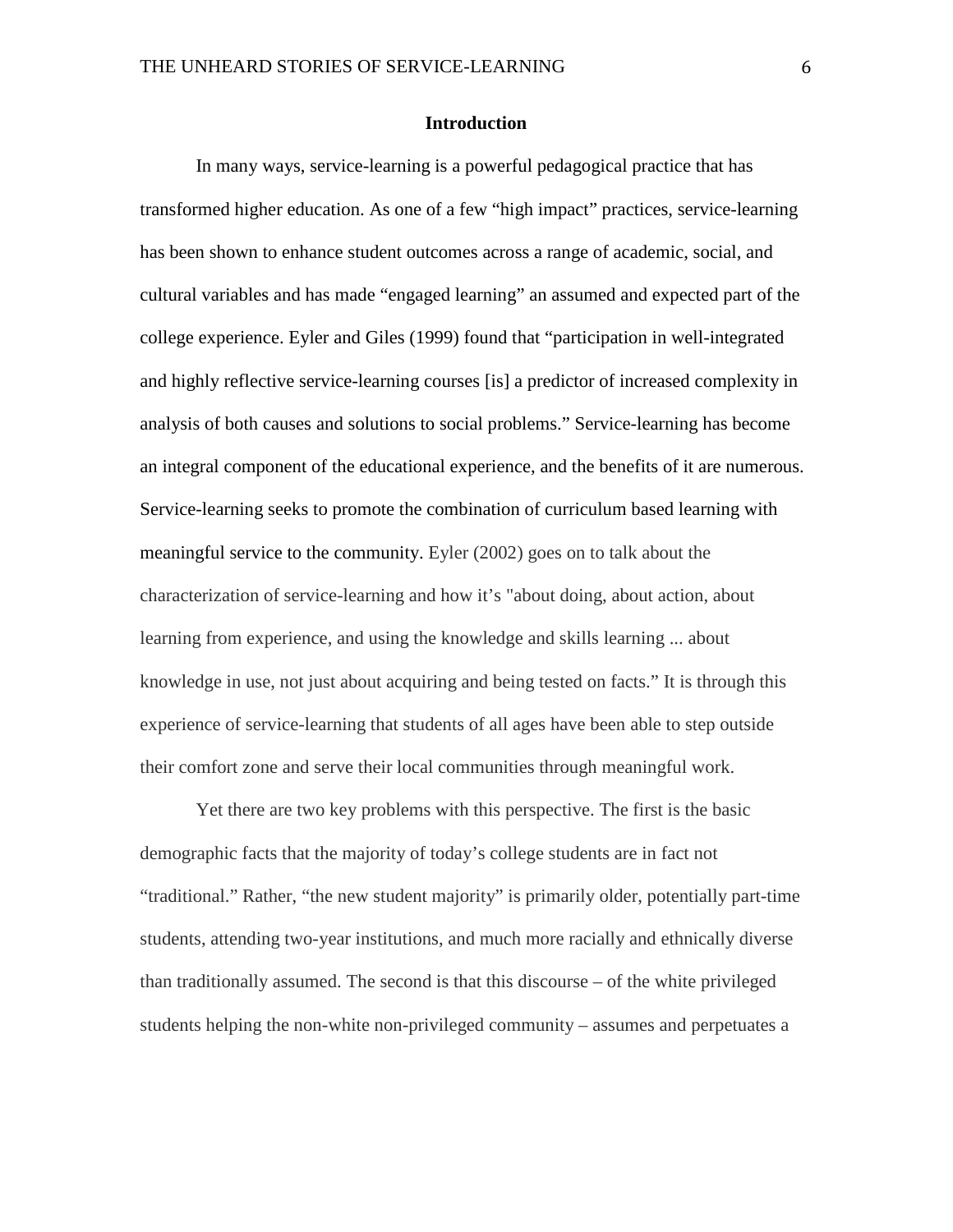"white savior complex" mentality of moral and cultural "uplift," for both the students engaged in such practices and the community being served.

This focused on students that self-identify as a race other than white to give them the opportunity to share their experience, whether positive or negative, within servicelearning. It's important to remember how one's cultural competence also plays a role in how people are able to interact effectively with people of different cultures. Cultural competence for someone who identifies as a diverse race is going to have a better understanding of cultural competence, thus increasing their chance of connecting with the people they are serving with at their service site. For a person who has less cultural competence, it is going to impact the way in which they experience service, how they interact with others, and how others view them. Cultural competence within the field of service-learning in higher education can play a big role in one's overall experience. The role of participating in service-learning can play a lasting impact on a multitude of people. The most important aspect of service-learning that is overlooked more often than not is how the service-learners personally identify themselves. Yes, the majority of those who do service-learning seemingly look the same, but most of them self identify in different ways. Self identity can play a role in how students experience service-learning and how they interact with those they are helping. It is the problematic assumptions of service-learning that have come about that needs to be addressed. Those who are coming from disadvantaged backgrounds and are serving the disadvantaged are going to experience service-learning differently than someone of a privileged background. This situation – of non-white, non-privileged students engaged in service-learning to "uplift" the very community from which they came – complicates the traditional service-learning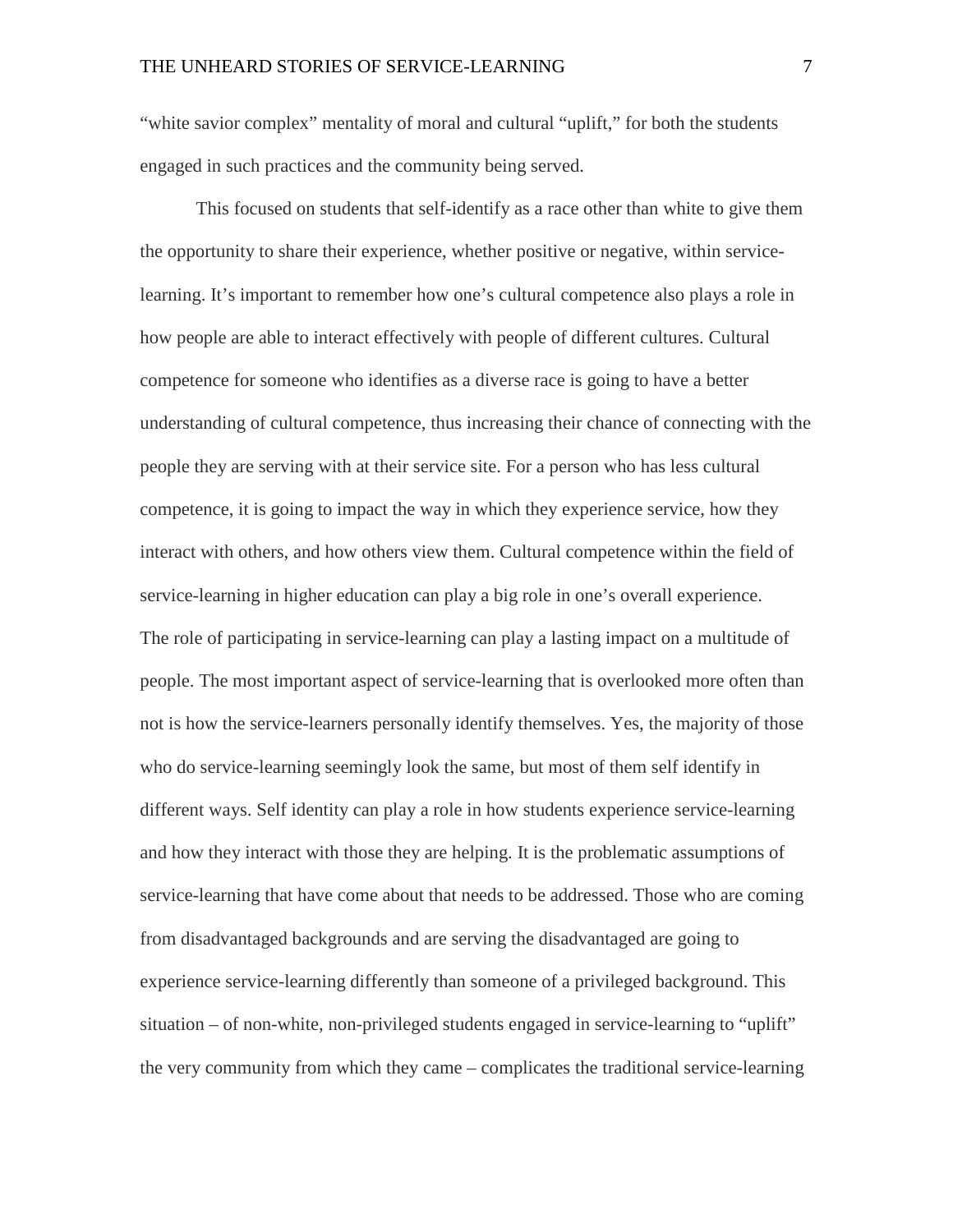story. It calls into question the power dynamics, the values, and the assumptions embedded in a discourse that offers a feel-good story of success for the white majority race. The perspective of service and service-learning has the dominant view from the white perspective, but people are forgetting about everyone else who is not white and participating in service-learning.

Service-learning is not just for those who are privileged, it is something that people of all backgrounds can and should be doing despite the negative assumptions or stereotypes that may come with participating in it. Randy Stoeker argues in his book "The Unheard Voices, Community Organizations and Service-Learning," that servicelearning has become an institutionalized practice in higher education where students are sent out to disadvantaged communities to help organize communities. But while the students gain from their experiences, Stoeker asks if the community gains anything, thus giving voice to the voiceless communities that are served. Through Stoeker's argument of unheard voices, this study focused on service-learners of diverse backgrounds to understand their experiences and unheard voices. It was important to hear from diverse students personally about their experiences because their stories will help change the perspective and education of service-learning to everyone involved. Through this study, the unheard voices of service-learning students were heard, understood, and collected to help better the field for future service-learners.

The overall issue with service-learning is that people are looking at the act of service through a white perspective, rather than those who are serving. Service-learning is about the service, not who is doing the service. Those who identify as a race other than white have unheard stories voices and are unprepared for their service-learning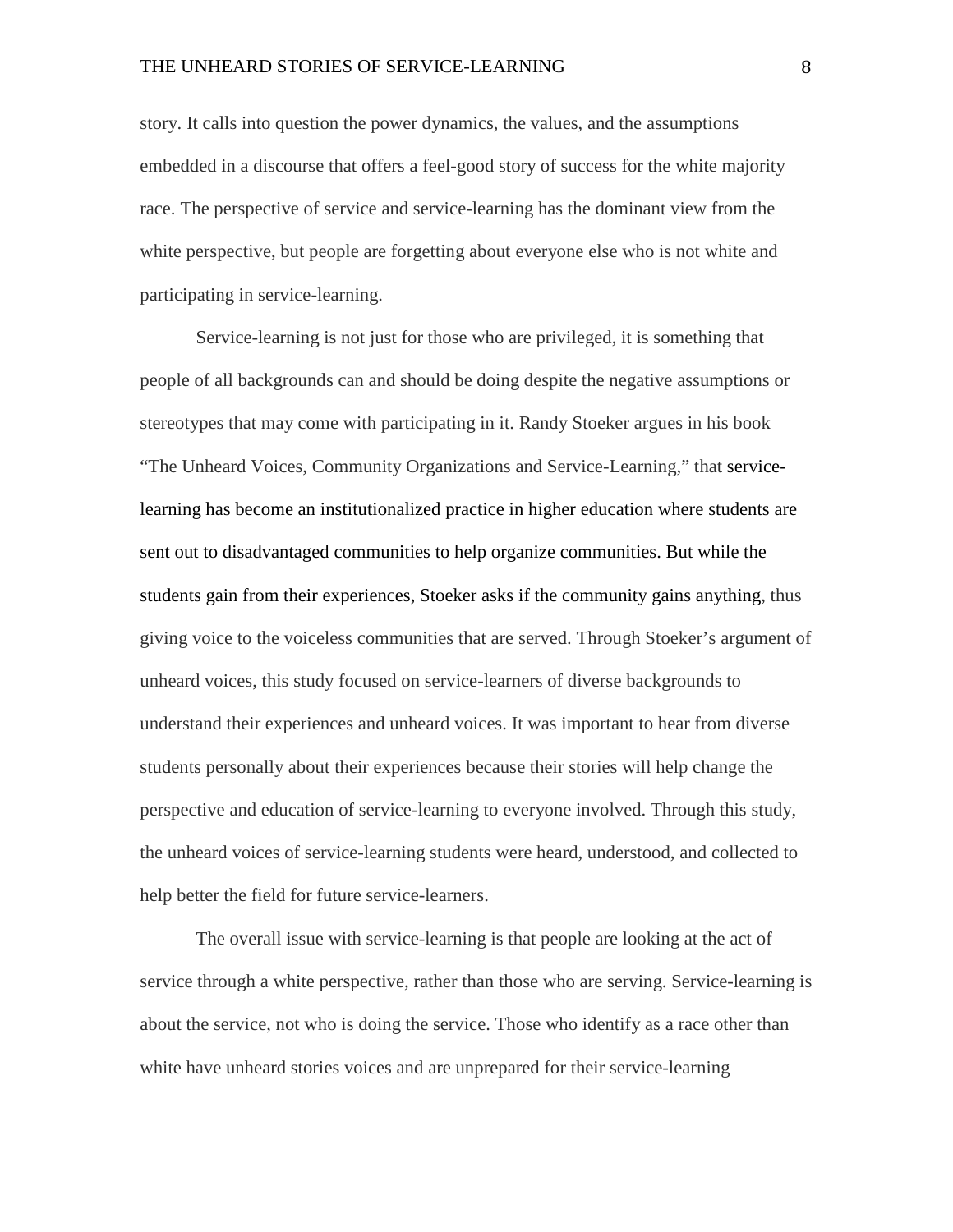experiences, something that needs to be changed. Service is premised on the idea that those who serve are white and privileged, but that is not the case. With the change in demographics, service-learning needs to be more inclusive of all those that serve, no matter the racial identity. The better prepared and informed all of the stakeholders of service-learning are, the more stories and voices will be heard and understood. This research study helped shed light on what it's like for a diverse student in a higher education institution to participate in service-learning and serve in a community like their own, going against the norms and perspectives that service-learning currently holds. In a day and age where diversity and inclusion are hot button topics within the field of higher education, it is not something that is focused on in the field of service-learning. This research study aimed to be the navigator in a research process that needs to continue on by extending the number of universities and participants, as well as the level of contact with each participant. Service-learning needs to shift their frame of mind from focusing on serving and promoting diversity and inclusion within the service site, but rather promote diversity and inclusion within, starting with the diverse participants.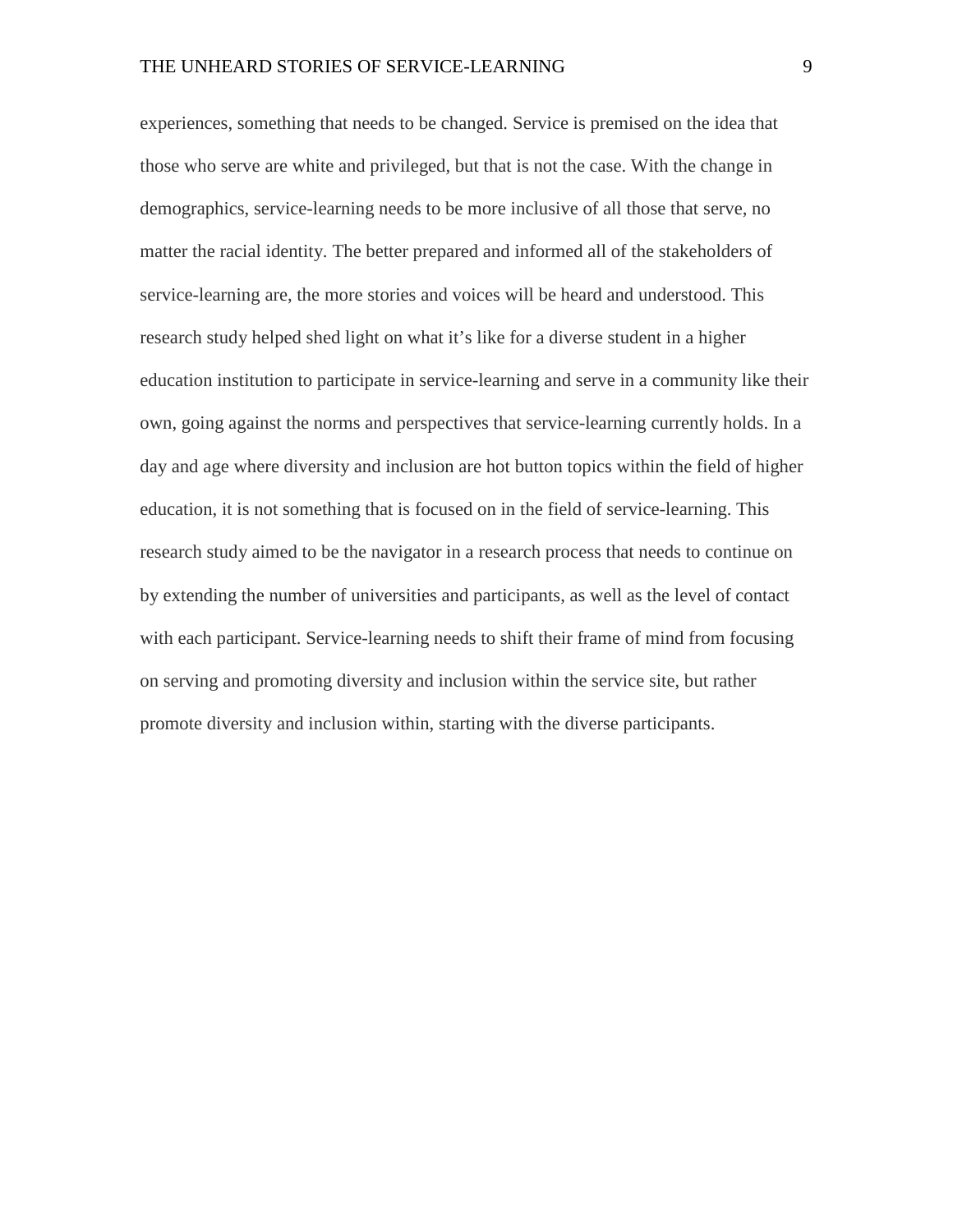#### **Literature Review**

<span id="page-10-0"></span>Service-learning has become a "high impact" practice within the field of higher education. "Service-learning is embraced as both a mechanism for community engagement and high-impact pedagogy across institution types and disciplines at undergraduate and graduate levels" (Felten and Clayton, 2011, 76). Service-learning combines learning within the classroom and service out in the community for a greater overall academic experience. The power of service-learning helps students to learn about new communities, whether or not it is similar to their own. As the demographics of higher education diversifying, the demographics of students and those participating within service-learning has also diversified. The issue that lies within the changing demographics of service-learning is how students of the non-dominant race experience service-learning. Students who identify as a diverse background experience servicelearning differently than their white counterparts, but their stories and experiences are unheard and misunderstood.

#### <span id="page-10-1"></span>**Service-Learning is Great**

Research has shown how positive service-learning is to the learning experience. The mission of service-learning is to integrate student's learning within a class curriculum out into the community to serve the actual needs of community members and also provide structured time to think, talk, and write about the experience through a reflection period. Many service-learning programs operate in a three-step process. The first step tends to be an orientation and/or preparation period to become acclimated with the local community and to learn about their needs. The second step is where the students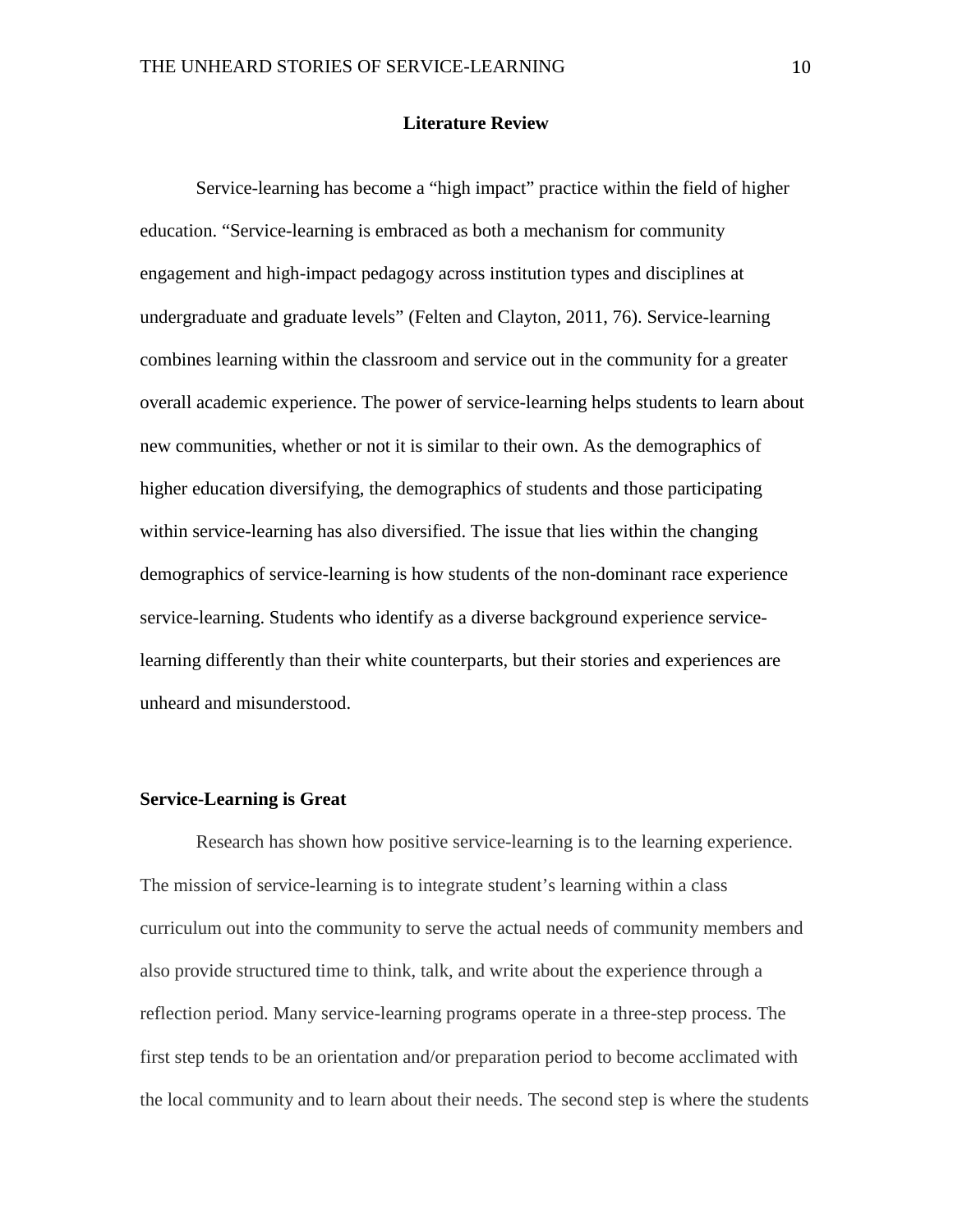go out to do active service by immersing themselves within a school or organization to address a specific issue. The last step is probably the most important step, where students take the time to reflect on their experience of classroom learning and service and how what they have experienced can help them grow and shape their thinking into a more actively and engaged community member. When service-learning is performed through this three step process, the experience tends to be more positive and beneficial for all those involved, not just the student.

Service-learning has been deemed as an experience that can be helpful in many ways. Astin, Vogelgesang, Ikeda, & Yee (2000) point out 11 critical positive effects participating in service-learning can have on a person. The 11 positive effects include better academic performance with higher GPA's, writing skills, and critical thinking skills, greater values in commitment to activism and to promoting racial understanding, better self-efficacy, stronger leadership skills like leading activities, higher rated leadership ability, and interpersonal skills, a greater choice of careers, and also more likely to participate in service after college. These 11 different aspects of a person are able to grow because service-learning is something that is supposed to challenge a person and put them place of discomfort which then in turn forges growth. To become comfortable with something, discomfort has to be felt first because that is when a person is challenged to make a decision by growing from an experience or letting the experience defeat them. Service-learning is not meant to be a self-serving activity, but a growing experience for all parties involved.

Although service-learning has numerous benefits, there are new issues that are surfacing within the field. Service-learners who identify as a student of color, or any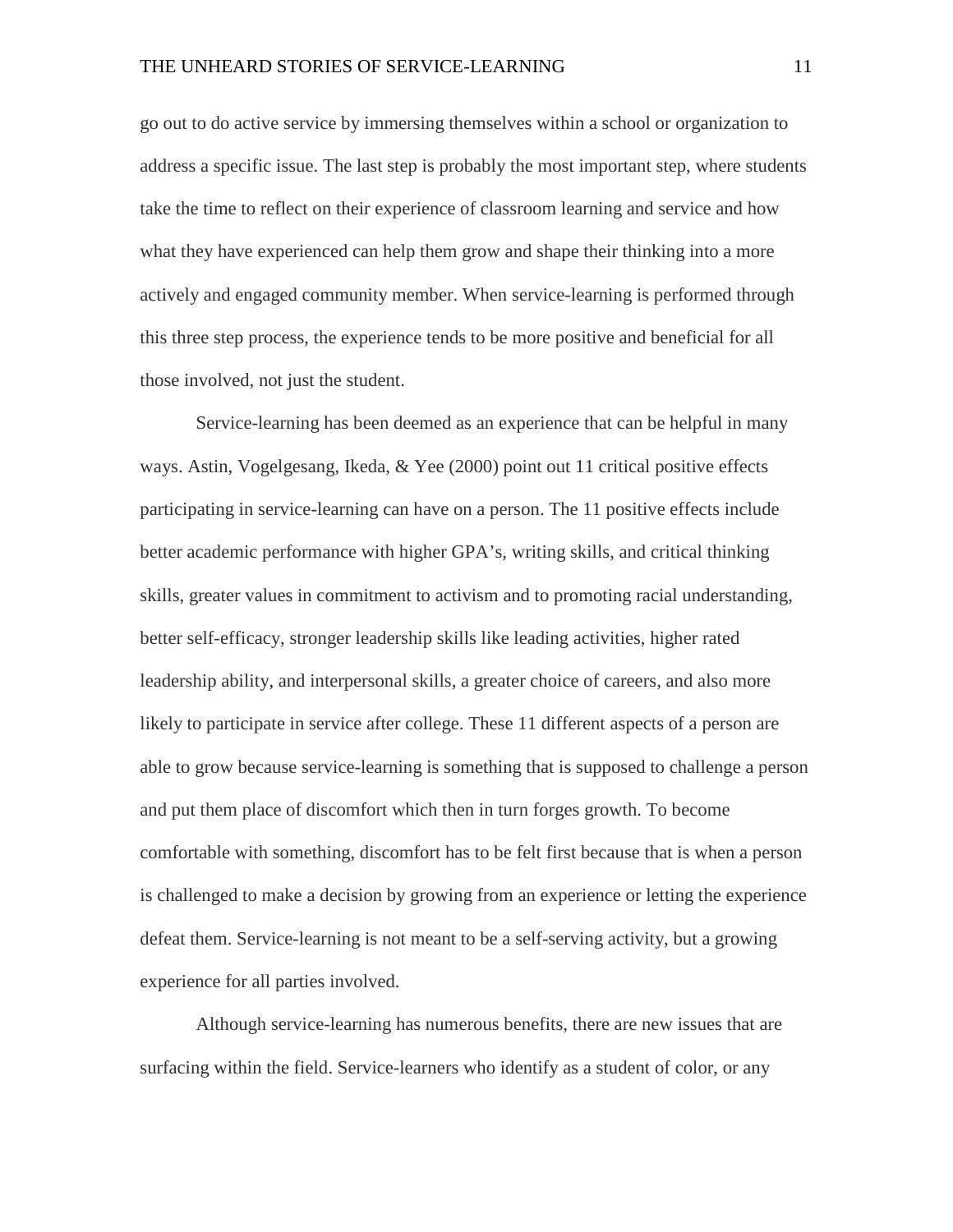other race/ethnicity than white are experiencing service in a different way than their white counterparts. The issue here being that their voices and stories are unheard which are aiding the negative assumptions that come with their personal identities as servicelearners, and is an issue that needs to be addressed. This notion is contributing to the issue of assuming white privilege amongst service-learners and that those serving are not part of the community. According to Stoeker (2009), he talks in great depth in his book about how community organizations within service-learning have unheard voices that needs attention. Along the same lines, through Stoeker's argument of unheard voices needing to be heard, students of color who do service in communities of color will be interviewed in-depth. The premise that there are unheard voices in the field of servicelearning needs to be changed, and that is what this study is going to do.

Service-learning aims to combine students' curriculum in class with out of the classroom service experience. "A service-learning curriculum must enable all students to move from where they are to a place across the bridge; they must be able to describe and make sense of the journey in a meaningful way" (Jones, 2002). As Jones states, servicelearning is a journey that needs to be carefully taken. The better the preparation, the better the experience, and the better the reflection, the more likely the student is to grow from participating. It's a journey with many steps that need to be taken carefully and meaningfully for the most positive outcome. Service-learning can and has numerous benefits and outcomes, but only if the process is taken with care.

Service-learning in large part is about purpose and intentionality. The purpose of service-learning is to broaden students' experience outside of the classroom, and the intentionality behind the service that is done can impact the way one views their personal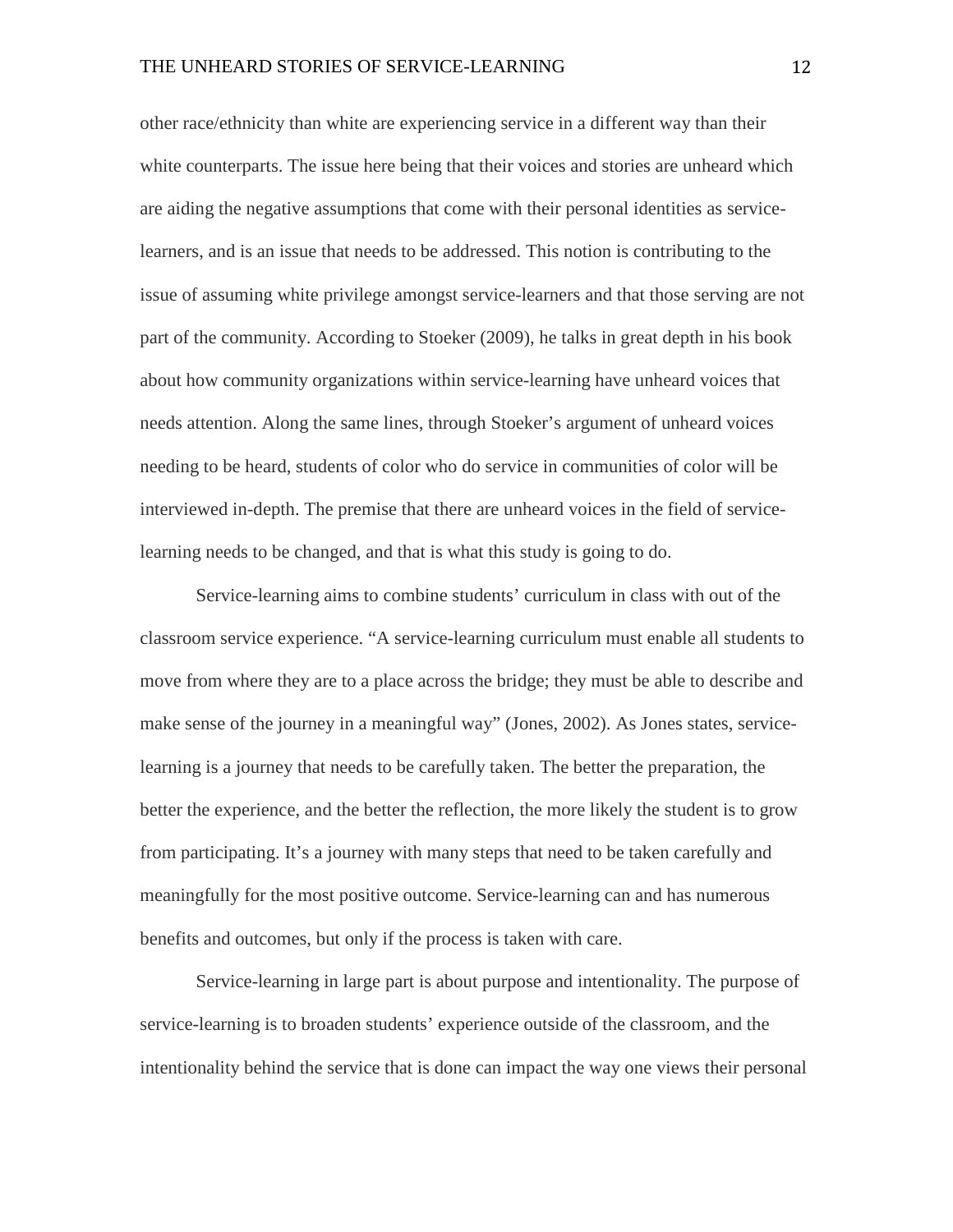experience within service-learning. "Service should be about working *with* others rather than just *for* them. Service in the highest sense goes beyond meeting individual needs to empowering others to work on their own behalf" (O'Grady, 2014). It's important to remember the difference between volunteering and doing service. Volunteering is a single act that does not encompass the academic, service, and reflection trilogy like service-learning does. It's easy to lose sight of the meaning of service and it's purpose, but through proper preparation and reflection, it can be done well and meaningfully.

Another aspect of service-learning that should not be overlooked is the meaning. People do volunteer work because they enjoy it and it makes them feel good. But when it comes to service-learning, "Service for an ideal will of necessity take us beyond the "feel good" nature of helping others to wrestling with pervasive, difficult issues at the societal level that cannot be changed quickly or understood easily" (O'Grady, 2014). Dealing with societal issues, especially ones that hit close to home can be challenging, but also the most rewarding in the end. It takes a while to find a place of comfort, but through discomfort, one can grow and pass their knowledge on of what they have learned and experienced. Not all service-learning experiences should be difficult or hard to experience, but it is the ones that are that tend to promote the most growth.

Students who come from a background of marginalized, non-majority, nondominant races experience service-learning differently than those of the nonmarginalized, majority, dominant races. The similarities that the marginalized students and the communities they are serving are much greater than of their non-marginalized counterparts. Identities of service-learners play a role in the way they participate, experience, and reflect on their experience. Comparing a student who is white, middle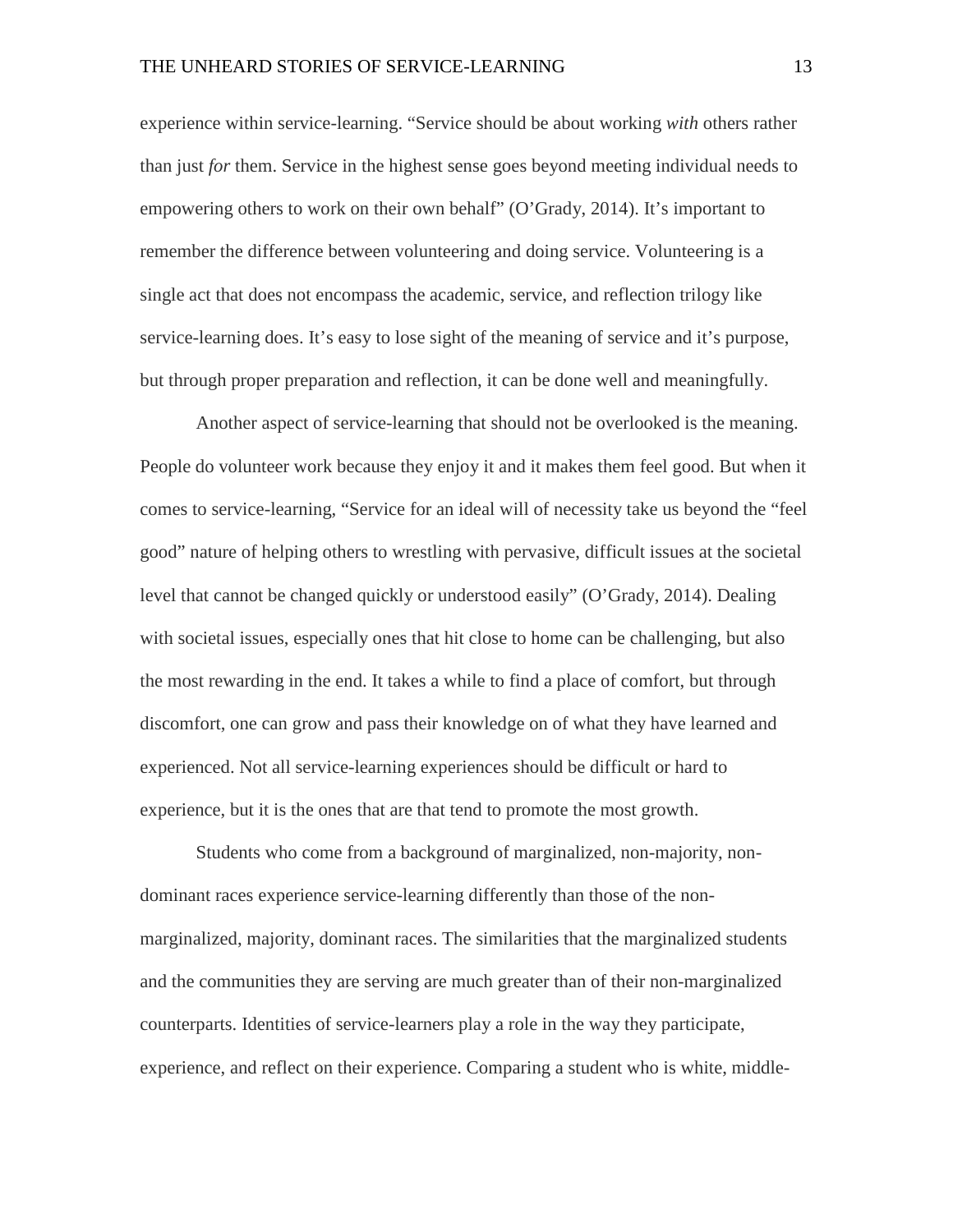class, and male vs. a woman of color, lower middle class, and speaks the language of the people they are serving, the woman of color is going to better connect with the community served than the male who feels out of place. The way students self-identify are an important aspect to take into account because it changes the way one experiences service-learning.

New research has also revealed that service-learning is also premised on a very particular set of identities of those who participate and whom they are helping. There has been an exponential growth in student' participation in service-learning in last few decades, but at the same time, there has been a new concern of whether or not participation in service-learning is really helping students gain a better understanding of their role as a community member and as civically engaged citizens. Worse off, stereotypes of those who serve has become a facet of service-learning. Service-learning began as a way to combine service and learning, thus enhancing and transforming both together, but over time has become looked at as something "privileged" students do because they can. The issue of students helping those "less privileged" has been looked upon as the stereotype of "white savior complex." Generally, most students who participate in service-learning from the outsider's perspective looks like a student of privilege, white, and middle-classed. This might be true for some people who are participating in service, but that's not the goal nor mission of service-learning.

#### <span id="page-14-0"></span>**Shift in Demographics within Higher Education**

The demographics of students in higher education have dramatically changed since service-learning first began. A term that encompasses this idea is "the new student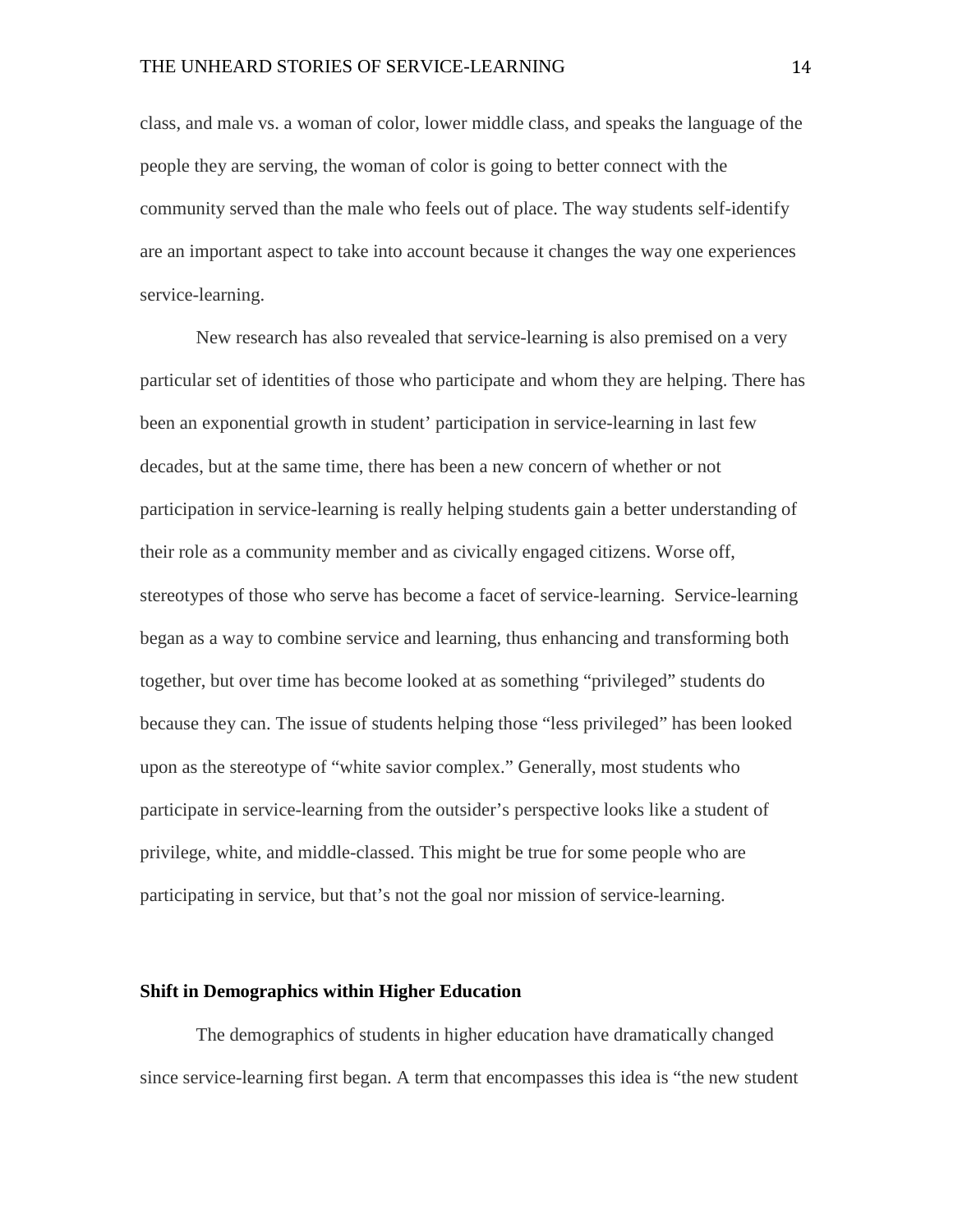majority" or the "massification of higher education." As research has shown from The National Center for Education Statistics (NCES), there has been a drastic shift in gender, race, and ethnicity in post-secondary education. According to NCES, there has been a shift in enrollment of racially diverse students who made up 15.7% of the population of higher education in 1976 to 42.4% in 2015. Research has also shown that "servicelearning remains overwhelmingly White sand Female" (Pearl & Christensen 2017). With the shift in racial make up in higher education, it is more important than ever to understand cultural competence the student population, especially in the field of servicelearning.

The biggest enrollment changes to look at are the decrease in white majority and increase of all other races throughout the years. In 1976, white students made up 84.3% of the population, but now in 2015 have dropped down to 57.6% of the student population (NCES, 2016). On the flip side, students who identified as a different race/ethnicity than white made up only 15.7% of the population in 1976, but in 2015 jumped up to 42.4% of the student population. Students of color made up 9.6% in 1976, but now make up 14.1% in 2015 (NCES, Table 306.10). Although this statistic isn't a profound improvement, it shows that the field of higher education is moving in the right direction of diversifying their demographics of students.

Looking at the shift in demographics of students is important, because that means the student majority of those participating in service-learning is also shifting. Being aware of race and cultural backgrounds is an important aspect to include into the curriculum of service-learning courses, whether though group discussion, reflections, or class readings. Race plays a major role in how one perceives themselves, much less how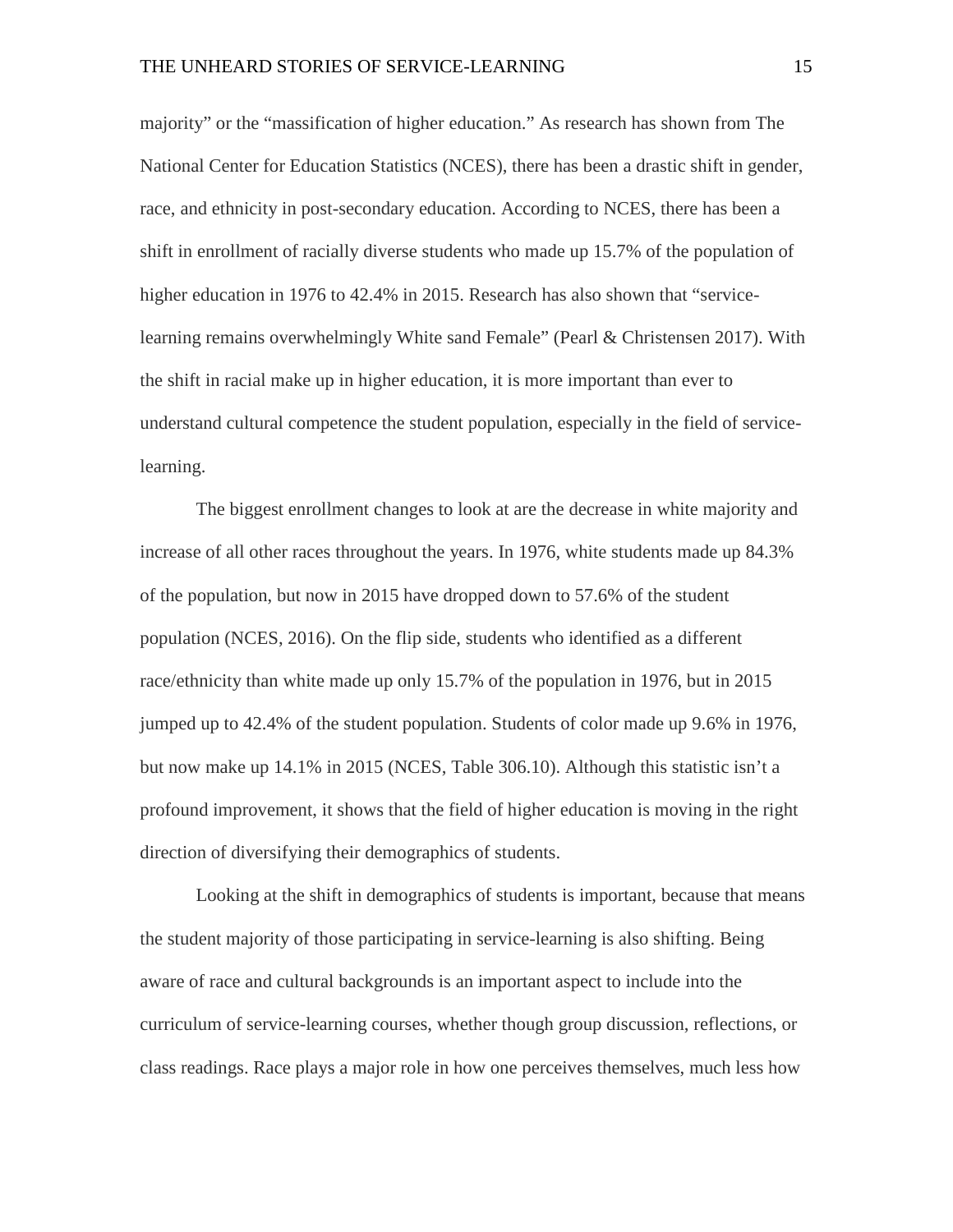others perceive them. Being able to understand one's race can help better identify how and where a student fits into a community that they are serving in. Students who take a service-learning class that incorporates the three aspects of preparation, service, and reflection tend to have a more wholesome, positive service experience than those who miss out on a step. It's important to cater to all of the needs of service-learning students, no matter their demographics.

When looking at the statistics of students at community colleges, they too have shifted from a higher white majority to a lower white majority and a higher percentage of students that identify as a different race/ethnicity. Looking at the College Board's Research Brief from 2016, they show the breakdown of students' demographics at community colleges from 2014 in different capacities. As noted before, in the earlier years of higher education, the white race was the majority race in all higher education institutions. Currently, the College Board has shown that at community colleges, white students only make up 39% of the student enrollment and students of color make up 44% (CBS, 2016, Table 1). This breakdown of percentages shows that community colleges are more diversified in their demographics. Having a larger pool of demographics also means that each student is more likely to identify themselves in one or more different ways which can promote diversity both in and outside the classroom.

As service-learning is shifting in the identity of participants, it is important to remember the overall purpose. "Potentially service-learning may do more harm than good. It may suffer from benefaction: People with more to give to with less, service starts in privilege and ends in patronage" (O'Grady, 2014). The demographics of students in higher education have shifted which should then change the way people look at why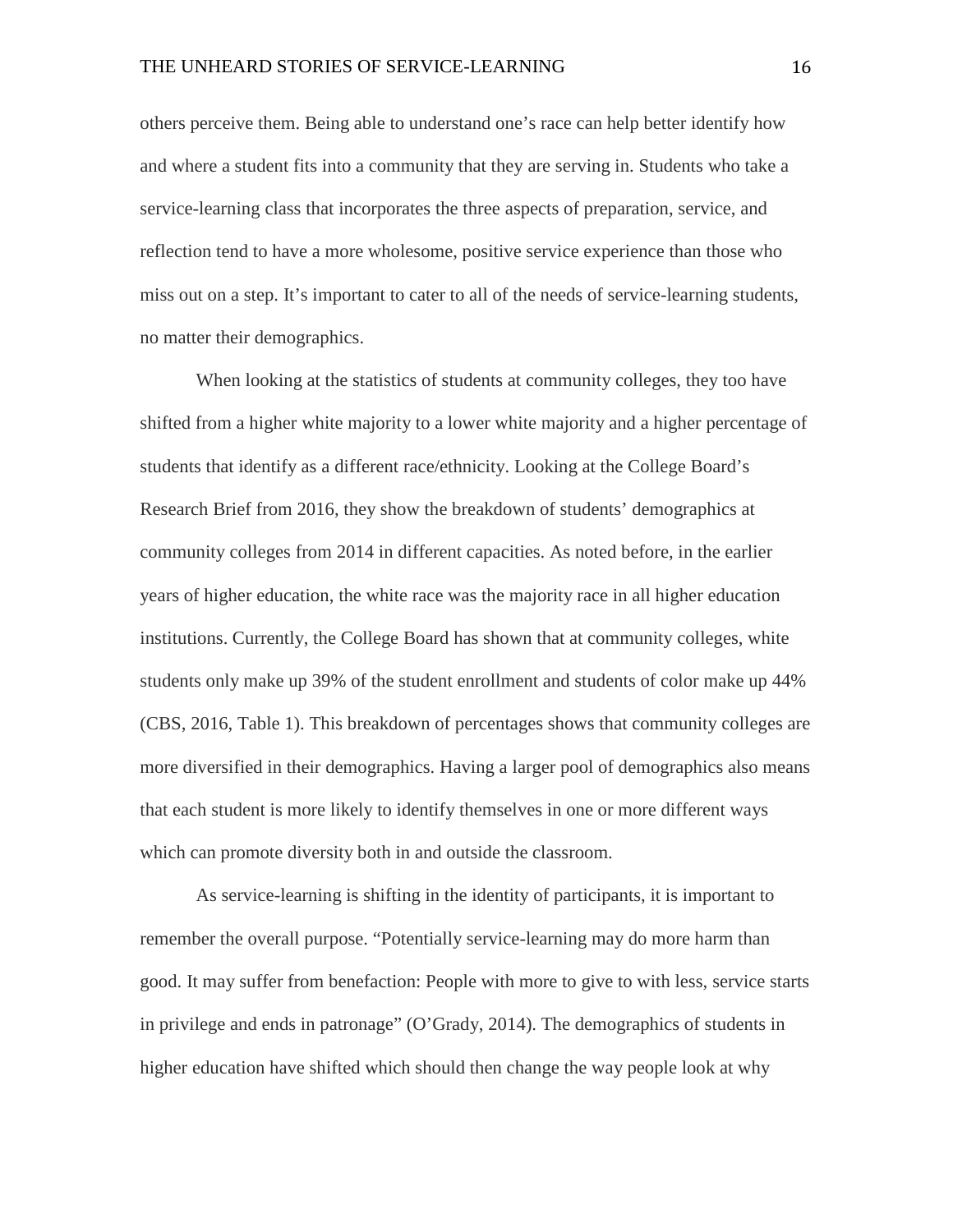service-learning needs to be done and how the stereotypes that people have of servicelearners is not true, or at least not anymore. Service is not meant to do harm to those that are served, but to help in a manner that will lift them up and give them the support to continue on. Service-learning especially is not about privilege and needs stop being thought of as that. Service-learning is an experience open to all, meant to create stronger ties to communities, and requires no age limit or experience level to be able to participate.

Specifically, college students who participate in service-learning are assumed to be part of the "dominant" majority i.e., white, middle-class, and young; and those they help are the non-white, non-middle-class, and non-dominant (Butin, 2006). Research talks about those that serve tend to be in the "dominant" class.

"One cannot help but notice, for instance, that the primary recipients of community service are those who society has deemed disadvantaged in some way, be it through their social class, race, ethnicity, ability, or any combo of these. Those who do community service at colleges and universities, on the other hand, are generally young people who have more advantages than those they are serving" (O'Grady, 2000).

The issue here being that there is little research that talks about those who are part of the "non-dominant" class what it's like to serve a community similar to their own. The background in which a student comes from plays a role in how they experience servicelearning. Service-learning is becoming a more diverse field. More higher education institutions have increased their number of diverse students, as well as have integrated service-learning as a requirement for classes, thus widening the pool of students that are now participating in it than ever before. With institutions increasing their level of involvement within the field of service-learning, it is important to better prepare students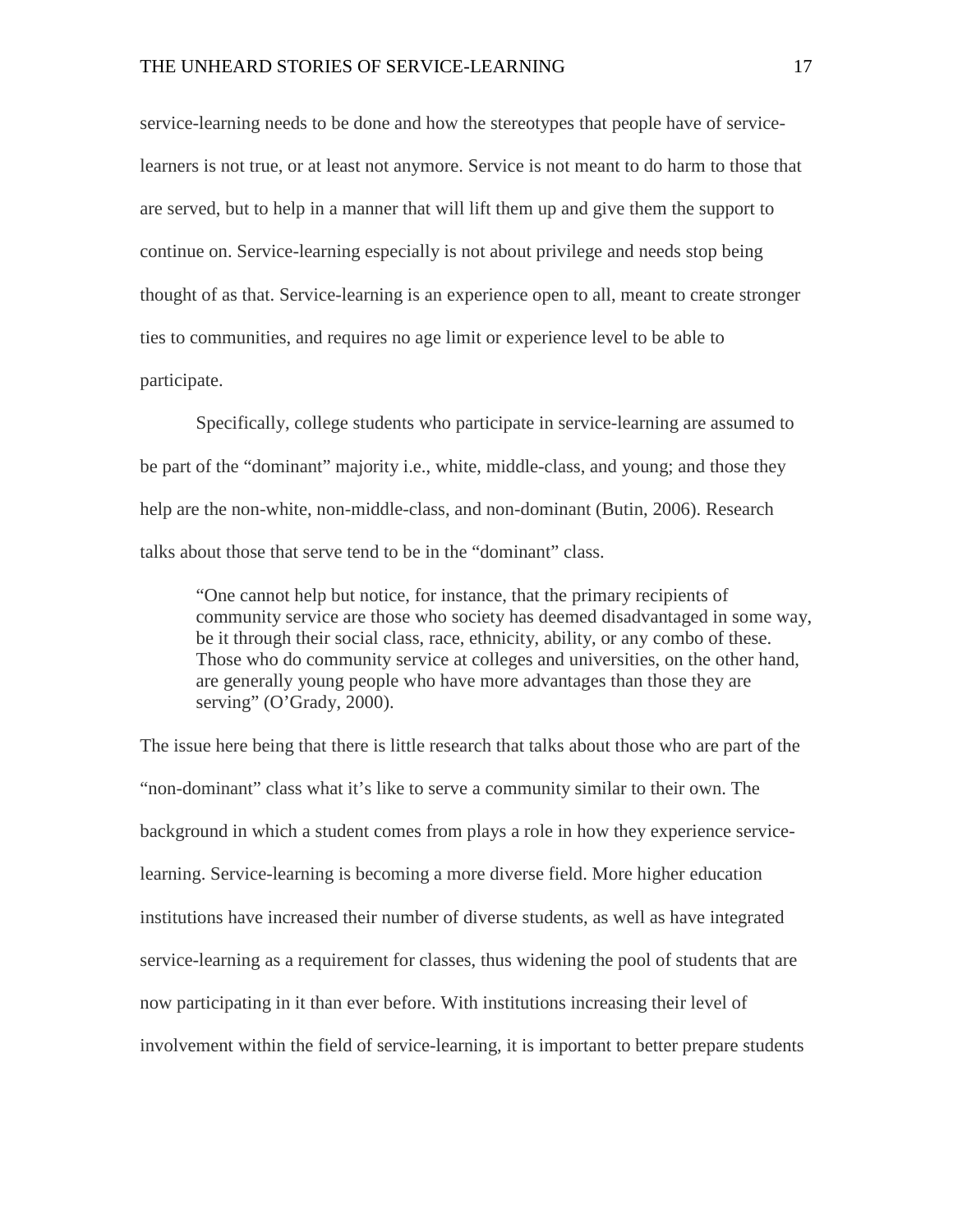and all those involved to help prepare students for the best possible service-learning experience.

Service-learning research focuses highly on student outcomes and to a lesser degree, environmental factors, but there is a dearth of research that shows why students enroll in service-learning courses in the first place. As Pearl and Christensen, 2017 say, having "an understanding of the inputs, including motivational factors, can lead to clear connections between processes and outcomes." Service-Learning, as a co-curricular model focuses on the integration of learning in the classroom with hands on service outside in the community. Service-learning that is done in conjunction with course outcomes helps promote a greater overall service experience.

#### <span id="page-18-0"></span>**Issues with Service-Learning**

A term that is important to note in the field of service-learning is critical race theory. It is theorized that critical race theory investigates the paradox of how racism still persists even though it is almost universally condemned by state policies and the norms of society (Harris, 2012). This term is important to relate to service-learning because of the dramatic shift in demographics in higher education and how race is a taboo topic that is still not looked upon equally by all. This ideology plays a role in how students are viewed as participating in service-learning, especially the students who identify as a different race/ethnicity than white. It was long ago stereotyped that the people who did service were affluent, white, young students, but that is not the case any more. It's important to take into account of how critical race theory is playing a role in those that are doing service.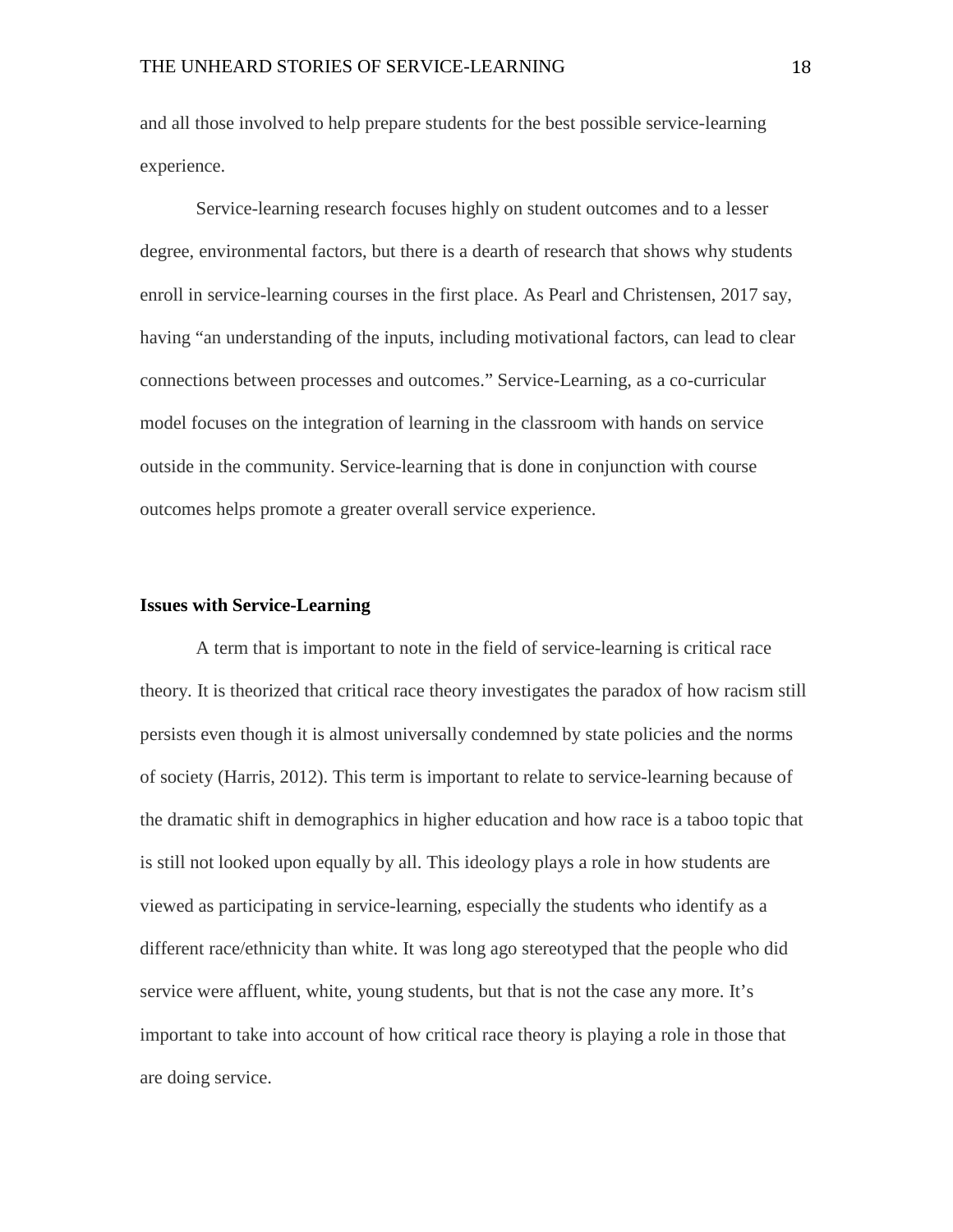The term "white savior complex" is used to describe a white person going to help a non-white person with some contexts perceived to be self-serving. People who do service-learning who do not identify as the people they are serving with can create situations of discomfort, avoidance, and negative experiences if ill prepared. If a student who does not identify as those they are about to serve and prepares well and enters with an open mind, they are more likely to have a positive experience than those who do not. Assumptions that white people do service-learning because of their privilege is not an assumption that people should have. Service-learning attracts students of all races, and should prepare students of all races to understand who they are and the communities they will be serving. The white savior complex

To understand race, Harris (2002), expands upon the term. They talk about how racism is an endemic and deeply engrained in the American life. Racism has not and is not an isolated topic that only affects one group of people. Racism is something that affects everyone, and until it is something that is fixed, it will continue to be problem, especially in the field of higher education, and most especially in the realm of servicelearning. It is a positive thing that the demographics of higher education are shifting, but what needs to happen next is how students of different races besides white are perceived. Although people have stereotyped the white race as dominant and successful, it does not mean that people of other races cannot be dominant and successful as well.

Another term to be aware of in the field of service-learning is white privilege. Ann Green, 2001, expands on idea and how as a service-learning teacher has seen the personal effects of racism and white privilege. "Race and class affect some of my service-learning students, and [we] discuss how teaching about race, particularly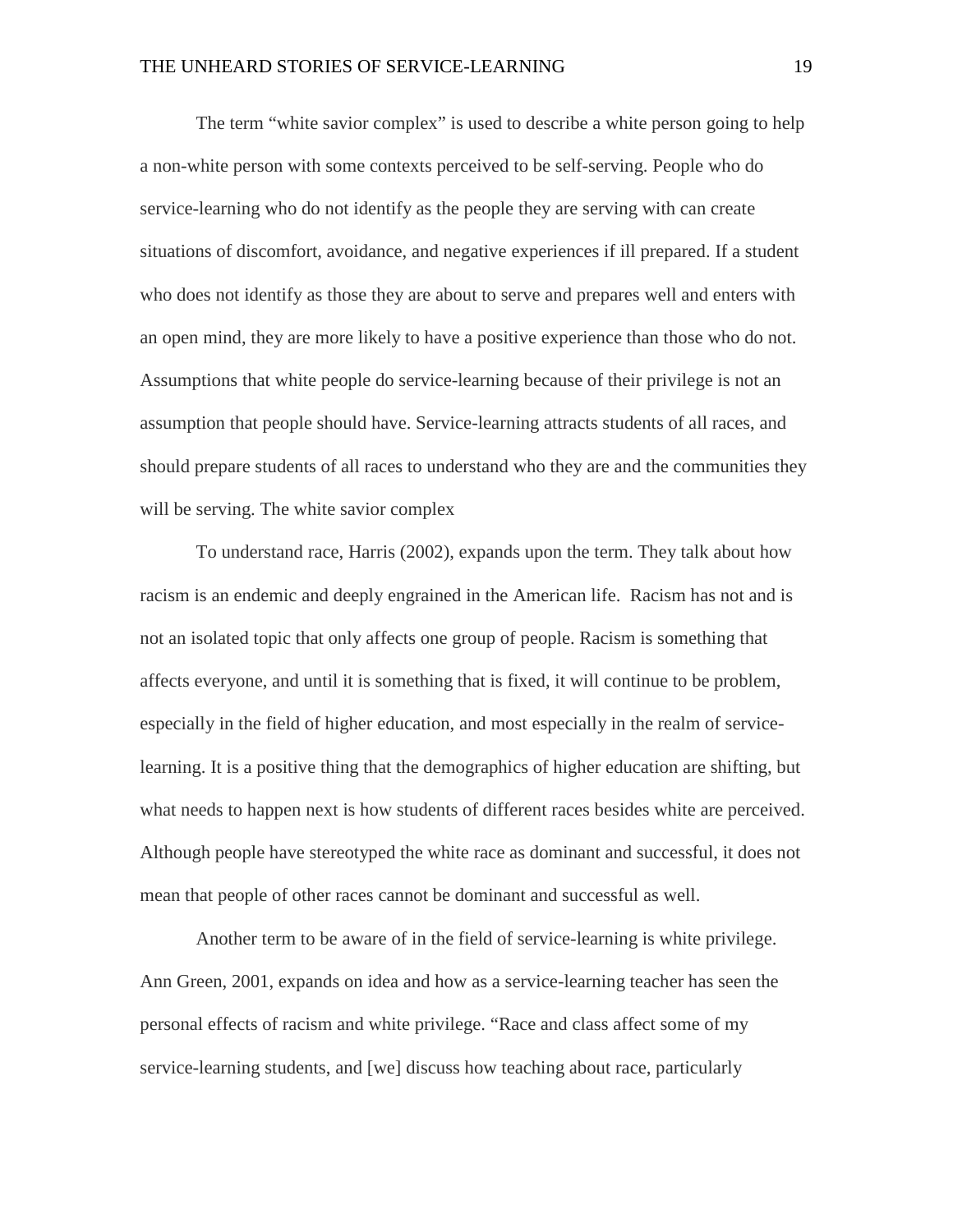whiteness within the course, made it easier for students to talk with one another about race and class and to problematize their own agendas for social justice." Implications of white privilege are crucial when it comes to teaching a service-learning course. If a professor is best prepared to confront the issue and create a space to allow students to talk about their personal experiences, then that will thus allow students to have a better overall experience with service-learning. Another way to look at white privilege is like it's a knapsack. McIntosh, 1990, defines white privilege as "an invisible weightless knapsack of special provisions, maps, passports, codebooks, visas, clothes, tools, and blank checks."

White privilege is problematic in the world of service-learning because it assumes that if someone is of a certain race, they are not able to do something before they even try. When it comes to service-learning, many people see service as a thing to do "to help the poor," but forget about the learning or reflection. Race is a factor that affects the way students experience service-leaning. Green, 2001 states that, "race does matter, and to think about the ways that race facilitates and limits the work that can be accomplished at the service-learning site." Race is a factor that ultimately will determine what kind of experience a student has with service-learning before they even begin their servicelearning experience.

For students and adults to become fully aware of their identity, Jackson and Hardiman (1982), created the Social Identity Development theory that contains five stages that a student must go through for proper identity development. The five stages are naïve/no social consciousness, acceptance, resistance, redefinition, and internalization. As they say, even though each stage is important for identity development, there are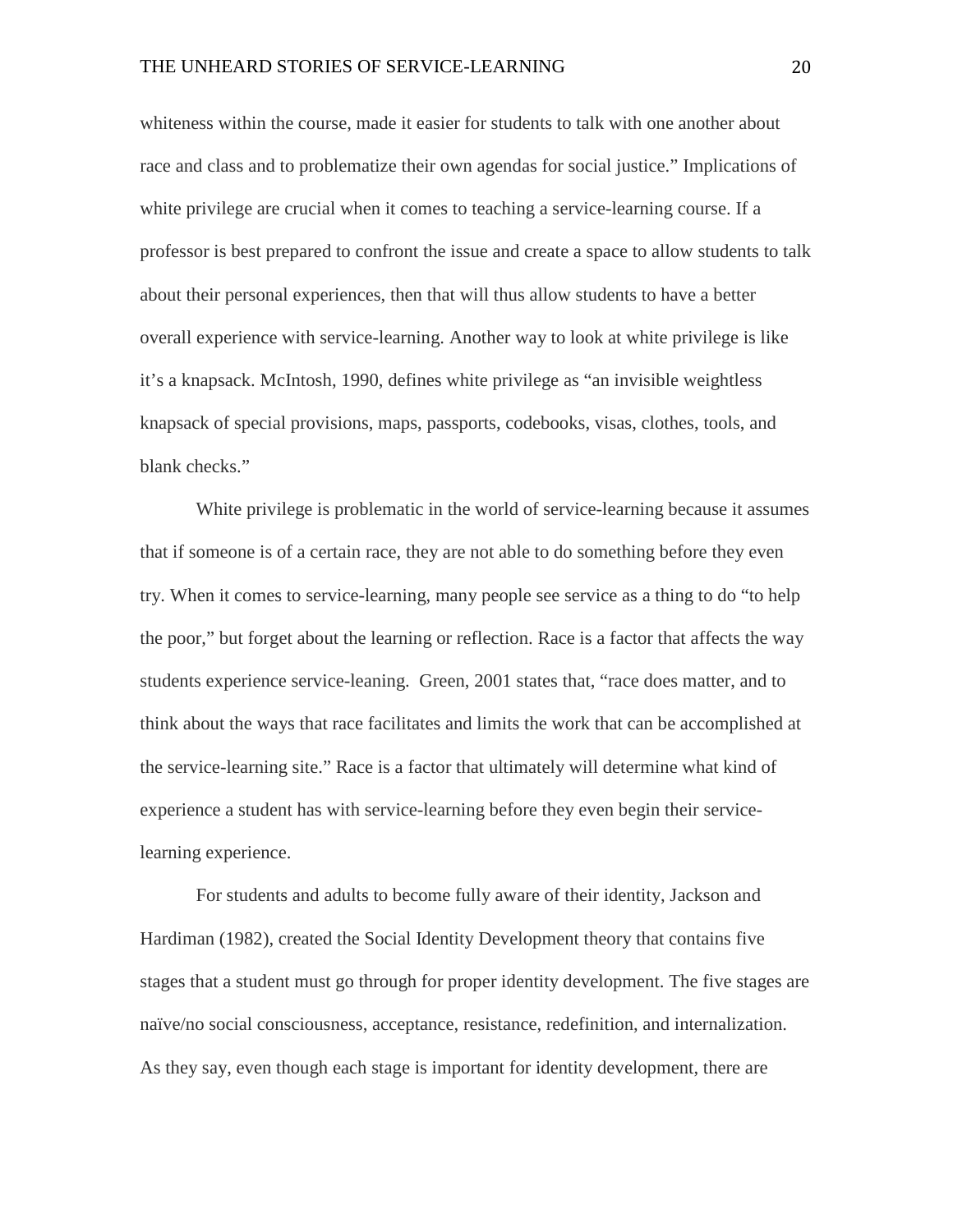times in which a person can overlap in different stages at the same time. In the first stage, naïve/no social consciousness, agents from birth to early childhood naively operate from their own needs, interests, and curiosity about social group differences and break rules and push boundaries of social identity membership. This phase helps the person to learn and adopt an ideology about their own and other social identity groups. In the next phase, acceptance, this is where people "accept" their identity, the superior groups, and the inferior groups. They passively or actively accept the identities based on if they consciously and intentionally believe in the dominant belief system. In the next phase, resistance, this is where the person has an increased awareness of oppression and the impact it has on people. It's common for people to develop anger towards other agents and their identity in this phase because of the way social factors are beyond the control of one person. People enter this phase asking themselves, "Who I am not," and leave the stage to enter the next stage of redefinition through the question of "Who am I?" This phase of redefinition is where people begin to redefine the social group identity in a way that is independent of social oppression and stereotyping of targeted groups. This is where people begin to feel pride for their social identity group and gain a sense of personal esteem. A person is no longer in this stage and moves to the final stage of internalization when they begin to contemplate the implications that their newfound sense of self has for their life. The last stage of internalization in the social identity development theory is where the person begins to incorporate the identity they have developed into their everyday life. This phase is the hardest phase to get to because a person, depending on their identity they have developed can unconsciously remain in the acceptance and resistance phase based on what the dominant social groups are telling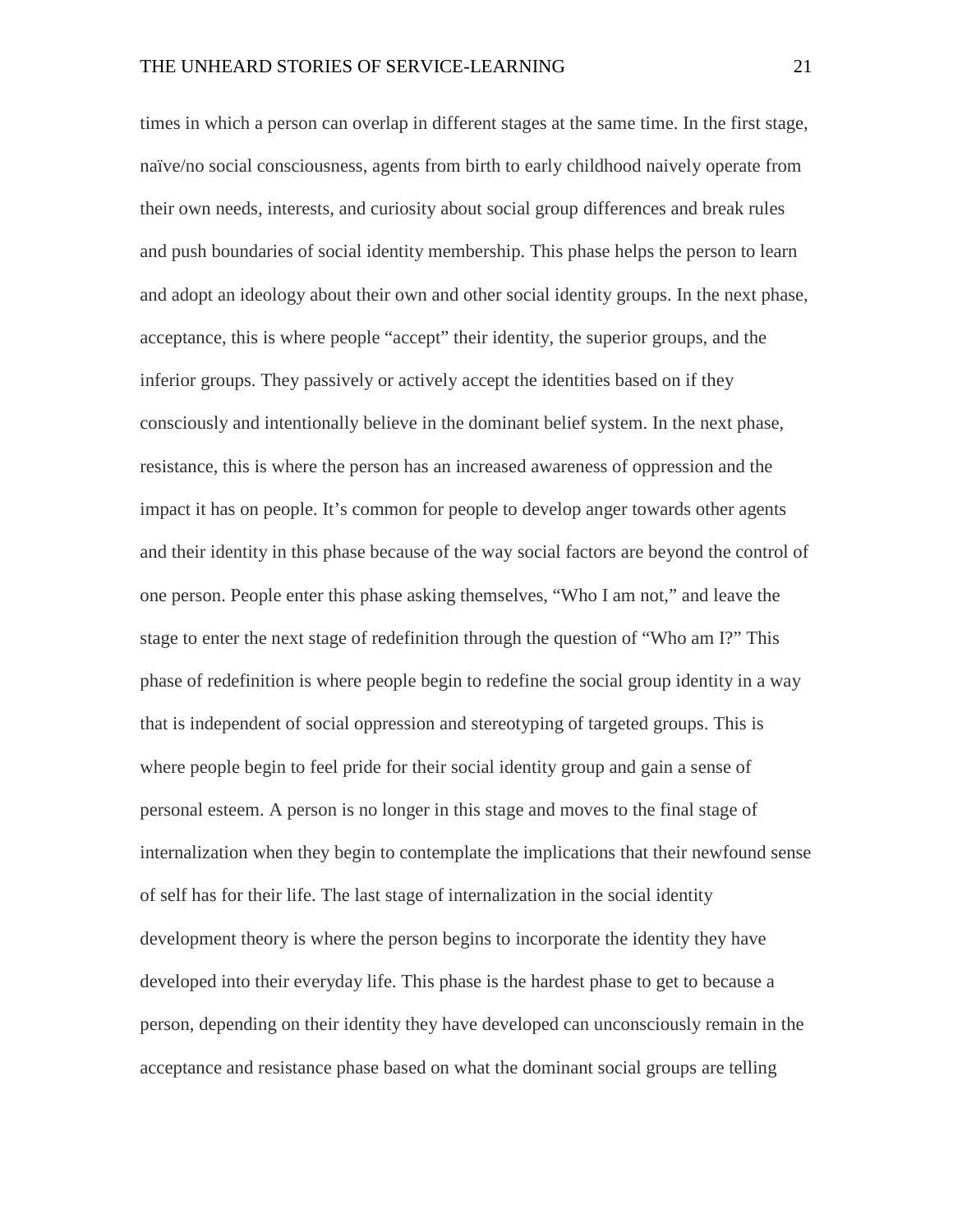them and how they have experienced oppression. Each person follows these steps of social identity development, but each journey through the steps is different, resulting in different identities formed of selves and others.

The social identity development theory is integral to the service-learning experience because each student that is participating in service-learning is in a different phase of the development theory which can impact the way they view or experience service-learning. "White students may be more likely to enroll in service-learning courses as a result of their dominant status in society" (Pearl & Christensen, 2017). Whereas students of color might be more likely to enroll in a service-learning class because they can closely identify with those they are serving and that creates a sense of comfort in a sense for them than those serving in a community that is different than their own.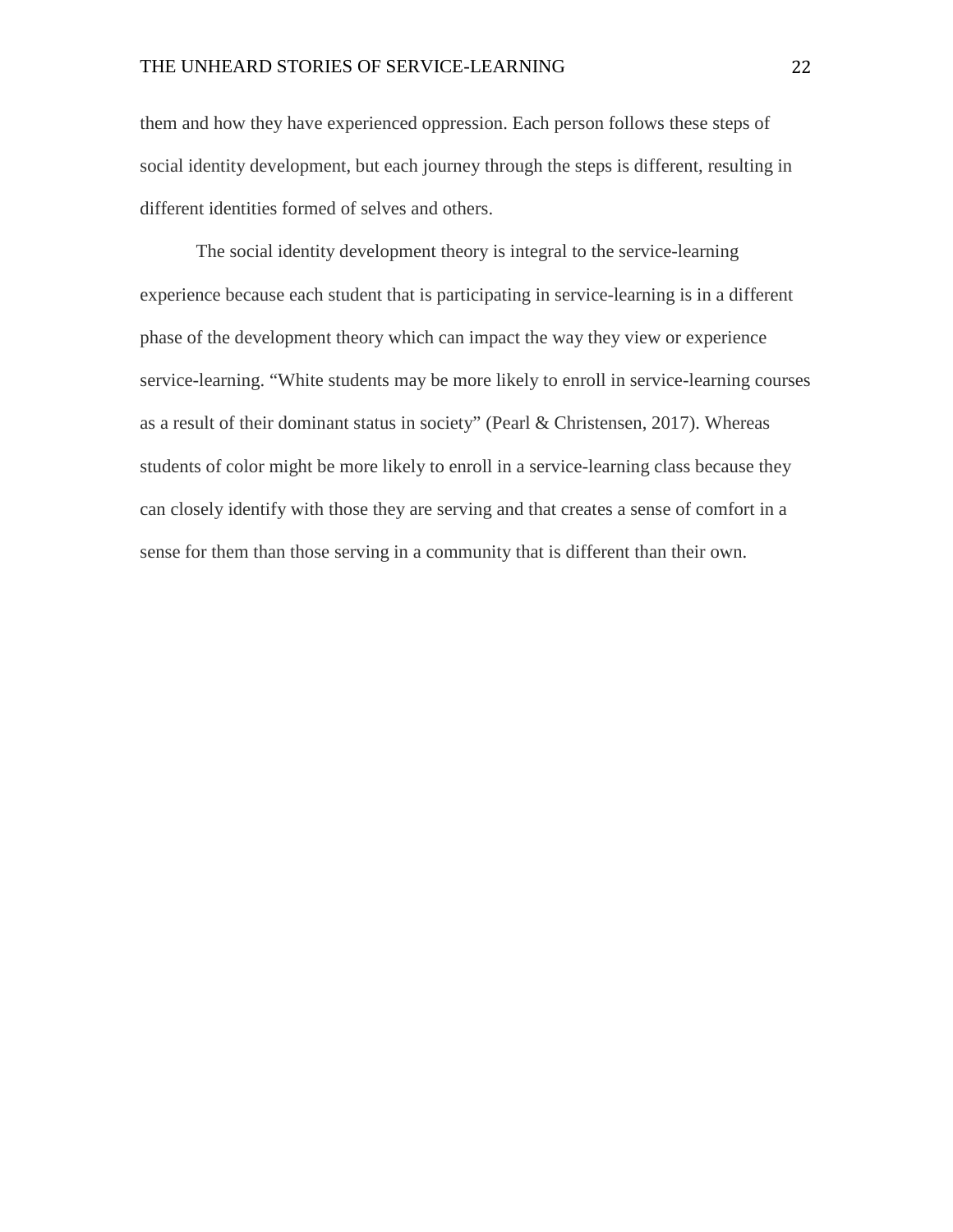#### **Methods**

<span id="page-23-0"></span>This exploratory qualitative research study examined the perspectives of "nondominant" college students engaged in service-learning experiences. Through in-depth and longitudinal interviews, this research examined how these students – several of whom attend a traditional four-year institution and several of whom attend a two-year community college – make sense of their experiences serving a marginalized community. "The primary aim of in-depth interviewing is to generate data which give an authentic insight into people's experiences" (Crouch, 2006, 485). The IRB approval letters to run the study at Merrimack College and Middlesex Community College are included in the appendices. Please see Appendix E for the Middlesex Community College IRB Approval Letter, and Appendix F for the Merrimack College IRB Approval Letter. The Consent form that all of the participants filled out can be found in Appendix C: Research Study Consent Form.

#### <span id="page-23-1"></span>**Research Design**

The goal of this research was to better understand the role of race, identity, and privilege in service-learning in order to better support the service-learning experiences for all students. Hennick et al. (2011), says that the goal for qualitative research is to provide in-depth understanding of the research issue that embraces the perspectives of the study population and the context in which they live. As such, issues of validity are more appropriately discussed as trustworthiness and reliability as the dependability of the researcher and the findings. In terms of applicability, the following strategies of reflection, following protocols, and purposive sampling will be followed. As Kvale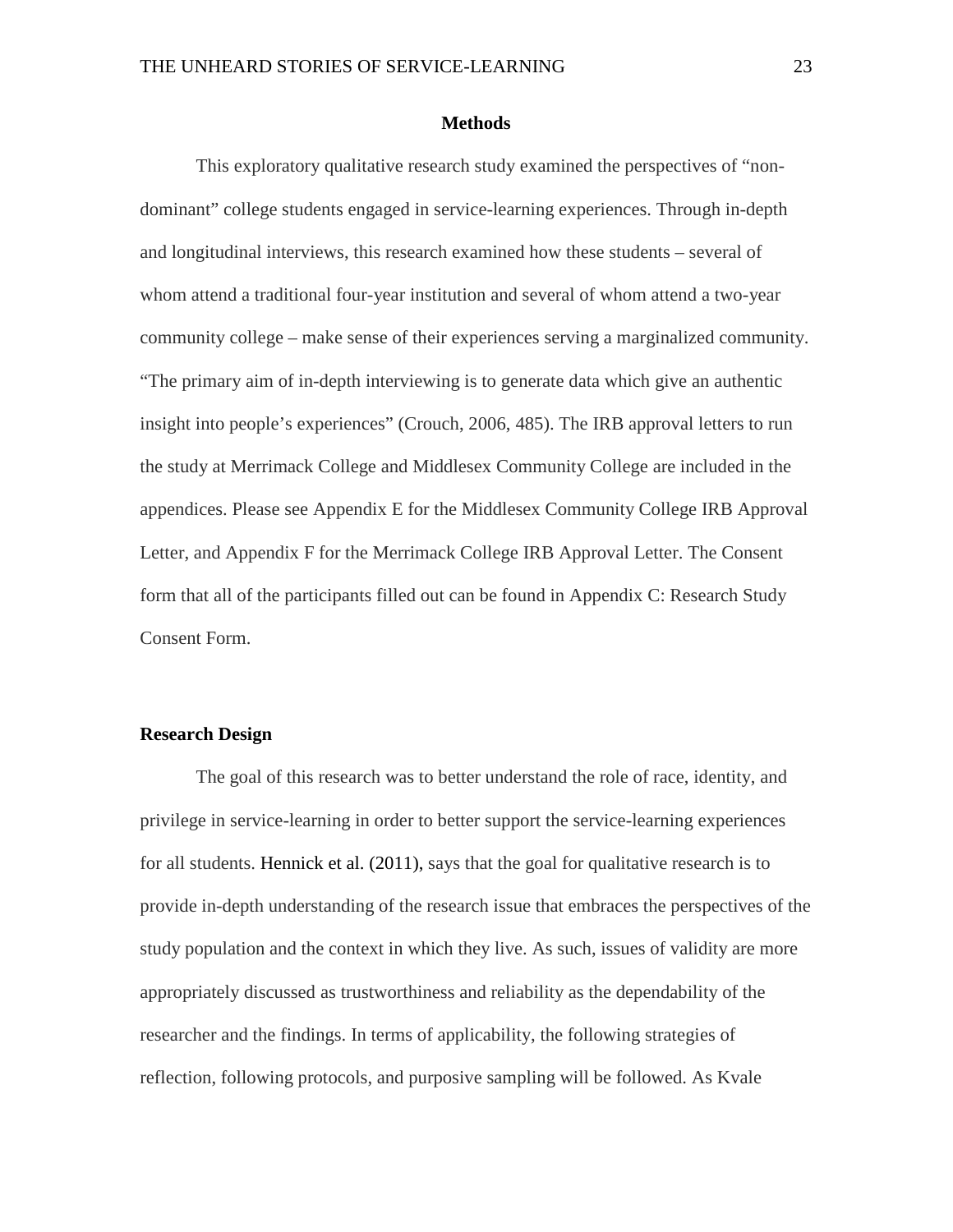(2009) says, "a qualitative research interview attempts to understand the world from the subject's points of view, to unfold the meaning of peoples' experiences, to uncover their lived world prior to scientific explanations," which was the overall purpose of this research study.

This study was a qualitative study, which allowed the researcher to broadly examine people's service-learning experience in detail by using a specific set of research methods. Research done by Hennick, Hutter, and Bailey, (2011) shows that one distinct feature of qualitative research is that the approach allows the researcher to identify issues from the perspective of the study participants, and understand the meanings and interpretations that they give. Specifically, this study conducted qualitative, exploratory, narrative interviews. As Stebbins (2001), says, an exploratory research design is beneficial in a qualitative research study because it allows lengthy amounts of field work to be done that gives way to clarification and understanding of the overall research. Narratives interviews were conducted in this research study to allow for in-depth responses from each participant. Please refer to Appendix A for Interview One Questions, and Appendix B for Interview Two Questions. As Rubin and Rubin (2012) say, "in-depth interviews are beneficial for many reasons. They can help reconstruct events researchers have never experienced, they can challenge long-held assumptions, they allow researchers to explore complex, contradictory, or counterintuitive problems, and they also examine the complexity of the real world by exploring multiple perspectives towards an issues." All of these benefits will allow the researcher to gain in-depth knowledge and understanding of marginalized service-learners serving in communities like their own.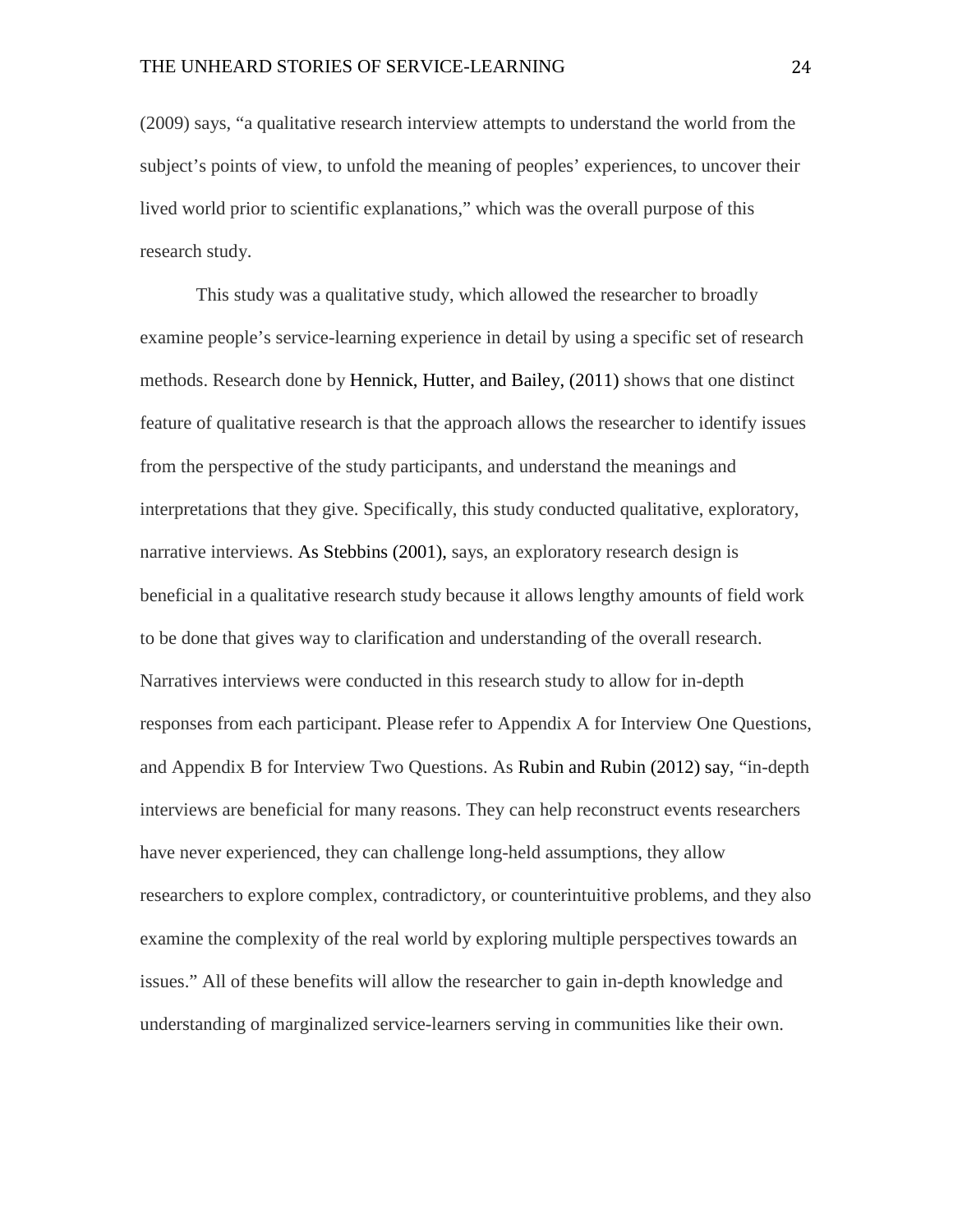#### <span id="page-25-0"></span>**Interviews**

This study used the following methods to gather data, including longitudinal, indepth interviews. As Crouch (2006) says, "In an in-depth interview, the researcher's discretion with respect to the conduct of the interview is part of an open-ended mode of inquiry which can produce great richness of material if the researcher is responsive to cues as they occur in the course of the interview" (page 487). Interviews were the main method for this study because is what allowed the participants to be able to best share their experience without a time restraint or discomfort of being in a focus group. Longitudinal, in-depth, semi-structured interviews were conducted with the participants over a period of time to allow for collection of data to be found on specified conditions of change. Wengraf, (2001) says that the depth of the interview questions is what allows for the depth of the answers from the participants. As he says, "semi-structured interviews are designed to have a number of interviewer questions prepared in advance but such prepared questions are designed to be sufficiently open that the subsequent questions of the interviewer cannot be planned in advance but must be improvised in a careful and theorized way." Semi-structured interviews were beneficial, especially in this study because most participant's responses could not be predicted. The questions that were asked during the interviews were asked in a manner to help portray specific themes that correlated with each service-learner.

After each interviewee was interviewed twice, the process of transcribing and coding took place. All of the interviews were recorded to ensure the quotes used from each participant were as accurate as possible. After each interview was conducted, I sat down and listened back through the interview, typing up what was said by the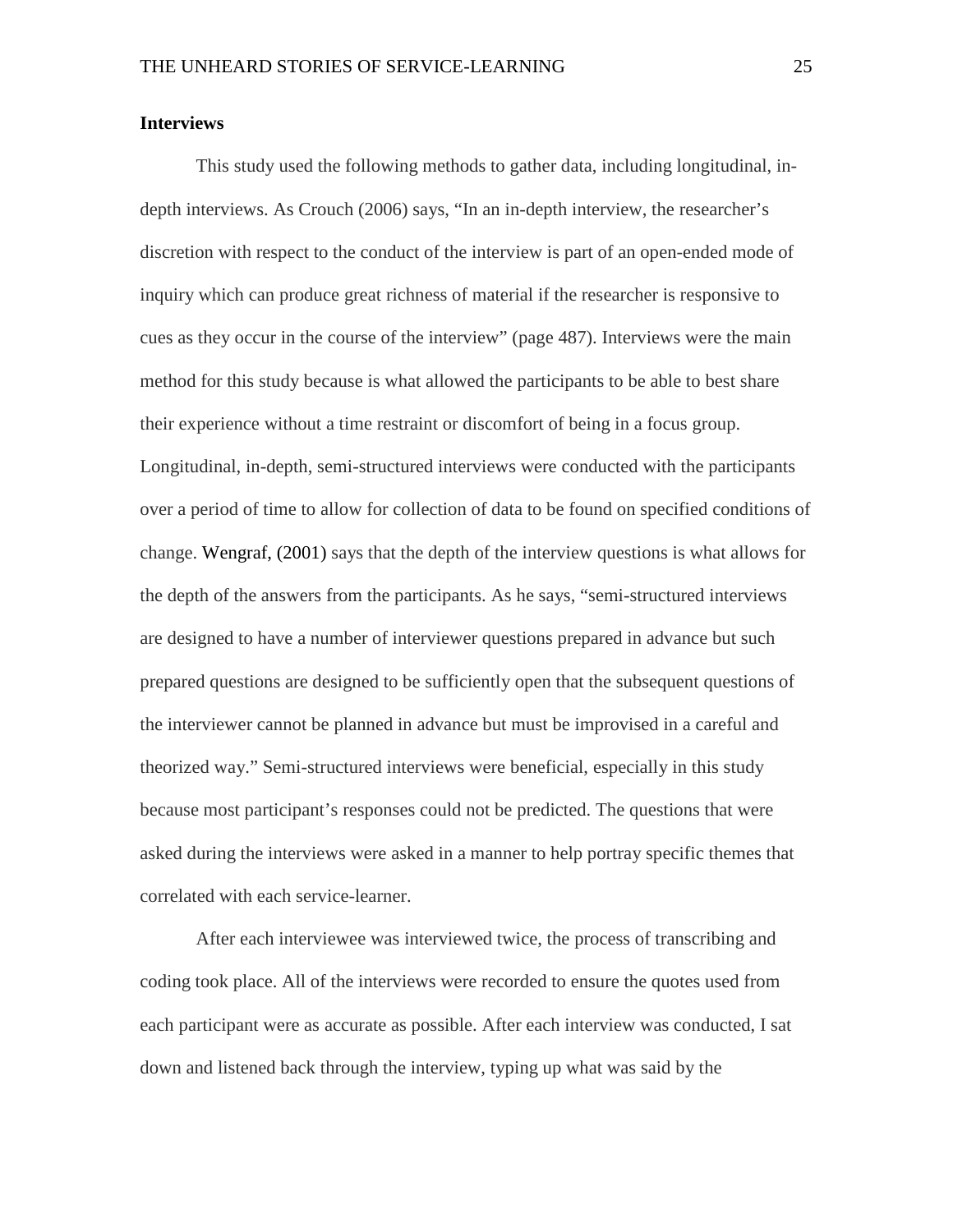interviewee and me. This process was done to make sure everything that was said was documented, and that any information I used later on would be accurate to what was said and concluded by each participant. Once each interview was transcribed, I went back through each transcription to begin creating my codes and themes for the findings section. The first time I read through the transcriptions, I picked out key words and phrases that aligned with previous literature and to each interviewer. I wanted to see what ideas and themes were consistently being talked about across the board, and tried to create codes from what I could find. The process of coding my interview transcriptions was important. According to Saldana, (2015), "In qualitative data analysis, a code is a researcher-generated construct that symbolizes or "translates" data and thus attributes to interpreted meaning for later purposes" (page 4). Coding my interview transcripts is what allowed me to find the key themes that appeared throughout each interview.

After finding the main ideas from each interview, I complied some of the ideas together to create the final themes that encapsulated the overall research study and interviews. Once the themes were created, I analyzed each of them to tie the findings back to the literature review, as well as to look at what can be done in the future to improve the overall experience of service-learning for students of all races, a process called triangulation. The coding that I ended up using followed the pattern of hierarchical coding. Rubin and Rubin (2012) talk about how "hierarchical coding organizes the codes in groupings that move from less inclusive categories to more inclusive " (page 200), allowing for a separation of information for the findings. Beyond the process of transcribing and coding is where I went into talking about my findings and how what I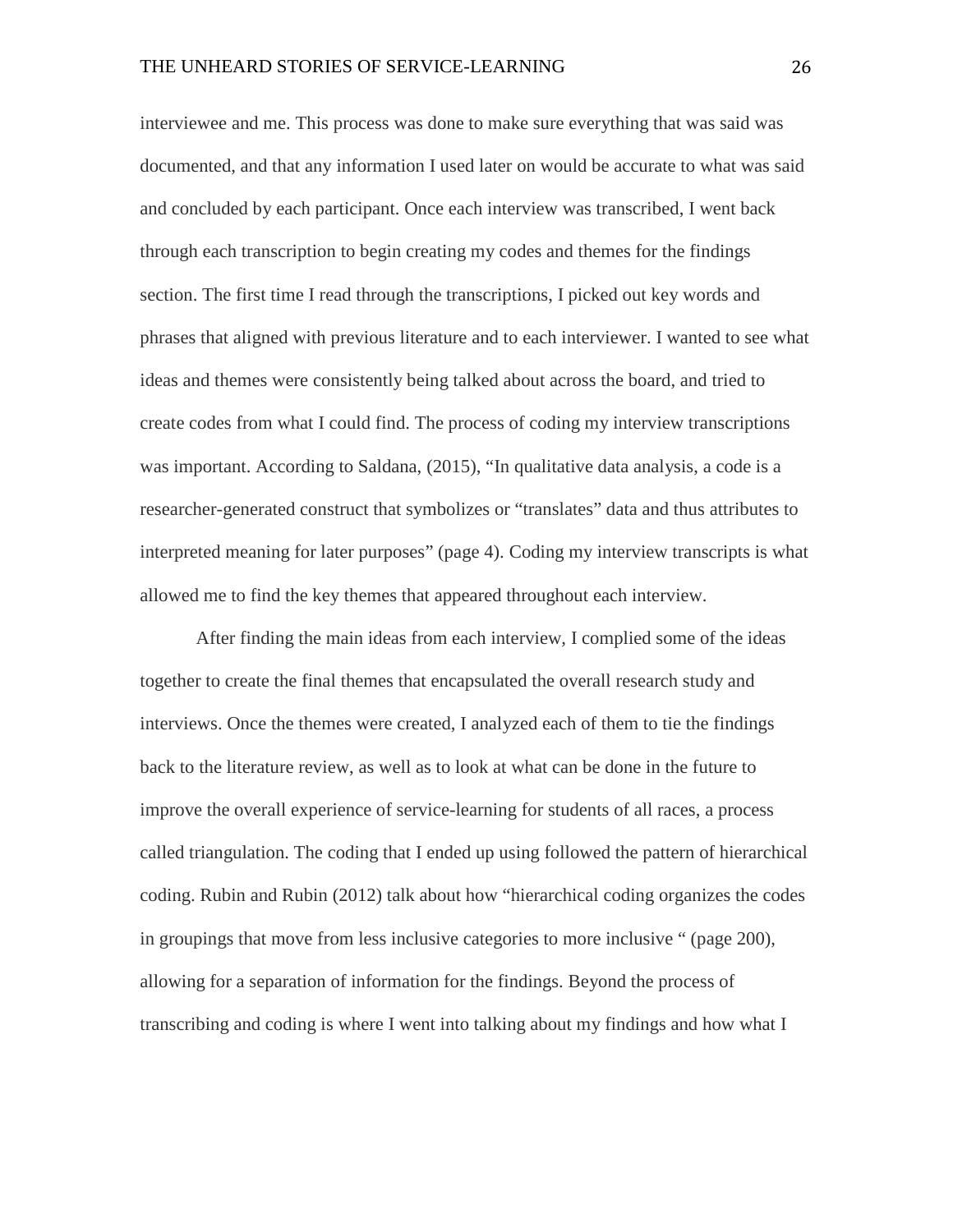found could help spur further research within this topic; race, privilege, and power's role right one's service-learning experience.

#### <span id="page-27-0"></span>**Confidentiality and Anonymity**

To protect each participant's confidentiality and give them anonymity, participants in this study have been given a gender-neutral pseudonym. The only identifying qualities of each participant that has been made accessible to the readers are each participants race, the school they attend, and their school year. All other information has been protected or changed so that they cannot be determined by what they said. Direct quotes were used from each participant in the findings section, but none of the quotes used have identifying markers that will make it known to who the participant really was. It was important to me that the participants felt safe sharing their stories with me, and to make sure I could keep their trust, I made sure to keep them anonymous throughout this research study. Please see Appendix D: Pseudonym Chart to see the participants' identities and schools they attended.

#### <span id="page-27-1"></span>**Limitations**

There were many limitations to this research study, including but not limited to interviewer bias, self-reporting data, positionality, timing of the study, number of participants, as well as the limitation that this research study cannot extend beyond the population of people in the same way that quantitative studies can. These limitations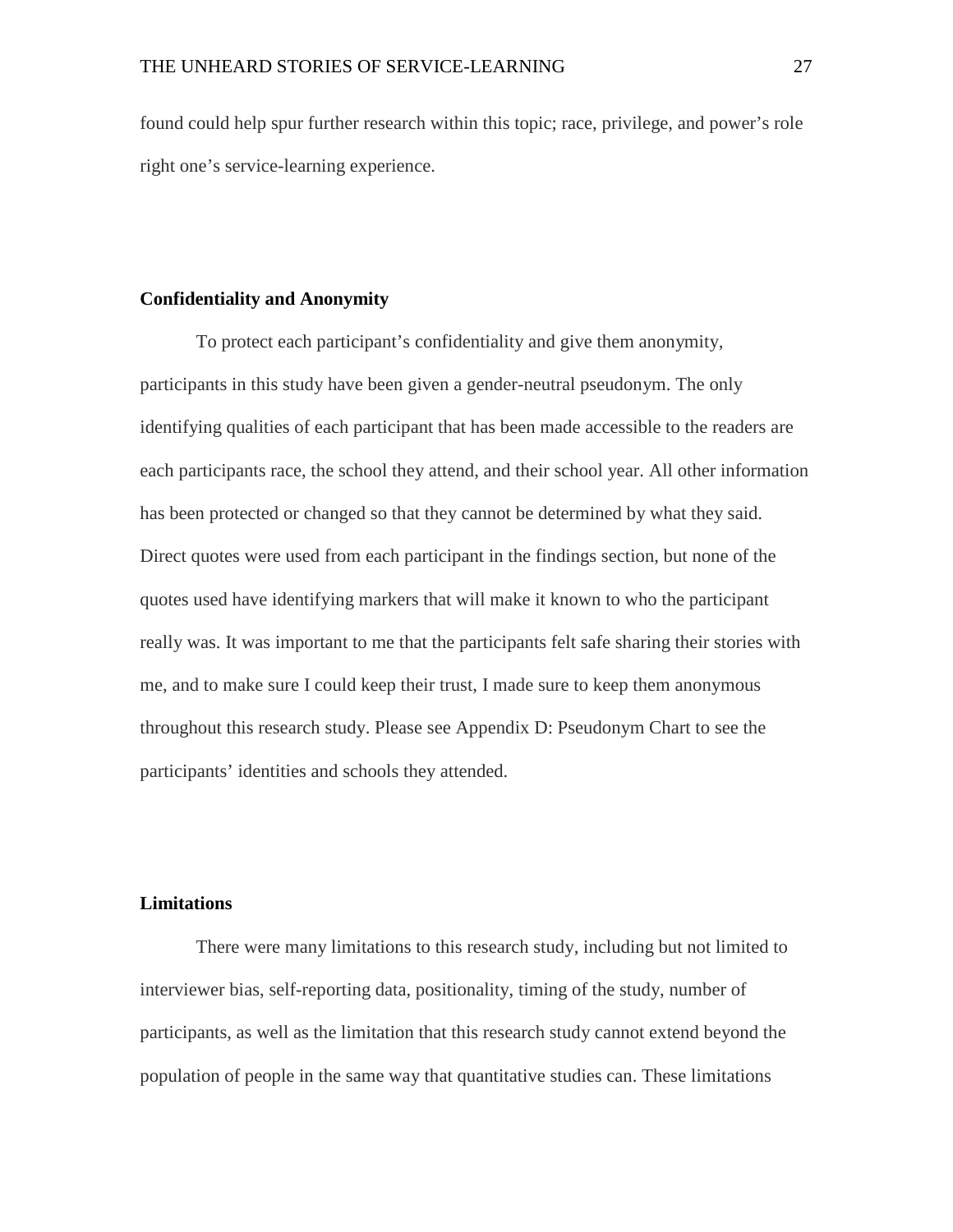played a role in how the research study was conducted, how the results from the interviews were collected, and how to move beyond this study with future research studies. Other limitations of this study cultural and other type of bias (researcher role and positionality), formation of research questions in interviews, and choice of data collection methods. This study was conducted solely on the premise of identity, and that theme alone brought about different inherent or unconscious biases. The topic of this study needed to be treaded lightly because it's a study that isn't being run to make the participants feel inferior or marginalized, but as a space to share their story with no judgment or inferiority. It will be very important that there are no explicit biases, whether from the researcher or participant, because the biases will affect the way the interviews will be conducted which could be an issue. These limitations are important to pay attention, but so long as they are addressed, should not negatively affect the study. Nevertheless, even taking in the aforementioned limitations, this study is feasible and will offer an important contribution to credibility, trustworthiness, and applicability. The limitations will be addressed in the following manner to insure that the data collected and analyzed is valuable. It is important to note that since this was a qualitative exploratory study, the research goal was not to insure validity and reliability, but rather look at the applicability of the personal anecdotes of the participants and use them for reference while trying to guide the field of service-learning down a more inclusive and open manner.

Timing and recruitment of students from both colleges to volunteer for this study was another limitation. Since there was no incentive to participate in this study, it was very difficult to get students interested to talk about their experiences. Between the two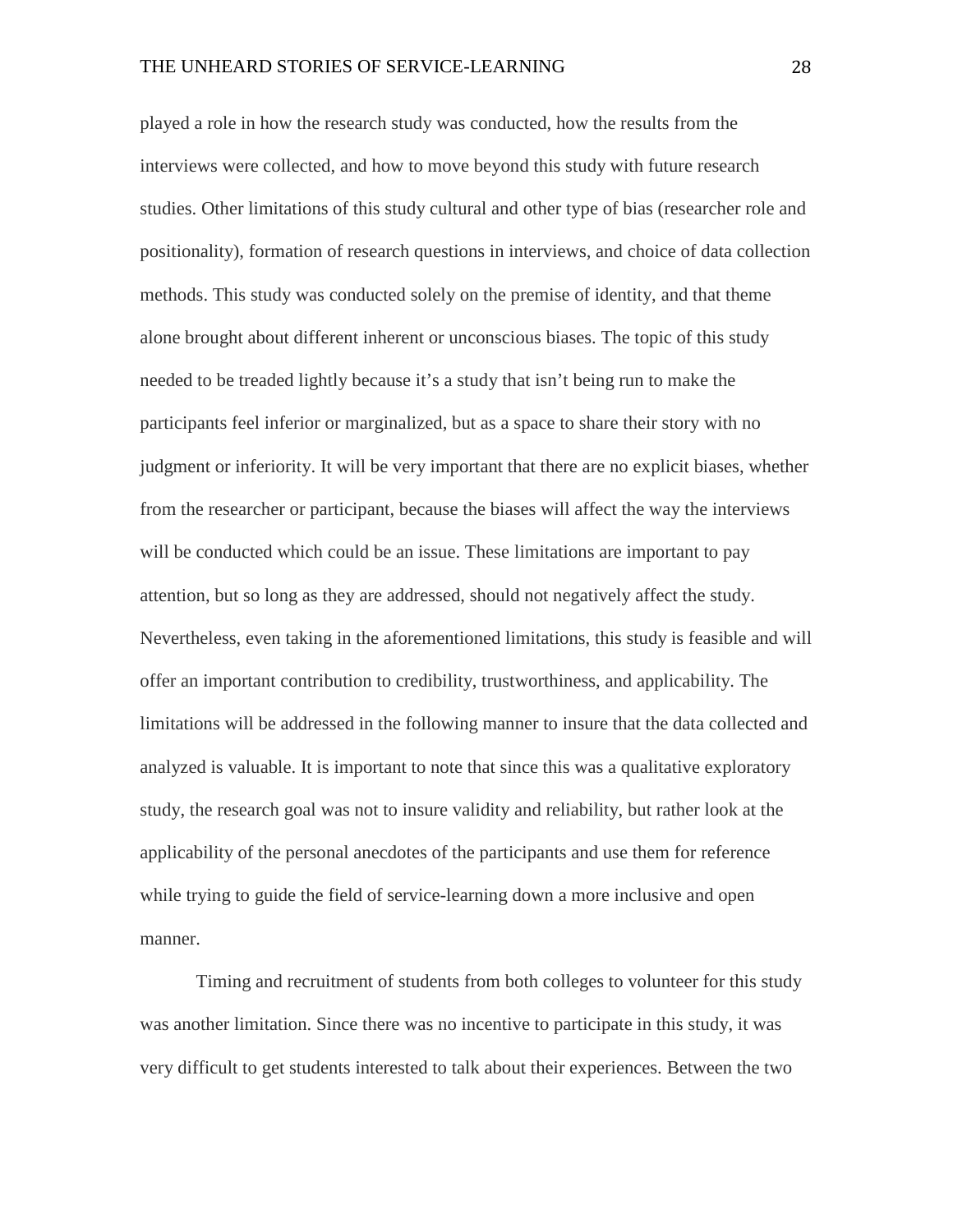schools, about 40 students were contacted to participate in the study, and four students responded back with interest, thus making the response rate 10%. The students that chose to participate in this study all wanted to share their story in a way that would most help benefit the future of service-learning, but even that incentive was enough for most of the students that I reached out to. If there was more time, I could have interviewed each student at least a third time to really dig into his or her race and service-learning experience. Being limited to such a small pool of participants and number of interviews hindered the results that could have been found.

#### <span id="page-29-0"></span>**Positionality**

Another limitation was positionality and interviewer bias. As a person whose positionality has affected their service-learning experience due to being of a diverse race, interviewer bias thus can and does lead to self-reported data. Although effective, Crouch (2012) says, "the interviewing process can be limited by interviewer bias, variability of rapport, and especially from an empiricist perspective, validity issues relating to the interpretation of the interview material" (page 486). Having a research study only containing interviews can be limited based on the interviewer bias. Interviewer bias can influence the way in which respondents view or answer a question, thus distorting outcome of the interview, and affecting the overall findings of the study.

As the primary researcher, my positionality played a role in this study. I am an Asian student who has experienced the assumption of others wondering why a non-white student was participating in service-learning. I knew coming into my research study that my positionality was going to affect the way in which I approached my research. As a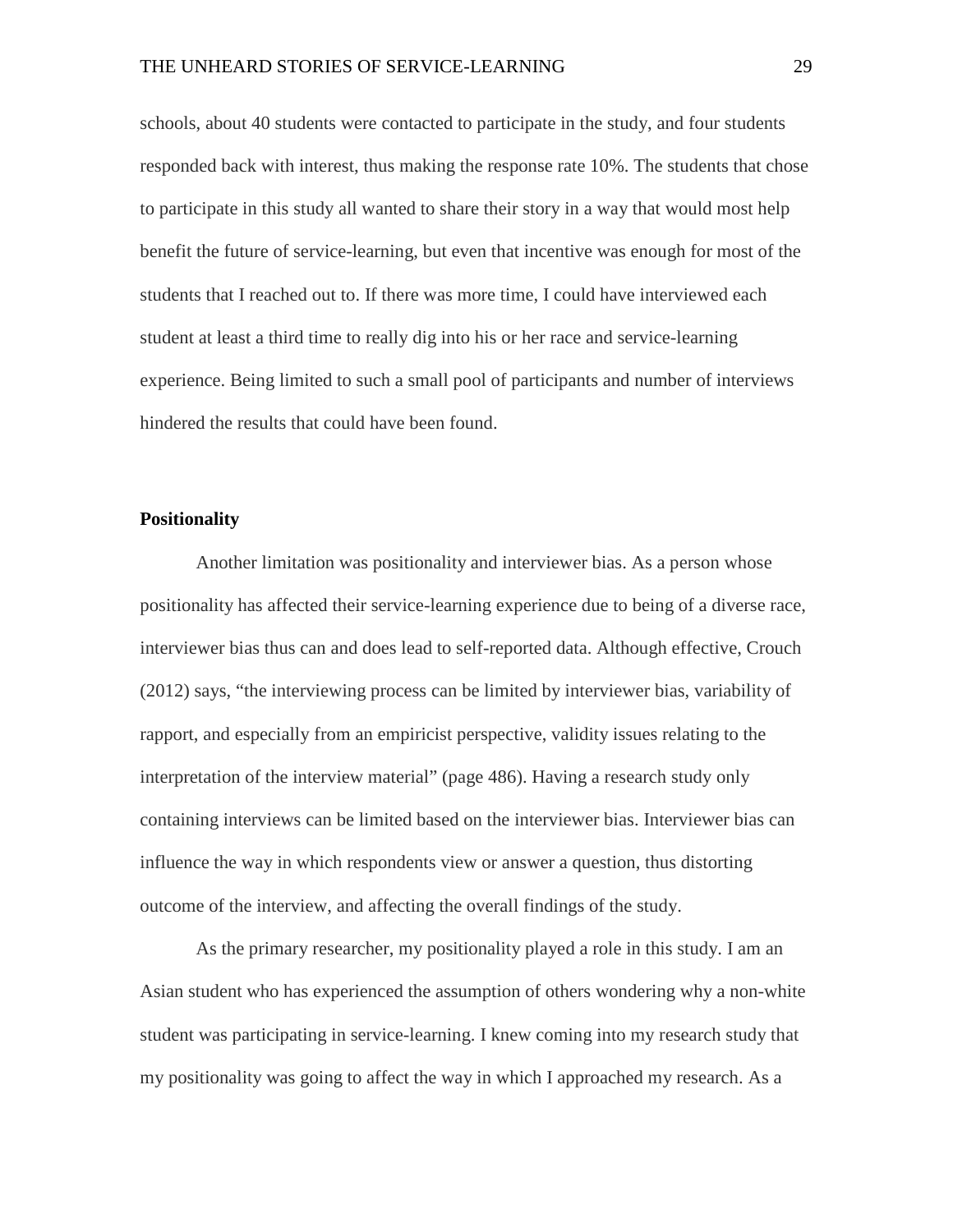seasoned service-learning student, I have experienced first hand what it's like to identify of a diverse race and serve a community unlike my own. The positionality I hold has fueled my passion to want to research this topic of diversity within service-learning. Another limitation of the study was the process of interviewing. As the primary researcher role, my positionality ultimately played a role in how students viewed the study and their decision to participate or not. My positionality allowed for the students to engage in a discussion not otherwise discussed in a safe and open manner, thus helping further a new field of research for diverse service-learning students.

#### **Findings**

<span id="page-30-0"></span>During the course of this service-learning research study, collaboration with service-learning students at institutions with a co-curricular service-learning model was interviewed. Several themes emerged from this study ranging from power, privilege, and identity, to assumptions, appearance, and racism. All of the themes that emerged helped encompass the overall focus of this study, being the role of how race, identity, and privilege play a role within a diverse student's service-learning experience. The process of this study, the key themes that emerged, the interviewers, and how my positionality all played a role in this study are discussed further in this section.

#### <span id="page-30-1"></span>**Interviewees**

As explained previously, each interviewee was reached out to via email and was asked to volunteer to participate within this study. Each participant willingly gave their time to share their service-learning experiences. Each participant disclosed information about how their race affected their service-learning experiences. For anonymity reasons,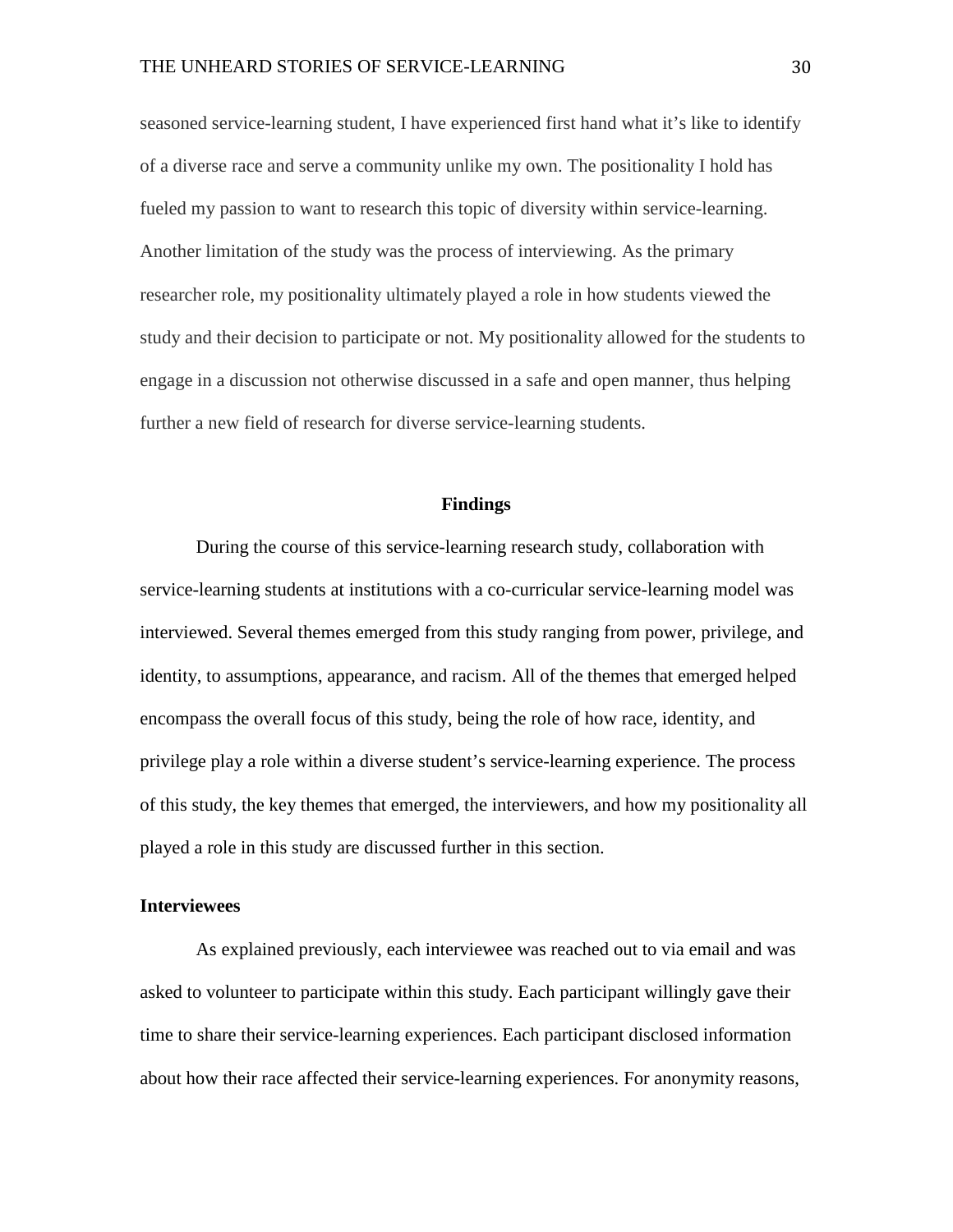each participant's name has been changed, but I was able to take the information and quotes they shared to help deepen the context of this research study. All of the interviewees were open to talk about their past experiences because they also had the ultimate goal of wanting to help better the field of service-learning to be more inclusive and be looked at through the lens behind the white person's perspective. Each interviewee will be introduced to the readers in a manner that will shed light on their race, identity, and service-learning experiences but in a manner that keeps their name and gender anonymous for anonymity reasons. Each interviewee had the opportunity to talk in depth about their service-learning experiences, how their race affected their experience, and even talked about future recommendations they had to improve servicelearning experiences for students of diverse backgrounds.

#### <span id="page-31-0"></span>**Morgan**

One participant identified as Middle-Eastern and attended the traditional two-year community college that I conducted this study at. This student will be referred to as Morgan. Morgan was a student that was new to the field of service-learning as of this semester of college. They were in enrolled in a couple of courses that offered the option to integrate service with her classroom learning and jumped at the chance. Morgan was a student who identifies as Middle Eastern coming from Armenian/Lebanese decent. Morgan was unique to the other interviewers because of their appearance. Although Morgan identified with a diverse background, they physically appeared white which affected interactions with people and students at their service site. Something that Morgan pointed out was that although people changed the way they interacted with them,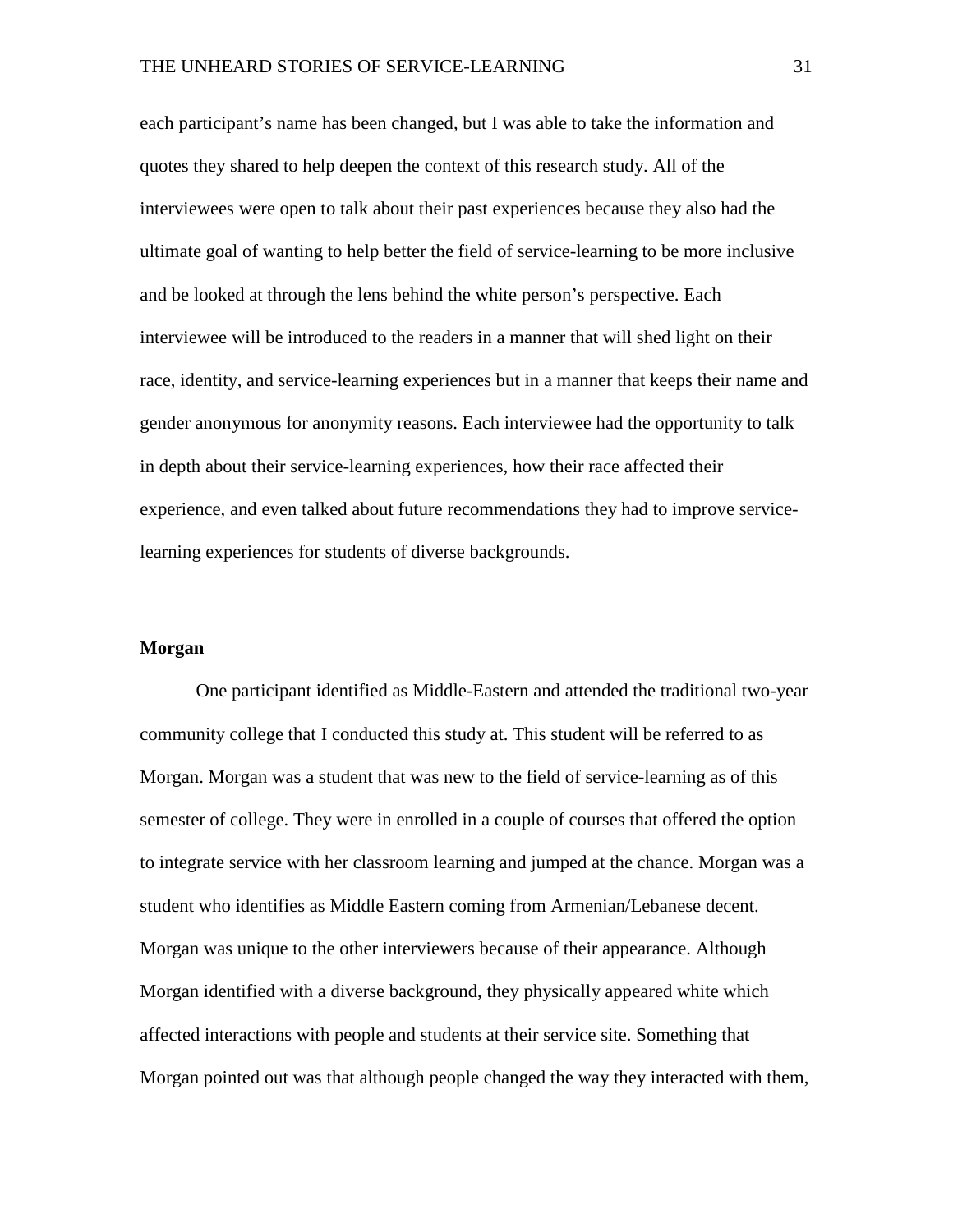once they saw or heard their name, people changed their perspective. Morgan said, "Names play a role in how people perceive each other." This was an interesting finding because Morgan was the only person to bring up the impact that a person's name has when interacting with others.

Morgan's service-learning experience was done at an elementary school which played an impact on her experience. Children are more accepting and inclusive of people, and although they may question a unique name, they do not usually change the way they interact with others based on their identified race. Morgan's experience was unlike the other interviewees. Although Morgan grew in a diverse area, their physical appearance was not cause for discrimination. Morgan had an overall positive experience with service-learning because they did not have to worry about people outwardly treating them differently. Due to their perception of race, Morgan said that they "did not see people based on their race." Morgan said they focus on the person they are talking to or serving in a manner where race plays no role. Morgan did talk about how through their service experience, they were worried about how others perceived them because they "didn't want to be seen as a person with the upper hand." Service liked talked about previously is presumed on the white perspective, not from the lens of the diverse participants. Morgan had the similar concern that because they looked white, they were going to be stereotyped in a manner that would be negative due to privilege and power that allowed them to be able to participate in service-learning. Although Morgan had some trepidations about service-learning, they talked about how positive their overall experience was. Morgan was able have a new experience, learn new things, and enjoy what they were doing, all while applying what they were learning to their classroom lessons.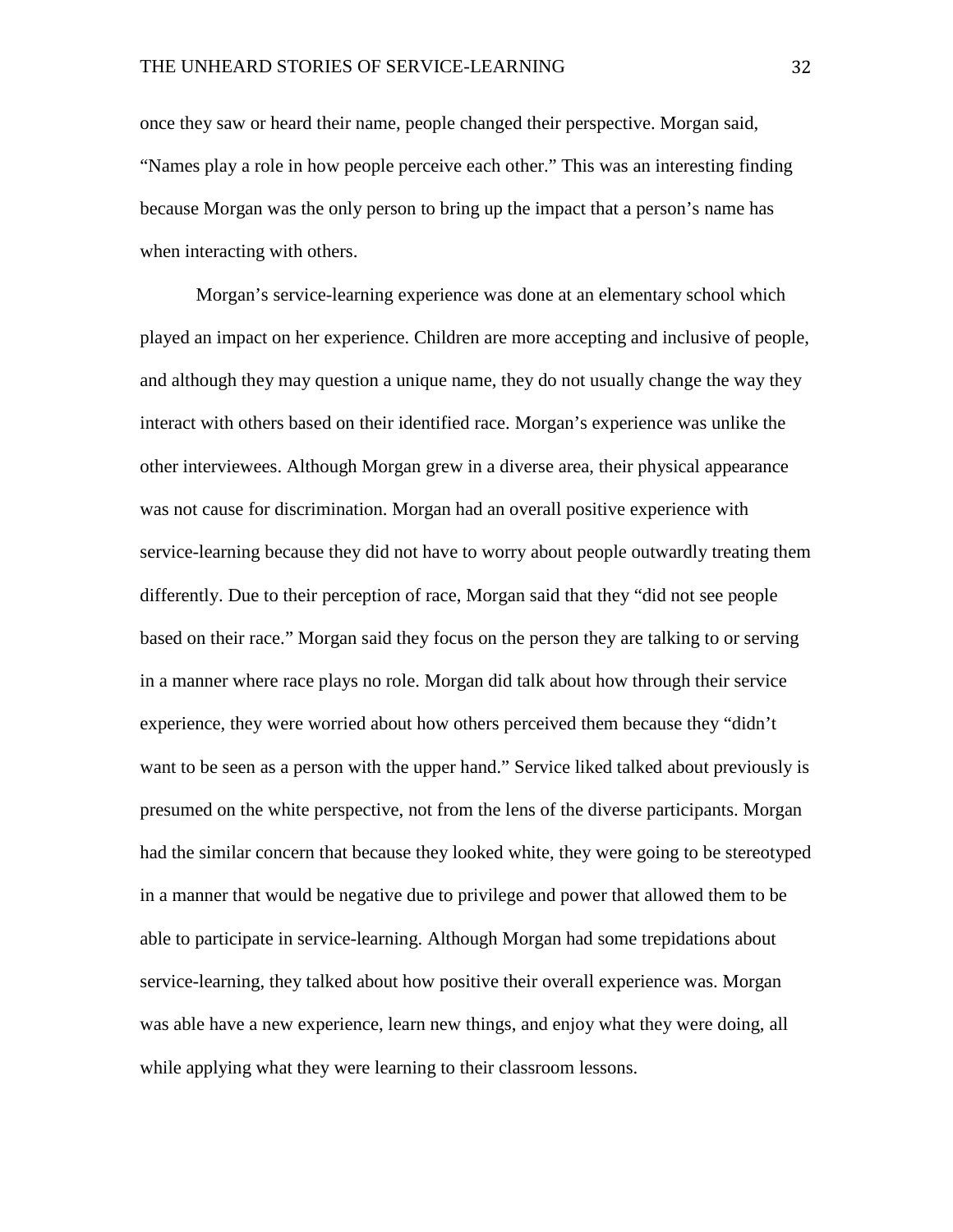<span id="page-33-0"></span>**Alex**

The other student that participated in the study that also attended the two-year community college was a student who identified as being Hispanic/Latino. This student will be referred to as Alex. Alex's race they identify with is Dominican Republic. They were born and raised in the D.R. then moved to the U.S. when they were five. Something that Alex talked about was that although they were of a diverse background, they moved to a town that was also culturally rich with diversity. At one of their service sites, Alex explained "there's a lot of minorities there, so maybe it's easier for students to talk to me because I'm also of a minority. Looking like the people I was serving helped me connect better with them." Alex talked more about how their experience within service was unique to the sites they worked at. One site was demographically mainly white and they stood out because of their race, but at their other site, it was rich with diverse students and volunteers. Because Alex has had multiple service-learning experiences, they were more open and understanding to any and all experiences that were going to come their way. Alex said, they "had no negative perceptions [of service-learning] and went into the experience with an open-mind." Keeping an open-mind was important to Alex to make sure they were going to be learning and experiencing as much as possible.

Due to Alex's outward appearance of being Hispanic, they talked about how they have been personally affected by peoples perceptions and reactions to them being of a diverse race. They talked about how power, privilege, and identity shaped their experiences. Alex defined privilege in the context of service-learning as "affecting the way people are able to learn and resources made available to them based on their race." Alex also defined identity as "knowing who you are being comfortable with who you are,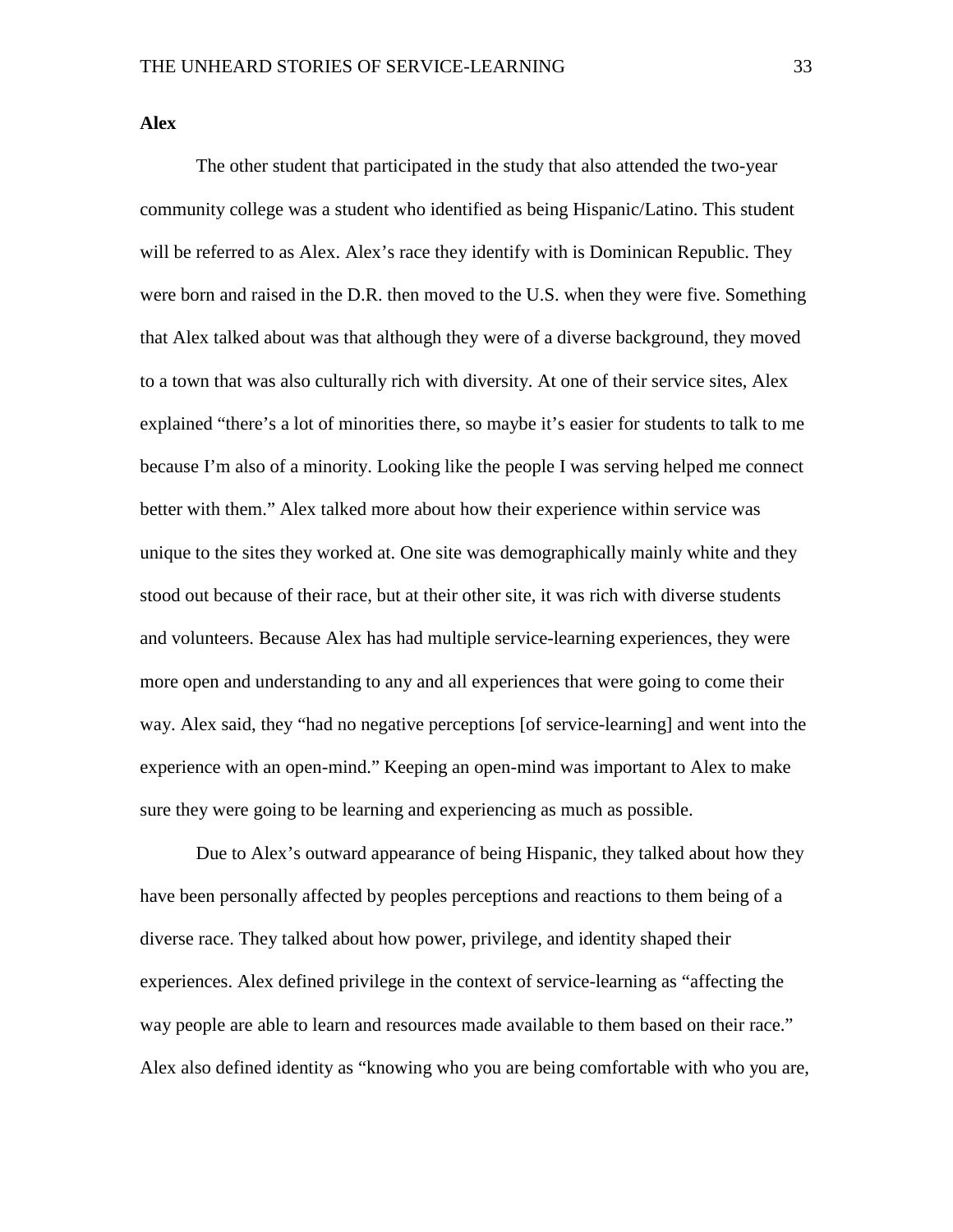thus allowing you to be more able to put your whole self in what your doing for others." In terms of understanding service-learning from the standpoint of being a student from a diverse background, Alex talked about how appearance assumptions can really affect one's experience. Due to their outward appearance of being Dominican but looking Black, people treated them differently than they would have if they knew Alex was a white service-learning student. Alex said that although "race affects everyone...being a minority has made it easier to attain some things in their life." Although being diverse can have some perks, Alex talked about how people assumed they were a certain race and treated them negatively due to their assumptions.

Alex has had an overall positive experience with service-learning, but they attribute that due to the diverse area they grew up in and the places they served. Alex did not shy away from saying that they have experienced discrimination, assumptions, and racism in their life due to how they look. Racism has played a major role in their life, but due to having similar races to those they served, it was not something that they had to worry about. The overall message that they are taking away from their service-learning is finding the balance between selflessness and selfishness, and how finding the right balance between the two can help them see a new perspective of those they are serving, whether or not they are of a similar race. Serving a community similar to their own made it easier to connect to the people, but when serving a community unlike their own, it was a lot harder to connect and engage with others. Alex said they would have liked to connect with others on a deeper level, because it would have helped strengthened her overall experience at the site she was most diverse in. Something that Alex also talked about was how beyond her service-learning course, no one had ever asked her what her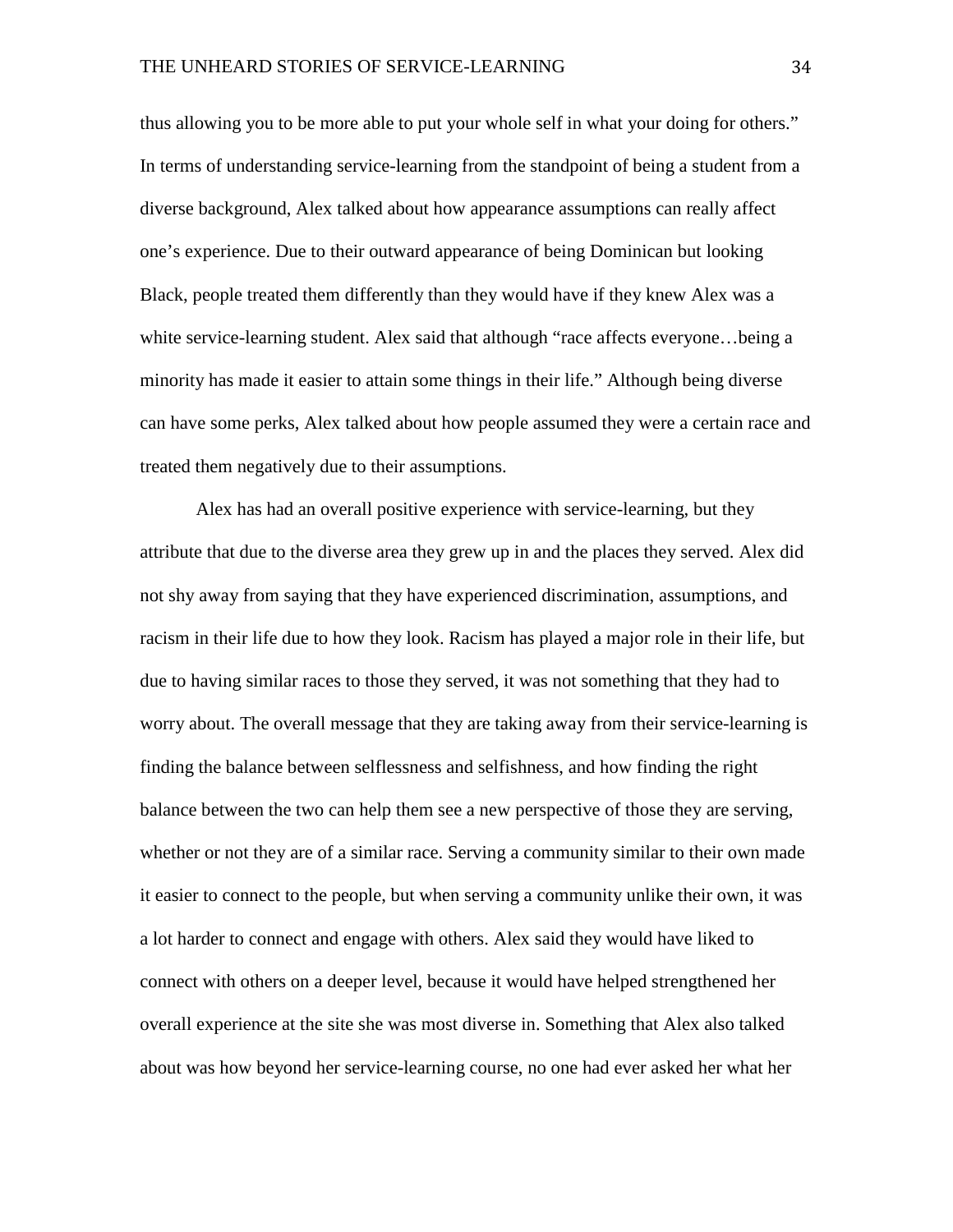service-learning experience was like, and if anything, how as a diverse student, how they portrayed the experience and what they would change to help the diverse students have better service-learning experiences. They were grateful to have the opportunity to share their story because no one had cared enough to ask or listen about their experience.

#### <span id="page-35-0"></span>**Sam**

A student from the four-institution who identifies as Biracial will be referred to as Sam. The higher education institution that Sam attends is located in an affluent area and attracts a dense population of a majority race, making it more difficult for students of diverse backgrounds to feel rooted, immersed, as a part of the overall school community. Sam identifies as biracial because they are half black and half white, her descendants coming from Jamaican, Chinese and European backgrounds. Due to their diverse combination of races, their outward appearance is a mixture of their ancestors, making it more difficult to quickly identify their race. Sam talked from the beginning about how their race affected their service-learning experience. Sam said that their "race had an impact on their service-learning experience because it shaped the way they perceived the people they were serving, and it also shaped how the people they were serving perceived them. Their service site had a large number of diverse races, which made it easier to relate to some of the people there. Sam also said that race was important when looking back on their service-learning experience because "due to their diverse background, it made them more relatable to the few people of color they were serving with because they looked like them." Sam said they had an overall positive experience with servicelearning.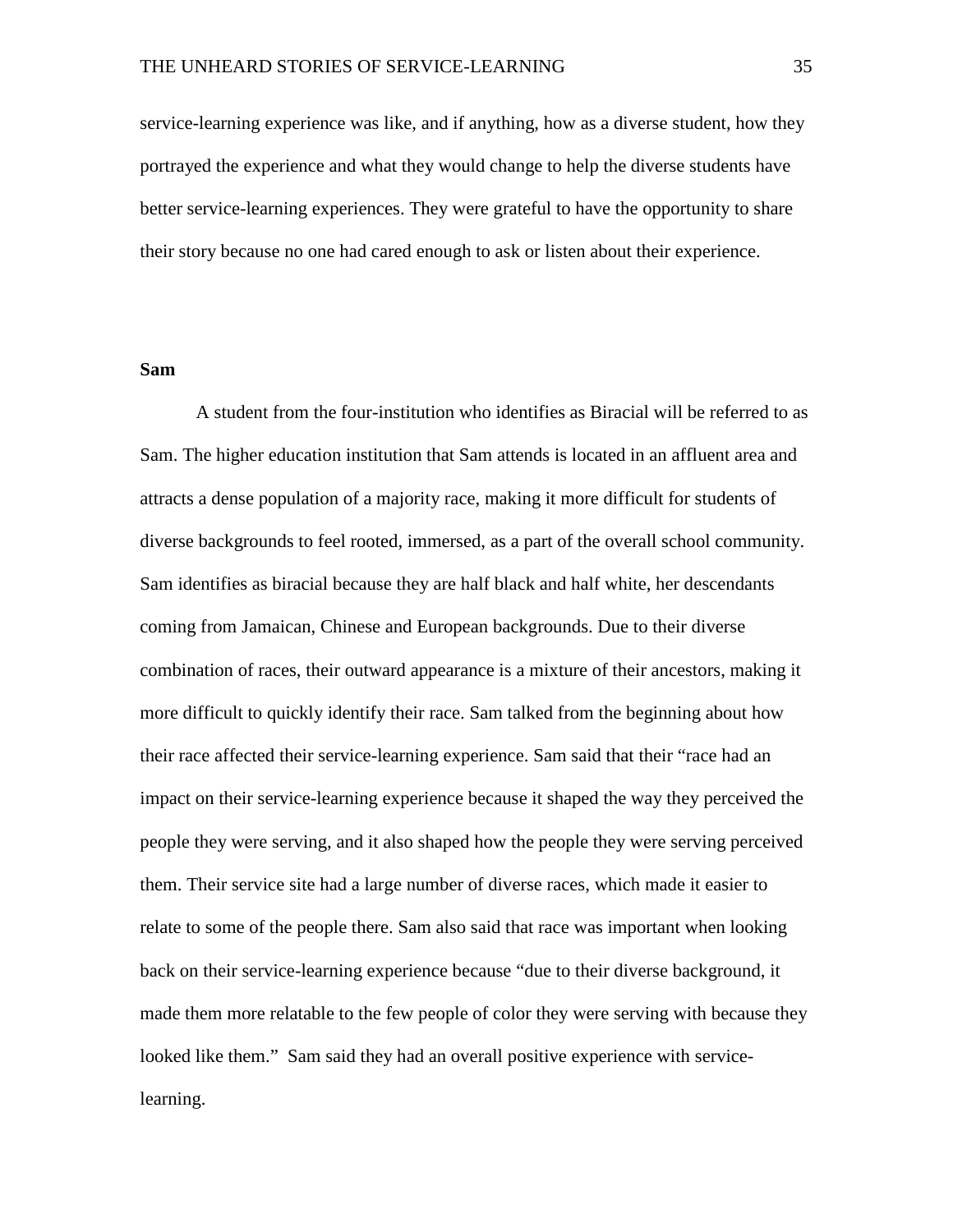Appearance assumptions were something that Sam said that they have always had to deal with. Many people assume Sam is Hispanic, and even try to speak Spanish to them, even though they do not identify or connect with that culture. Even with people assuming their race, Sam enjoyed being able to serve a diverse group of people at their service site. Sam also talked about how power, privilege, and identity has played a role in their service-learning experience, and something that stood out was that Sam said that "they are more confident in their identity because of their service-learning experience due to having to talk to so many people about their race." Although people have always questioned Sam's appearance, it wasn't until at her service-learning site that they became confident in the way they explained who they really were to other people. Being confident in their identity allowed for Sam to better understand people of other races that they were serving at their service site. Sam says they now have a more open-mind because of everything that they experienced during service-learning. Instead of making assumptions of people they do not understand. Sam says they are now more open and understanding of people they are unlike.

Something else Sam talked about was how they have experienced that people tend to have negative assumptions towards them due to being biracial. Sam defined race as "how you identify yourself based on how you look at yourself, and it matters because it shapes how people view each other." Whether people mean to or not, they make assumptions of people they cannot or choose not to relate to. Sam talked about a story of a friend that they had. This friend was afraid of black people. Sam thought it was really strange that they were so outwardly afraid of an entire race of people, so Sam brought the friend to their house so the friend could meet black people firsthand and learns that there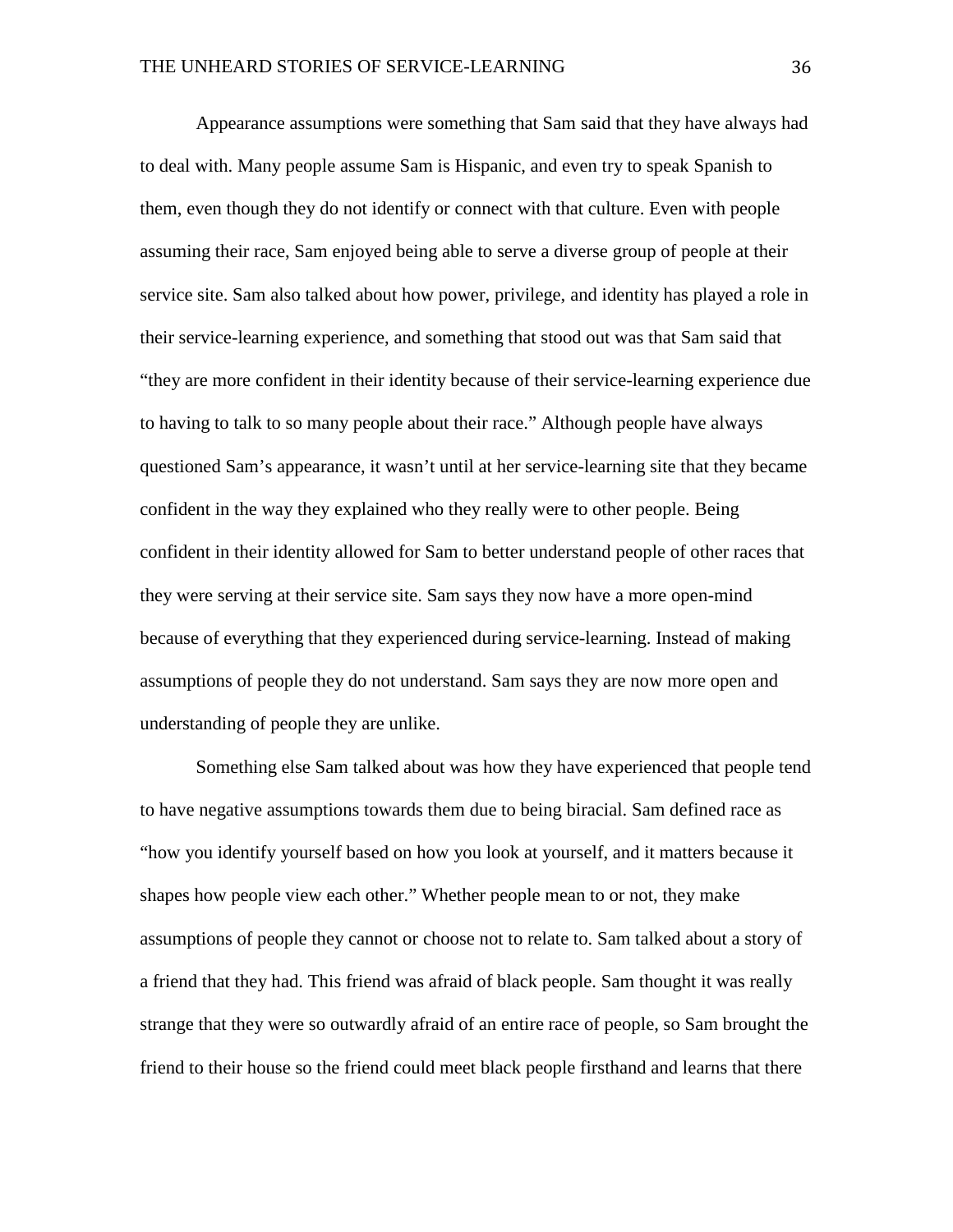was nothing to be afraid of. When the visit was over, the friend still had the same mindset that black people were bad and that they were not going to change how they felt about them. Sam couldn't believe that even after meeting black people and getting to know them that the friend was still so sure about her dislike for an entire race of people. This was an experience that Sam talked about as being important in their life because no matter how hard you try to make someone like you, people are going to have personal bias that you cannot change. The person has to be willing to change their perspective of other, you cannot change how they view people they are not similar to.

<span id="page-37-0"></span>Something that Sam recommended to help foster better service-learning experiences for diverse students was to better educate people of all races on topics that do not relate to them. People are very set in their ways of living, and if they are not willing to learn something new on their own, they must be educated in a context that will help them better understand why diversity matters and how to be inclusive to all people, no matter their background, race, or identity. This is something that Sam said their college is working towards, but there was more work they believed their institution could be doing, especially for the group that they are a part of that requires service-learning from all of their students. Sam had a positive experience with service-learning, but definitely believed there was more that could be done to help change the perspective and assumptions of those who do service-learning, thus promoting a better overall servicelearning experience.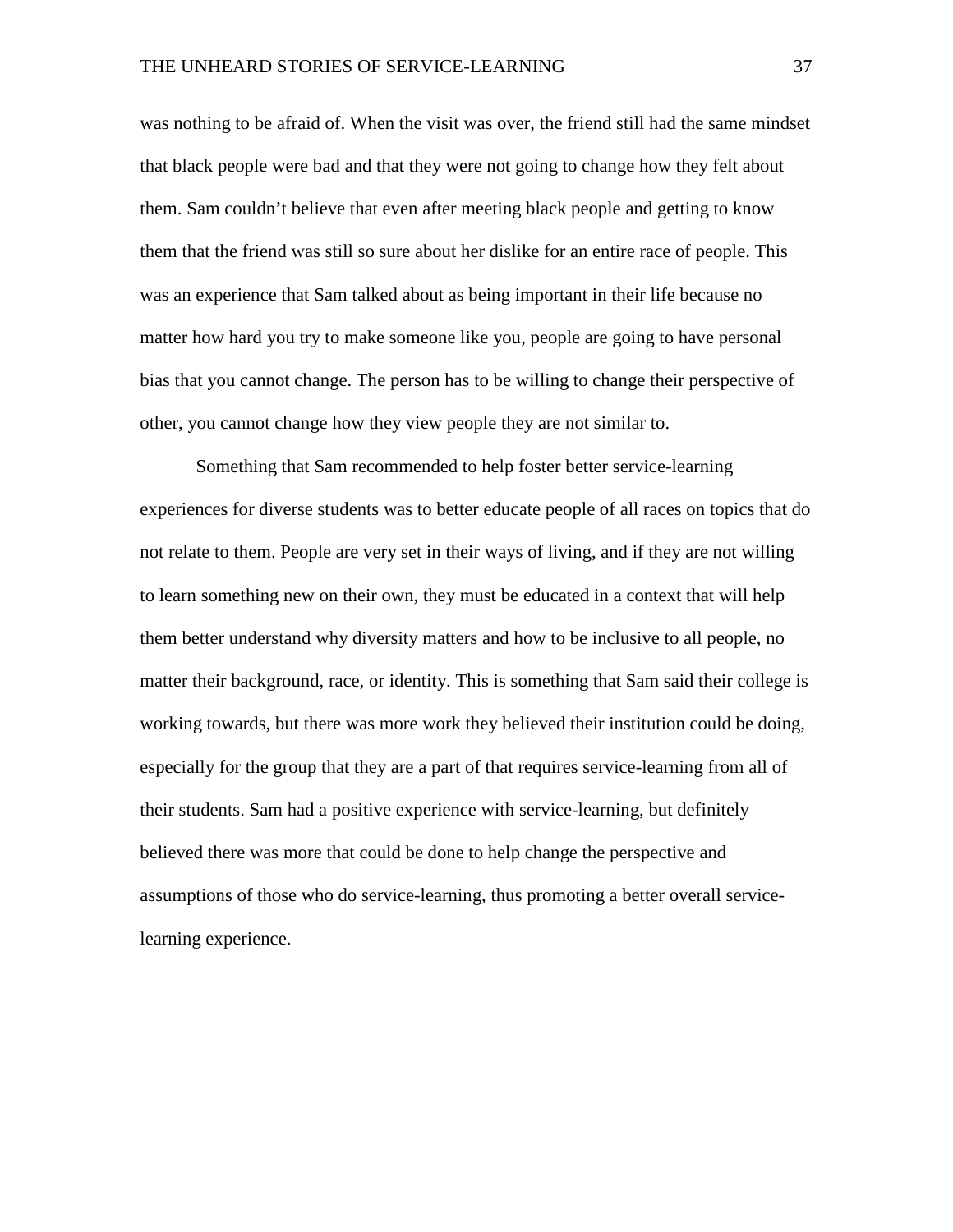#### **Jamie**

The other student from the four-year institution will be referred to as Jamie. Jamie self-identifies their race as Hispanic-Latino because they were born and raised in El Salvador. Jamie was a student who had the most to share about their identity and how it affected their service-learning experience. Just for some background information, Jamie grew up in El Salvador, then moved to the Bronx, New York when they were fifteen to help their family out financially. Jamie knew that they could not live in El Salvador and make the money that was needed to help sustain their family, so they moved to New York for a new life. Race has always played a role in Jamie's life due to their appearance and accent that they have. Jamie said that "people were more welcoming to due to their identity because they knew Spanish and could speak to those they were serving in their native language, thus giving Jamie a commonality and basis of understanding to the people they were serving.

Jamie started off service-learning with an unstructured perception of how what they were doing was going to affect those they were serving, and how their race was going to be a large factor as well. Through their service-learning experience though, Jamie said that they "were able to grow personally by learning and becoming more aware of the inequities and injustices others suffer, thus them how to best help others when they were in need. Jamie also said that they were more comfortable with serving people they were similar to, but it was harder for them to connect to others they were not similar to. This statement made by Jamie goes to show how important it is for people to understand the impact race and identity can play within a service-learning experience, whether from the server side or the recipient side.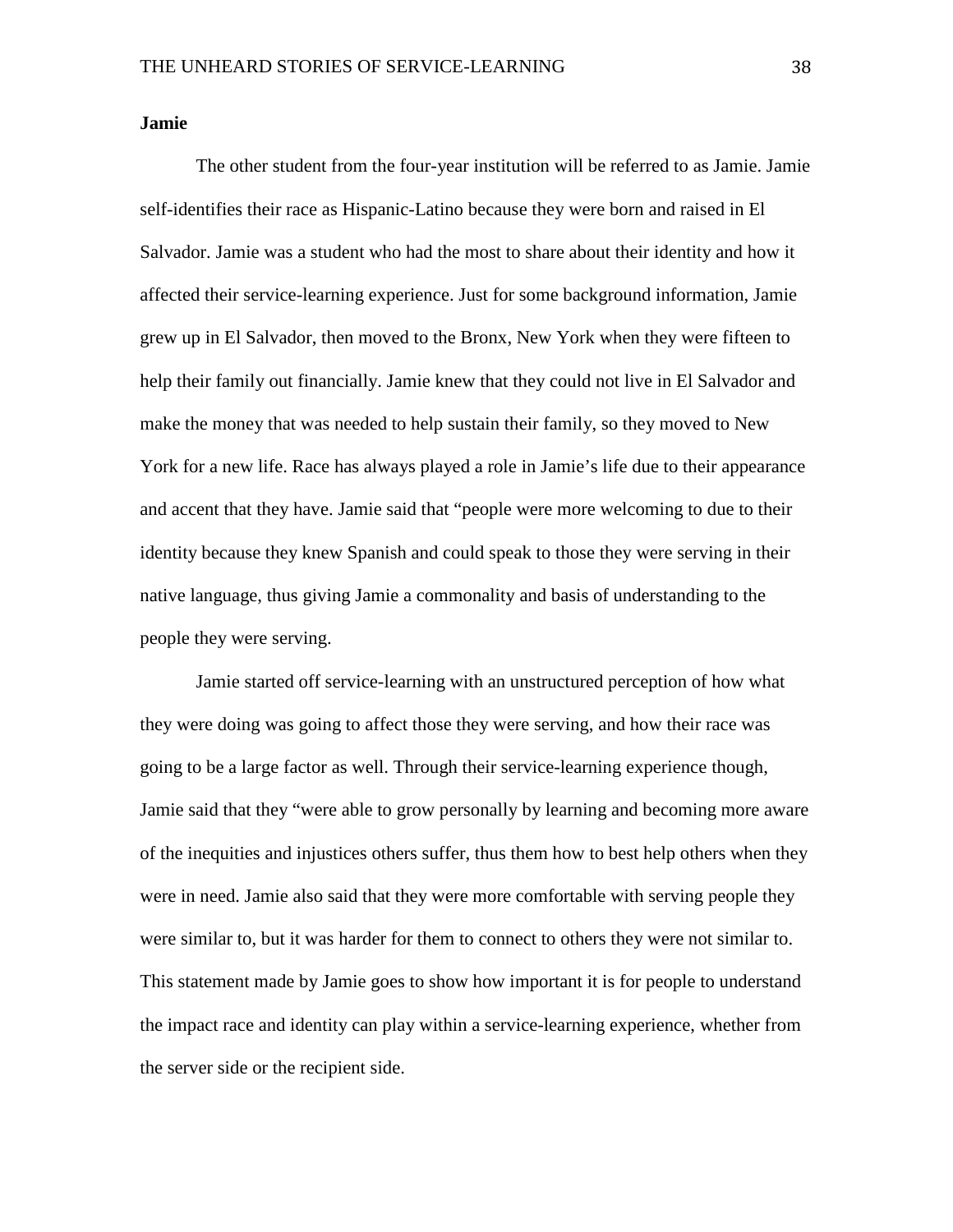When Jamie was asked about how power, privilege, and identity play a role within the service-learning experience, they talked about how each word has personally affected them in different ways. Jamie defined privilege as being "having the right to do something, whether that be education, voting, or something else." Privilege is what controls someone's ability to do something, held by the power of someone else's authorization. Jamie said that identity was important with service-learning experiences because, "it impacts service in the way in which different identities come together to serve; it is not about any one race, but as a community and as a whole." The transition of life after moving from El Salvador to New York, then to the college have all been drastic transitions. Jamie has experienced first hand discrimination because of their race. Jamie explained a story that they have been rejected from jobs multiple times because of their accent. The jobs thought that they would not be able to perform tasks as well as someone who didn't have an accent, so Jamie was not chosen for the job.

Jamie has gotten used to people's inability to view all races as equal. Jamie said "diversity helps people realize their differences from other cultures and to learn from each other, thus making a community." It's because of Jamie's diversity people treat them differently, some times in a good way, and some times in a bad way. As we talked more, Jamie and I talked about how racism has been such a prominent issue within our society recently. Jamie believed stated that they believe racism occurs because "people of the majority culture do not want to accept people of other culture and view them as unequal." In many aspects, racism was not an issue at their service site, but it was something Jamie has experienced enough to know that it an issue that needs to be dealt with and changed. Jamie may be an immigrant from another country, but that does not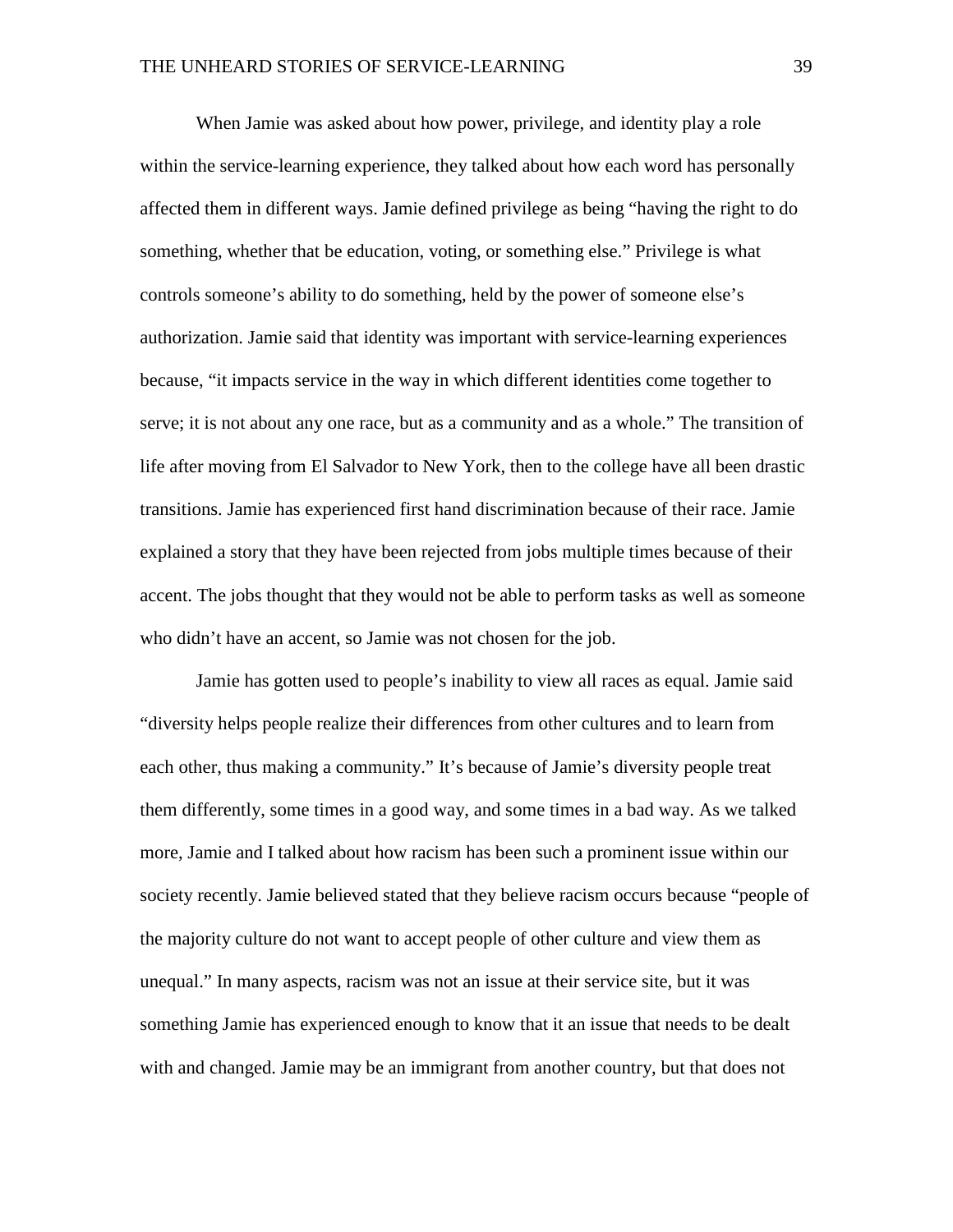mean that they are no capable of holding a good paying job, pursuing education, or serving others.

#### <span id="page-40-0"></span>**Key Themes**

#### <span id="page-40-1"></span>**Identity**

One of the main themes that emerged from all of the interviews was identity and how if has affected all of the service-learners service experiences, whether in a positive or negative manner. Throughout this study, students were asked about how their racial identity played a role within their service-learning experience. Students were interviewed over a period of time, allowing them to evolve their answer as they experienced servicelearning. Some students said that "identity matters because it can shape the way your look at yourself and how you view other people." Identity plays a role in your outward appearance, thus shaping and impacting the way others view them, whether or not it correlates with the way they identify.

It was determined that most students began their service experiences feeling uncomfortable about being different, but eventually "became more confident in their identity." For the students that had positive service-learning experiences because of their identity, they said that, "it was easier to connect to people of similar races." As talked about before, places students tend to do their service-learning in diversity rich areas, thus putting some, but not all students in a situation where they served people of similar races and identities to their own. For students that are serving a community like their own, they are able to connect and better understand those who they are serving, but for those serving a community unlike their own, struggle with assumptions from their constituents.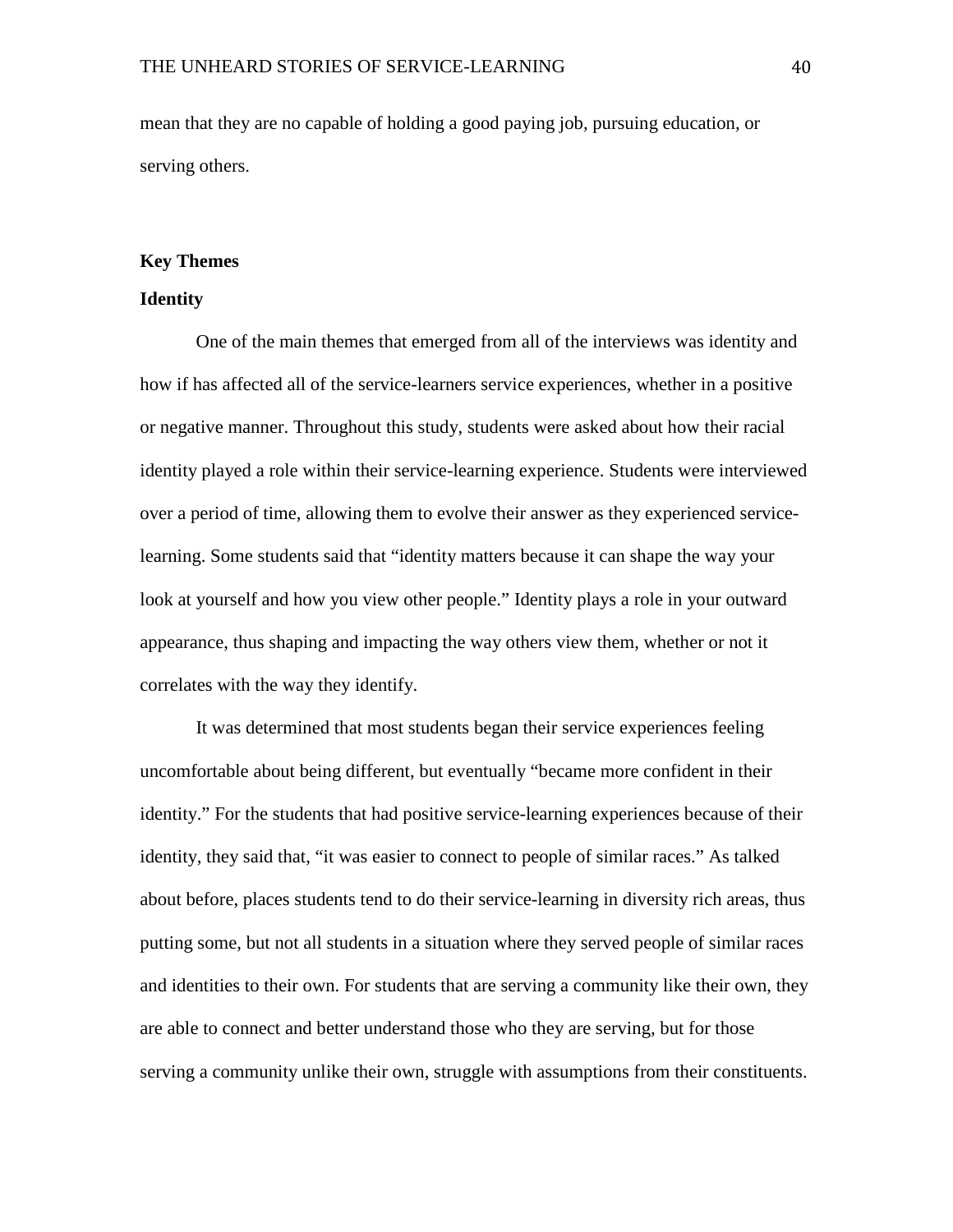For the student Morgan, who identifies as Middle Eastern, they outwardly appear as white but do not identify that way. Morgan talked about how the way she appeared to others was important to her because she knew that people would assume things of her because of the way she looked and she didn't want to be seen as a person with the upper hand in a service situation. Assumptions play a role in how Morgan experienced her service-learning because even though she identifies as one way, people viewed and treated her in a different way.

The issue that comes with identity is the assumptions that people hold over certain races. One student mentioned that they were worried about going into their first servicelearning experience because they were worried that they were not going to fit in with those they would be serving. This person went on to describe that due to their race, people have always made assumptions about them and has made it difficult to have interactions with people different than them due to their outward appearance and language barrier. They went on to describe that when someone hears their accent, they begin to assume that due to the accent, they are unable to understand English well and thus discriminate towards them. This person has lost out on multiple job opportunities due to the assumptions people have made about their identity and language barrier (Jamie, personal communication). Assumptions make it very hard for people of diverse backgrounds to be able to interact with "the majority race" due to their lack of education and understanding of the identity.

#### <span id="page-41-0"></span>**Privilege**

Privilege was also a powerful theme throughout this study. Privilege in the sense of the students being able to participate in service-learning, the role of privilege in a less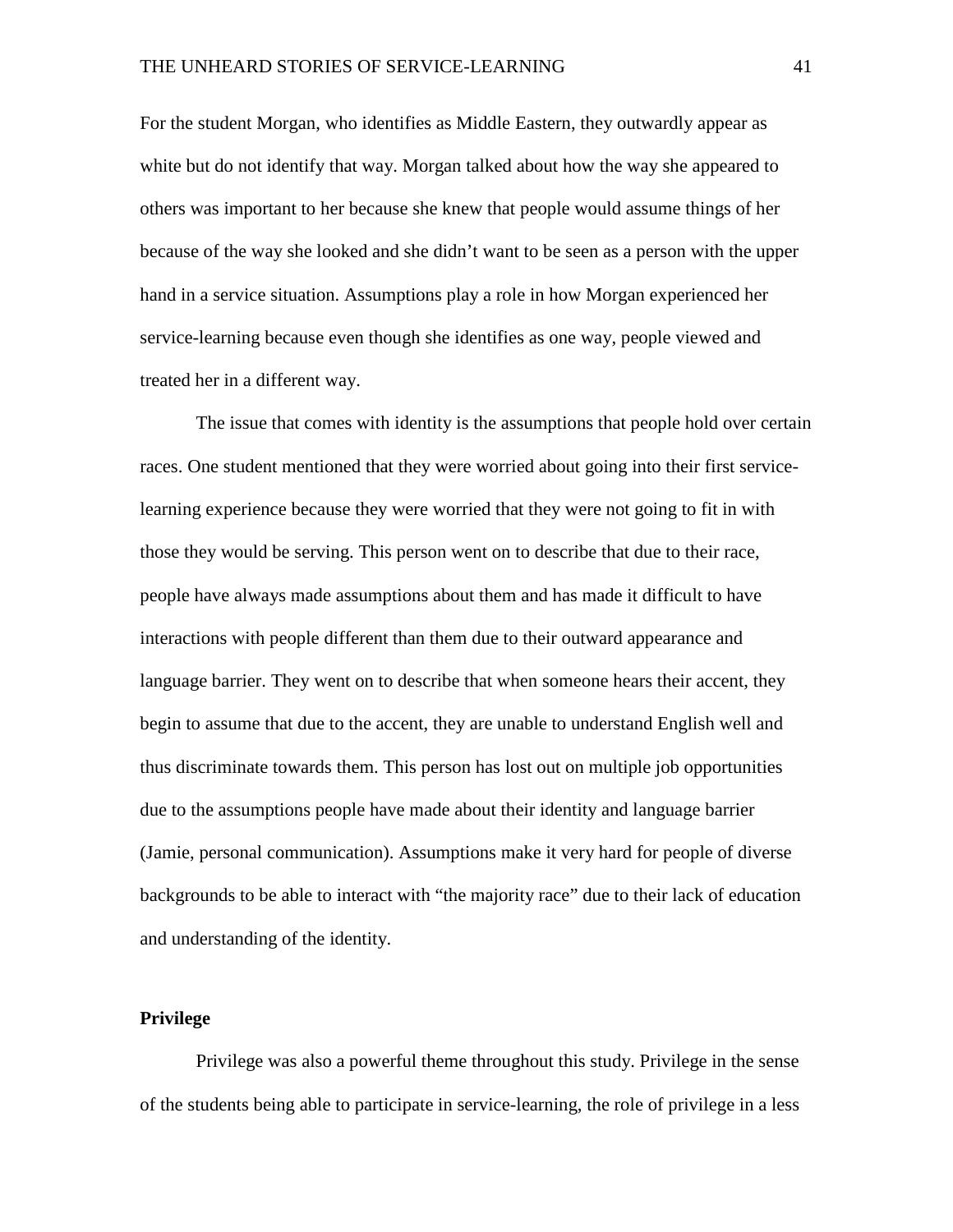affluent area, and how privilege effected each service-learning student. Most of the students attributed their ability to participate in service-learning due to some kind of privilege. Privilege was talked about as "having the needed resources to do and live how you want without negative impact." This notion encapsulates how service-learning is viewed at as a whole. The notion of privilege works in tandem with the concept of power. Those who have the privilege to live life in a manner with access to rights and advantages also shows the power that is at hand. Power is instilled into people that have privilege, and vice versa. In the case of service-learning, it is viewed that the people serving (service-learning students), have the upper hand with power and have the privilege to serve those they are helping, while those being served do not have the power to serve themselves in a manner where they do not need help from others. There is always going to be a power dynamic between those serving and those being served, but it is something that needs to not hold so much value in the overall service-learning experience. Although someone may be empowered to participate in service-learning, does not mean that they have the privilege to live a lavish lifestyle like people may assume they have.

In my time spent with each interviewee, they all at one point talked about the importance of privilege and service-learning. Privilege tends to create negative stereotypes of people and assumes that people of the higher class are automatically able to be the server, rather than the served. All of the service-learners felt privileged to have the experience to participate in service-learning, giving them the opportunity to step outside of their comfort zone and learn something new. In one sense, it was a privilege for each student to go out and serve a new community, as well as being a student of a diverse background, but their privilege has not always been a positive experience in their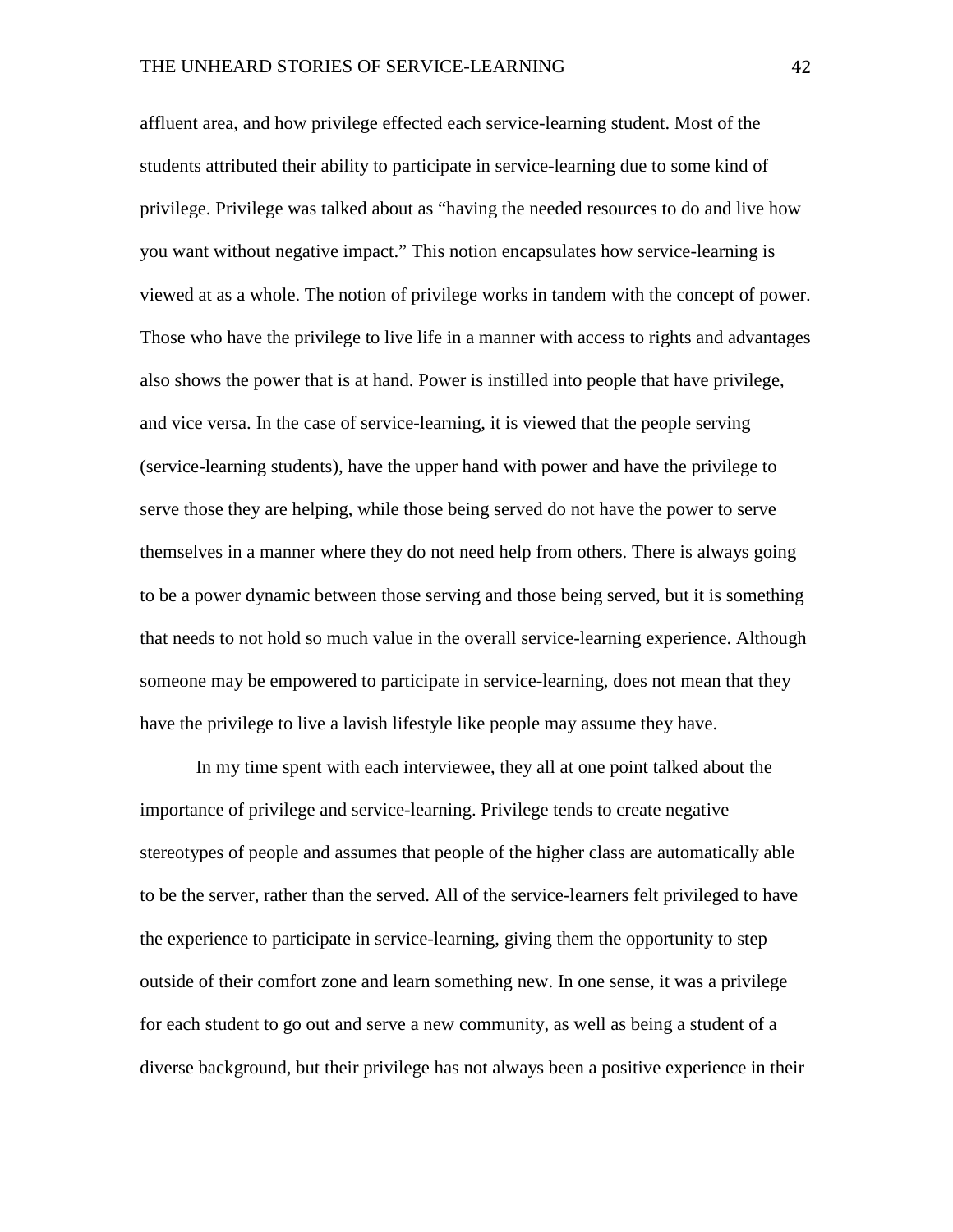lives. Yes, Morgan, Sam, Jamie, and Alex were all privileged to attend an institution that allowed them to participate in service-learning, but at what cost? Unlike their white counterparts, these four students did not have the privilege to have a positive servicelearning experience from start to finish. Each student at one point or another experienced something that made service-learning not the most positive experience.

Privilege has played a role in each of the four interviewees lives in different ways. Morgan has been privileged to look the way they do because they outwardly appear as white, most people do not question their race until someone sees their name. Morgan's family has suffered from war, heartbreak, separation, and emotional pain due to their race. Morgan may never fully experience what her ancestors have experienced, but Morgan will still experience a form of discrimination and racism that people hold towards those who identify as Middle-Eastern due to the assumptions of people of that race. Sam has had the privilege to live in place that has promoted education and health throughout their whole life. Sam, although not white, still has the privilege to attend a college that will help better their education and prepare them for a future career.

#### <span id="page-43-0"></span>**Diversity**

Another key theme that emerged from the interviewing process was the concept of diversity. All of the participants of this research study identified as race other than white. But most notably, all of the research participants served a community of diverse people at their service sites. This theme is key to the findings because something that each participant said one way or another was how due to their diverse backgrounds, they were able to connect on a deeper level with the diverse people they were serving at their sites. Even with the diversity, community and connections were made because of the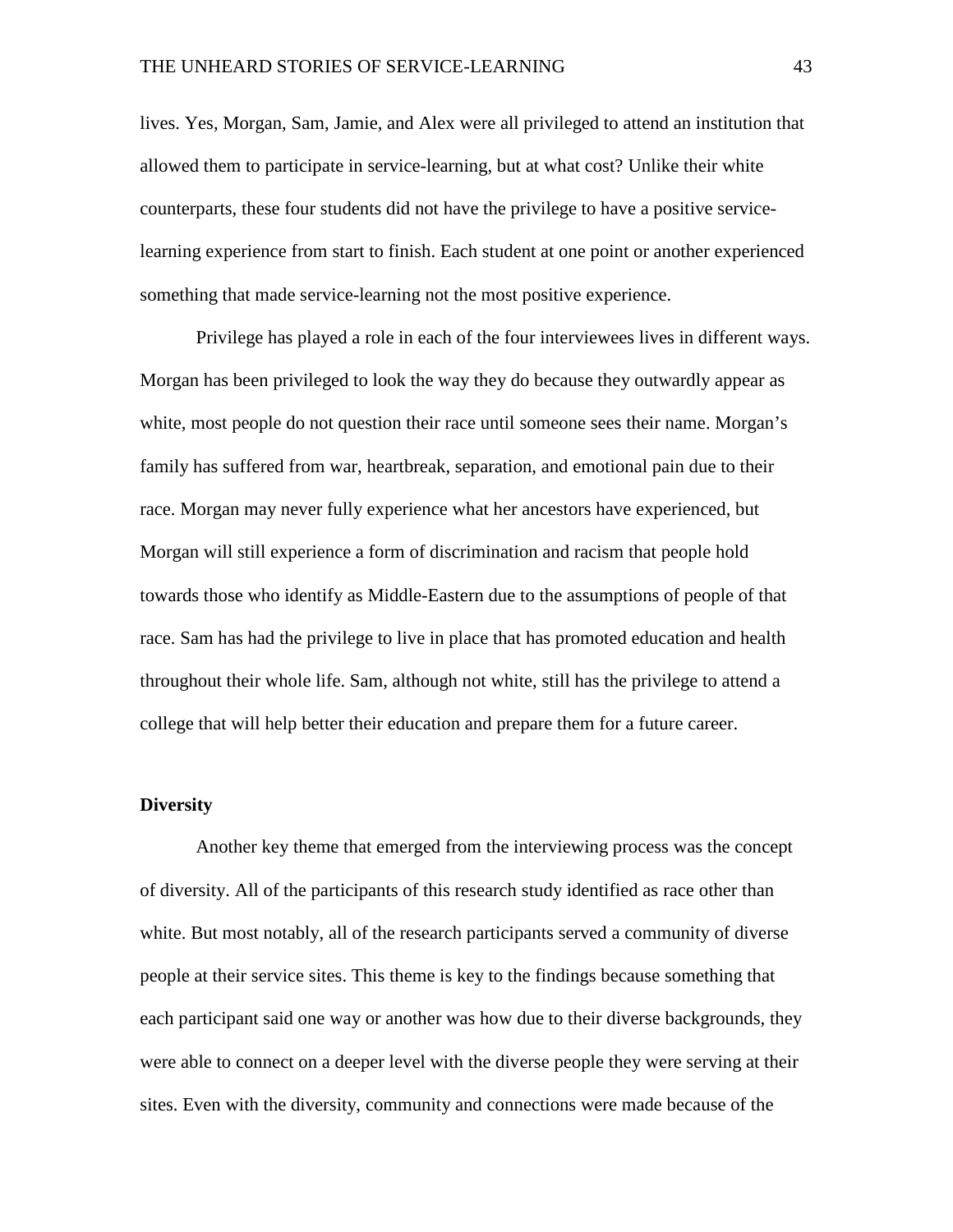understandings of each other's diverse races. In the field of service-learning, diversity creates divides between races. The concept that all those who participate in servicelearning are serving a community unlike their own is not true. Nowadays with the shift in demographics in higher education, more service-learning students than ever are identifying as a diverse background and serving communities like their own. But since service is premised on a white perspective, their stories are going unheard. They are serving and experiencing service-learning differently than their white counterparts, but no one is willing to here their stories. I found that speaking to the research participants, they all had a lot to say about their service experiences, something that they've never had the time to share. No one up until now gave them the time to hear their stories, but that needs to change. Their stories are just as important and need to be heard like their white counterparts. Diversity should not change the way someone is viewed or heard.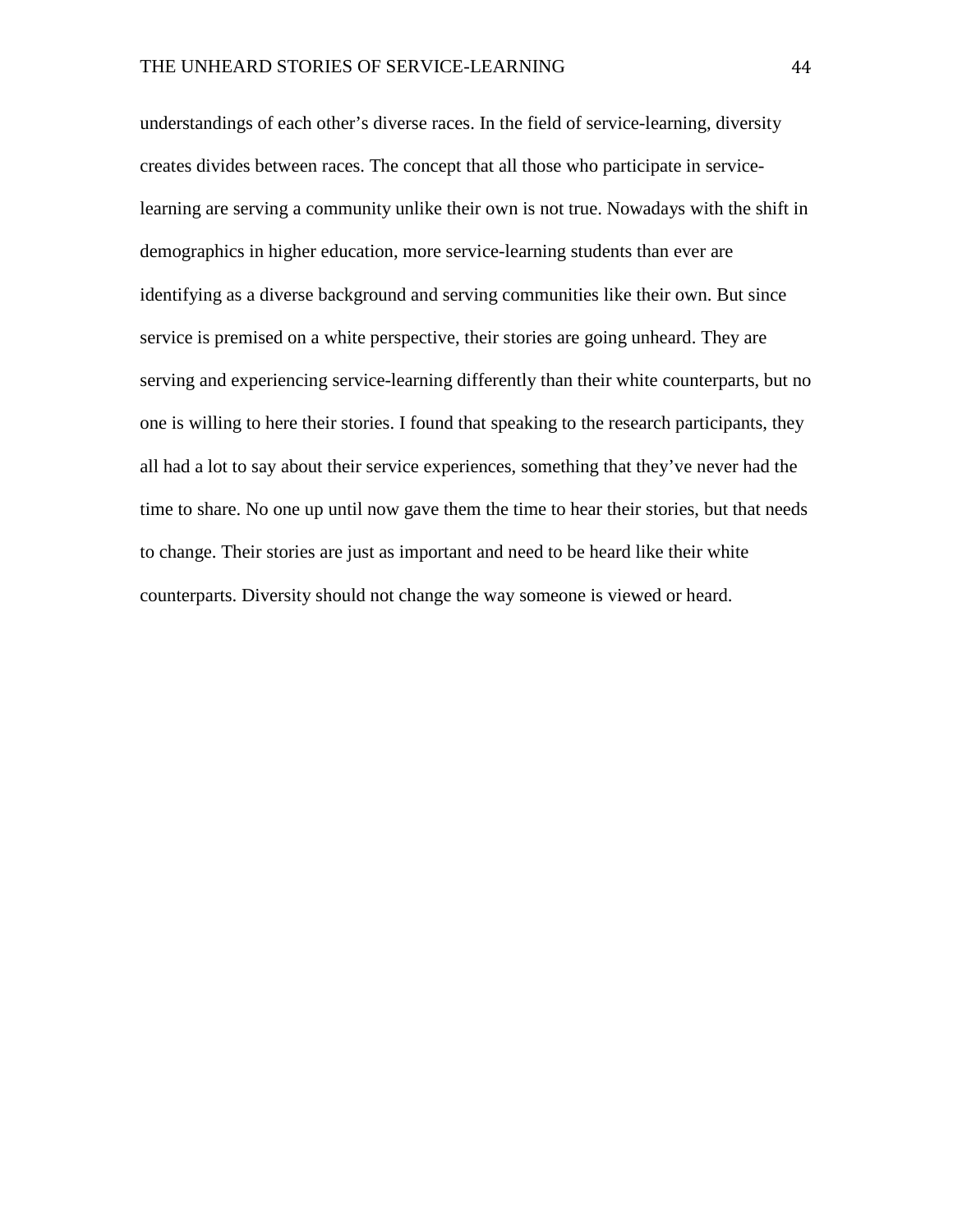#### **Discussion**

<span id="page-45-0"></span>According to the findings of this research study, much of the findings correlated to the key literature from my literature review. With Stoeker's unheard voices argument, it was prevalent throughout this study that the participants had unheard voices that needed to be heard. Having unheard voices hindered the participants' abilities to have an overall positive experience because no one took the time to hear or understand their experiences. Similarly, O'Grady (2014) talked about how "Service should be about working *with* others rather than just *for* them. Service in the highest sense goes beyond meeting individual needs to empowering others to work on their own behalf." In a setting where everyone should feel empowered by the service that is being done, servicelearning is not promoting that aspect. The research that has been done to show the level of differing experiences of service-learning is very dependent on one's race and identity.

Although one of the key themes that was found in the study was how diversity builds community that was not something that I found in the literature that I read. I believe that diversity brings about stories and experiences for people that may not otherwise know or understand, thus creating a new community. In the day and age which higher education is moving towards, colleges are becoming more and more diverse with each passing academic year. This motion towards inclusion and diversity on college campuses will allow for a greater, richer community to form, but only if all stakeholders are well prepared and educated about those involved. This is a motion that needs to take place within the field of service-learning as well, something that is not focused on or taught about. Students of diverse races experience service-learning differently, and always will until the perspective of service is shifted to be a more inclusive experience.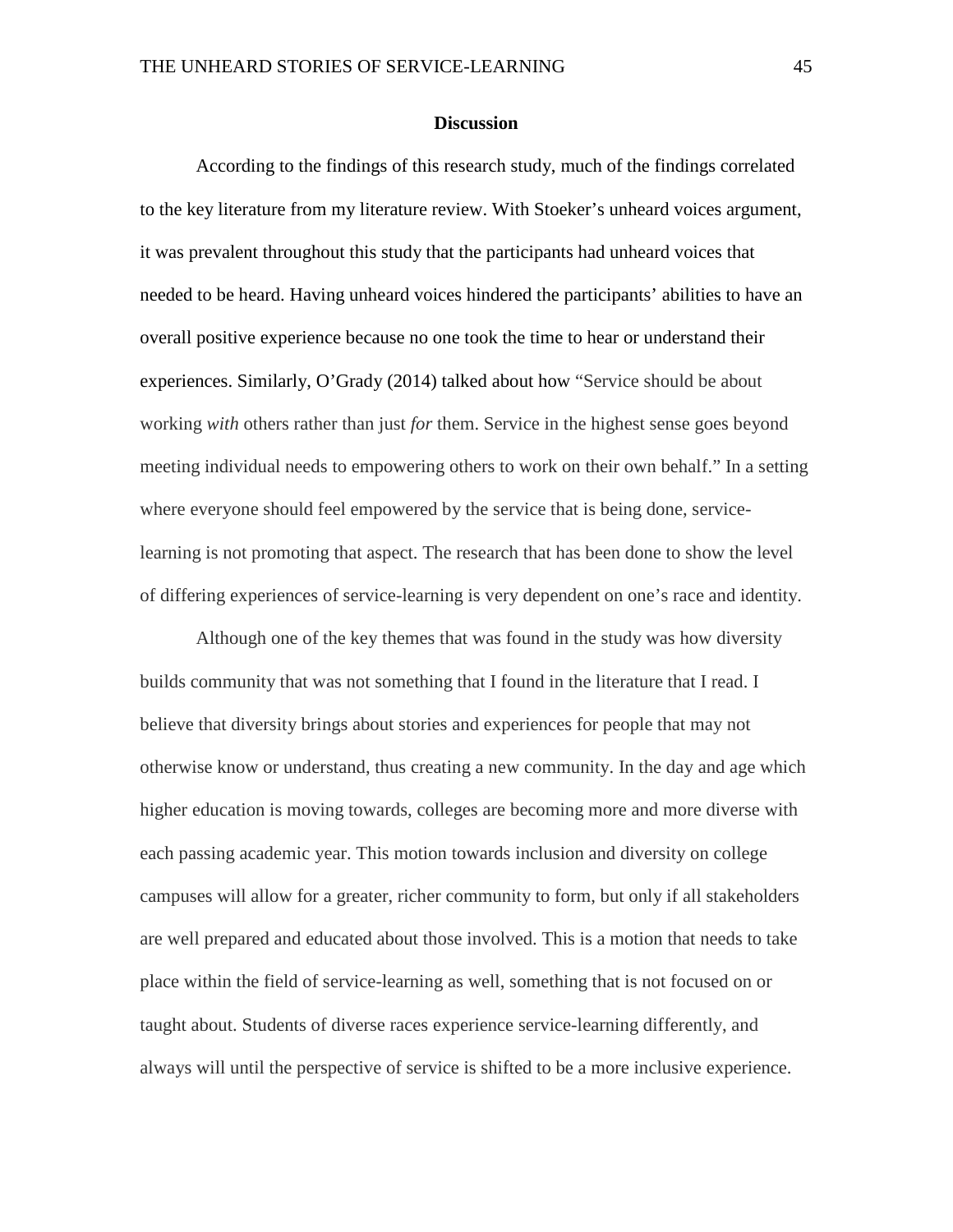#### **Conclusion**

<span id="page-46-0"></span>Through the key themes that were found from the interviews, it can be concluded that students of diverse races are not adequately prepared for service-learning due to the assumptions that those who serve are white and privileged. All service-learning students need to be better adequately prepared for the community that they are about to serve, whether or not they are similar to that community. Students of diverse races participating in service-learning tend to serve a community like their own, allowing them to better connect with those they serve and have a better understanding of the community, but also have negative experiences due to being viewed like those being served. Service-learning needs to be more inclusive for all those who serve, giving the students resources to understand what it might be like to serve a community similar to their own.

The findings and key themes of this study really resonate with my personal experiences within service-learning. From my perspective, I can say that the field of service-learning as a whole is not doing a great job to prepare students for their experiences, much less those of a diverse race serving a community similar to their own. I believe that the findings to this study are just the beginning of what could really change the name and face of service-learning. If people were to first sit down and really listen to everyone's service-learning experiences, people would learn how unequal and unprepared people really are for their experiences. The key themes found in this study shed light on the larger issue of inclusivity as well as the language that is used to talk about service. The overall premise and perspective of service-learning needs to shift before any change can be made to one's service-learning experience.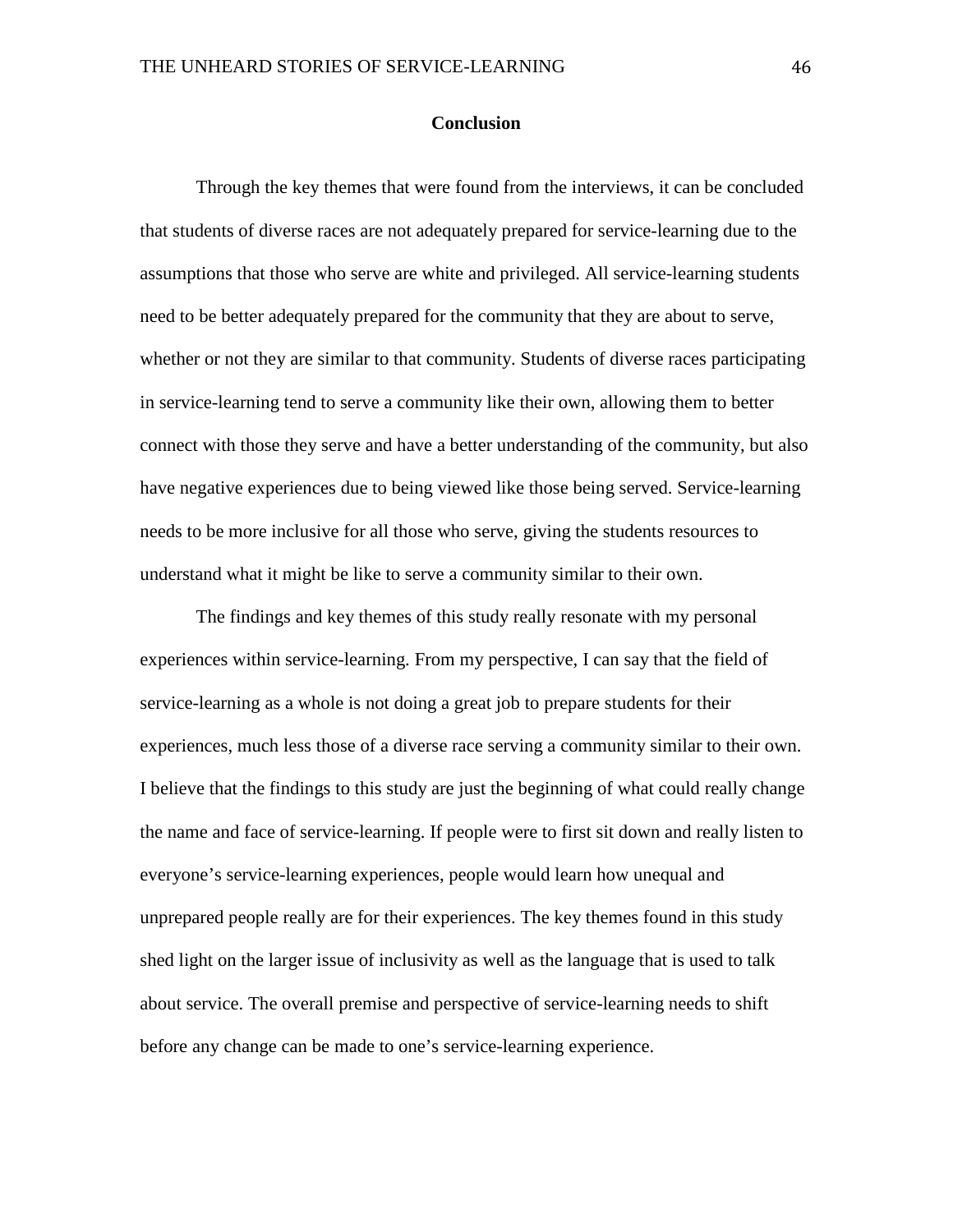#### <span id="page-47-0"></span>**Future Research**

This exploratory study is one that needs more research. Now that I know what I know from conducting this study, there is a lot that could be done to deepen the research and understanding of this topic. With the concerns of my study in mind, I am thinking this topic is something that could college communities together through diversity and inclusivity talks and workshops. Although this study was done focusing on the field of service-learning, the overall topic of power, privilege, and race play an impact in any and all experiences. This topic could be researched further in different fields, whether through social work, counseling, teaching, or something else. The future research of this overall topic is applicable to many fields, experiences, and stories, all of which have unheard stories that need to be heard and understood.

#### <span id="page-47-1"></span>**Recommendations**

The purpose of this research study was to show that service-learning students of diverse races have unheard stories. This study was conducted to gain a better understanding of the role of race, power, and privilege within service-learning. Results showed that service-learning needs to change its perspective of those who serve to those they serve and how to prepare for that experience. It would be interesting to look at how just taking part in the action of service-learning is a privilege in itself. It is a key factor in students' experiences, but it was not a topic that was touched upon during the interviews. If there was funding for this study, this study could expand to interview more participants, survey all of the participants, and have a greater pool of results.

This study was more of a preliminary study with results that are not totally conclusive due to the small participant pool. Although the results from the study pointed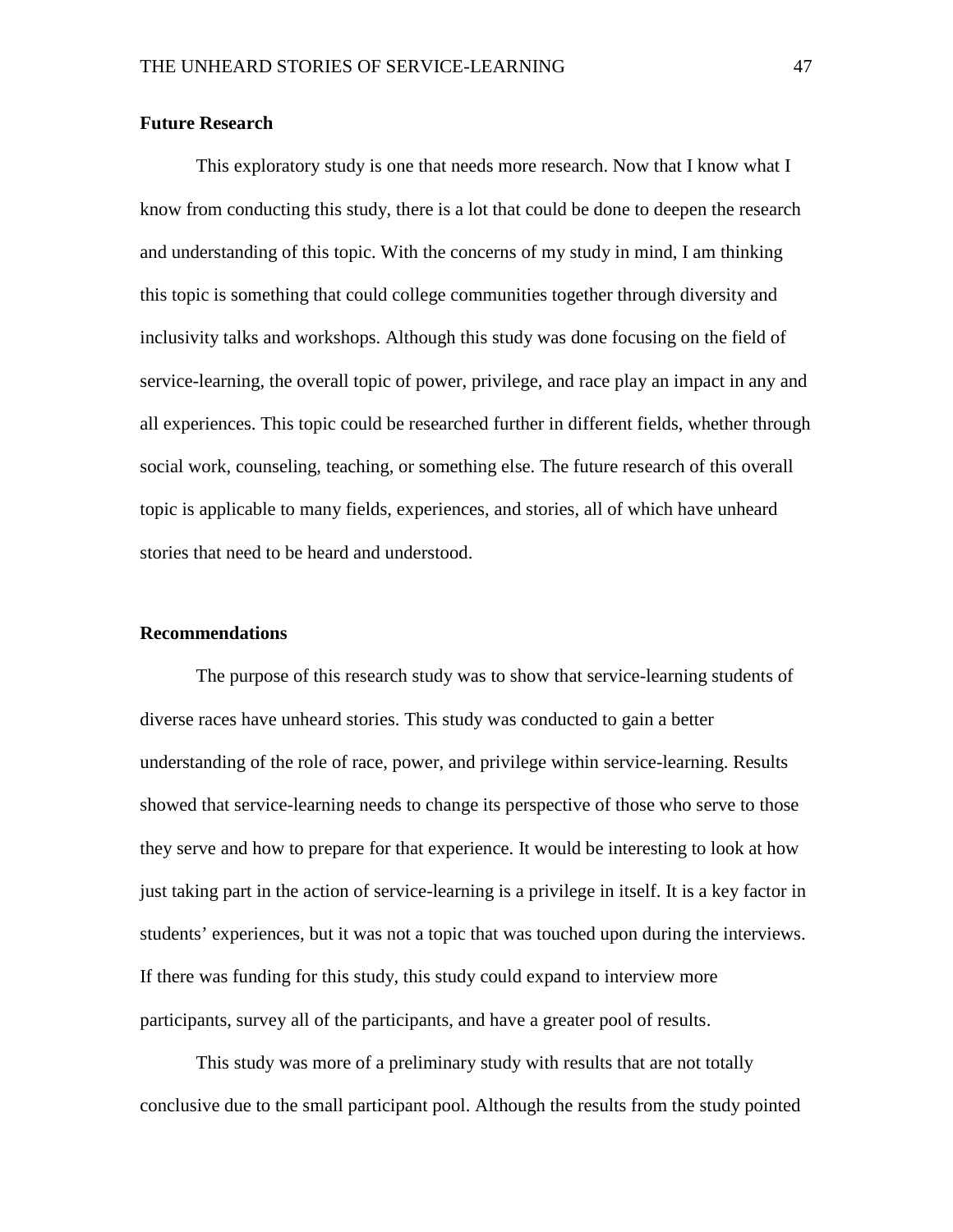in the right direction, there needs to be more research done to be more conclusive with the findings. What I found is just a tidbit of what happens in service-learning experiences of diverse students. I would recommend taking this research study to larger, diverse colleges and try to get as many participants as possible to make the findings more diverse. Another recommendation I have for someone who wants to continue this research study would be to also begin the study with a survey that all participants have to take before being interviewed. The survey would be helpful because it can help gauge what topics to talk about in the interviews, as well as quantitative data. As wonderful as qualitative data is, qualitative data is more impactful and measurable. Between hard numbers from surveys and personal anecdotes from interviews, that could lead to deeper results and better further research. I definitely recommend this topic is researched further and many higher education institutions. The more institutions that have this research done at their school, the more awareness and understanding of the issue at hand will grow. There is a lot of potential for this research topic, I'm hoping that this study is not the end of the research that can be done.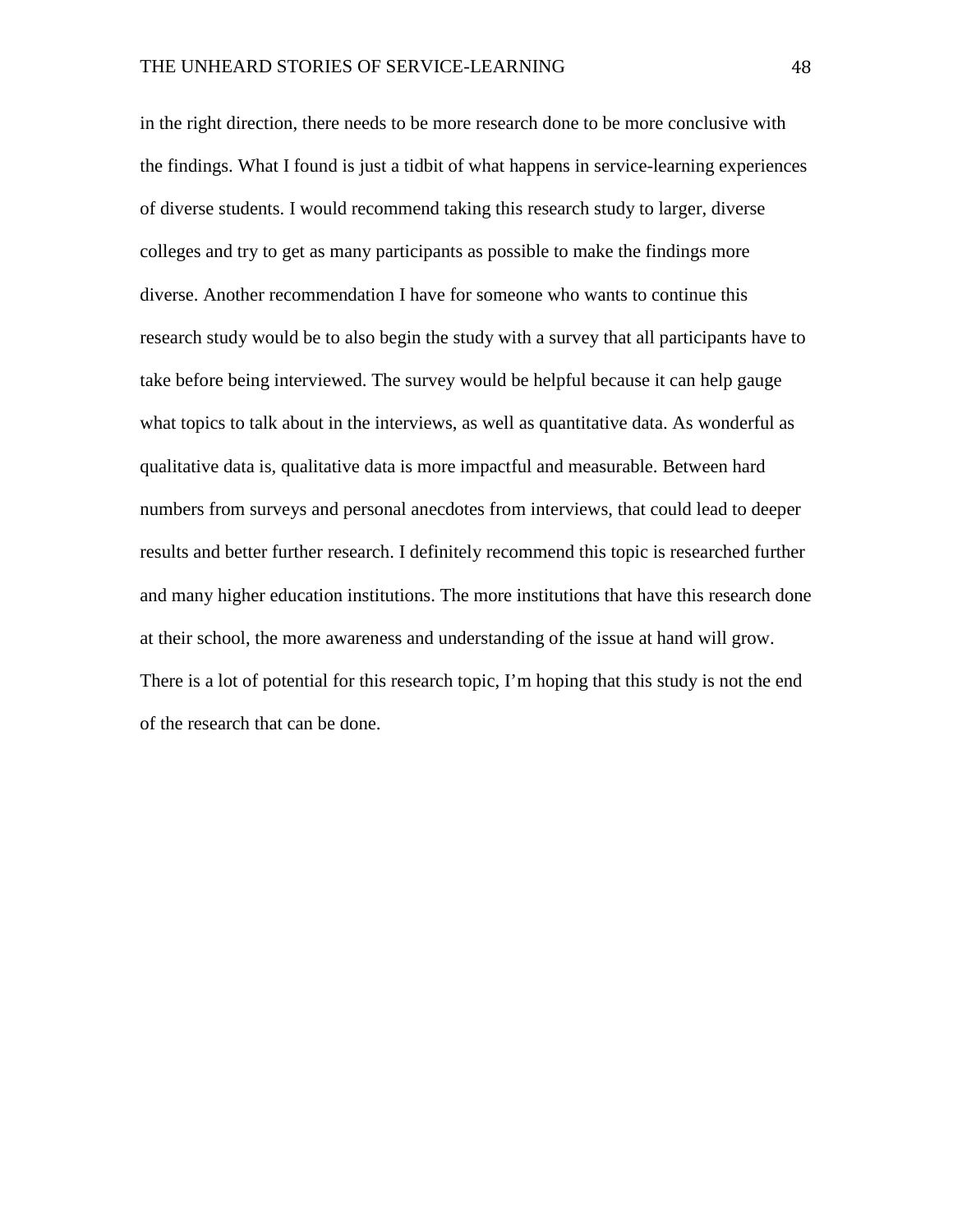#### **References**

- <span id="page-49-0"></span>Astin, A. W., Vogelgesang, L. J., Ikeda, E. K., & Yee, J. A. (2000). How service learning affects students.
- Bauer, T., Kniffin, L. E., & Priest, K. L. (2015). The future of service-learning and community engagement: Asset-based approaches and student learning in firstyear courses. *Michigan Journal of Community Service Learning*, *22*(1), 89-93.
- Brinkmann, S. (2013). *Qualitative interviewing*. Oxford university press.
- Butin, D. (2005). *Service-learning in higher education: Critical issues and directions*. Springer.
- Butin, D. W. (2006). The limits of service-learning in higher education. *The review of higher education*, *29*(4), 473-498.
- Butin, D. (2010). *Service-learning in theory and practice: The future of community engagement in higher education*. Springer.
- Butin, D., & Seider, S. (Eds.). (2012). *The engaged campus: Certificates, minors, and majors as the new community engagement*. Springer.
- Cipolle, S. B. (2010). *Service-learning and social justice: Engaging students in social change*. Rowman & Littlefield Publishers.
- Crouch, M., & McKenzie, H. (2006). The logic of small samples in interview-based qualitative research. *Social science information*, *45*(4), 483-499.
- Deeley, S. J. (2010). Service-learning: Thinking outside the box. *Active Learning in Higher Education*, *11*(1), 43-53.
- Dunlap, M. R. (1998). Voices of Students in Multicultural Service-Learning Settings. *Michigan Journal of Community Service Learning*, *5*, 58-67.
- Eby, J. (1998). Why service-learning is bad.
- Eyler, J., Giles Jr, D. E., Stenson, C. M., & Gray, C. J. (2001). At a glance: What we know about the effects of service-learning on college students, faculty, institutions and communities, 1993-2000.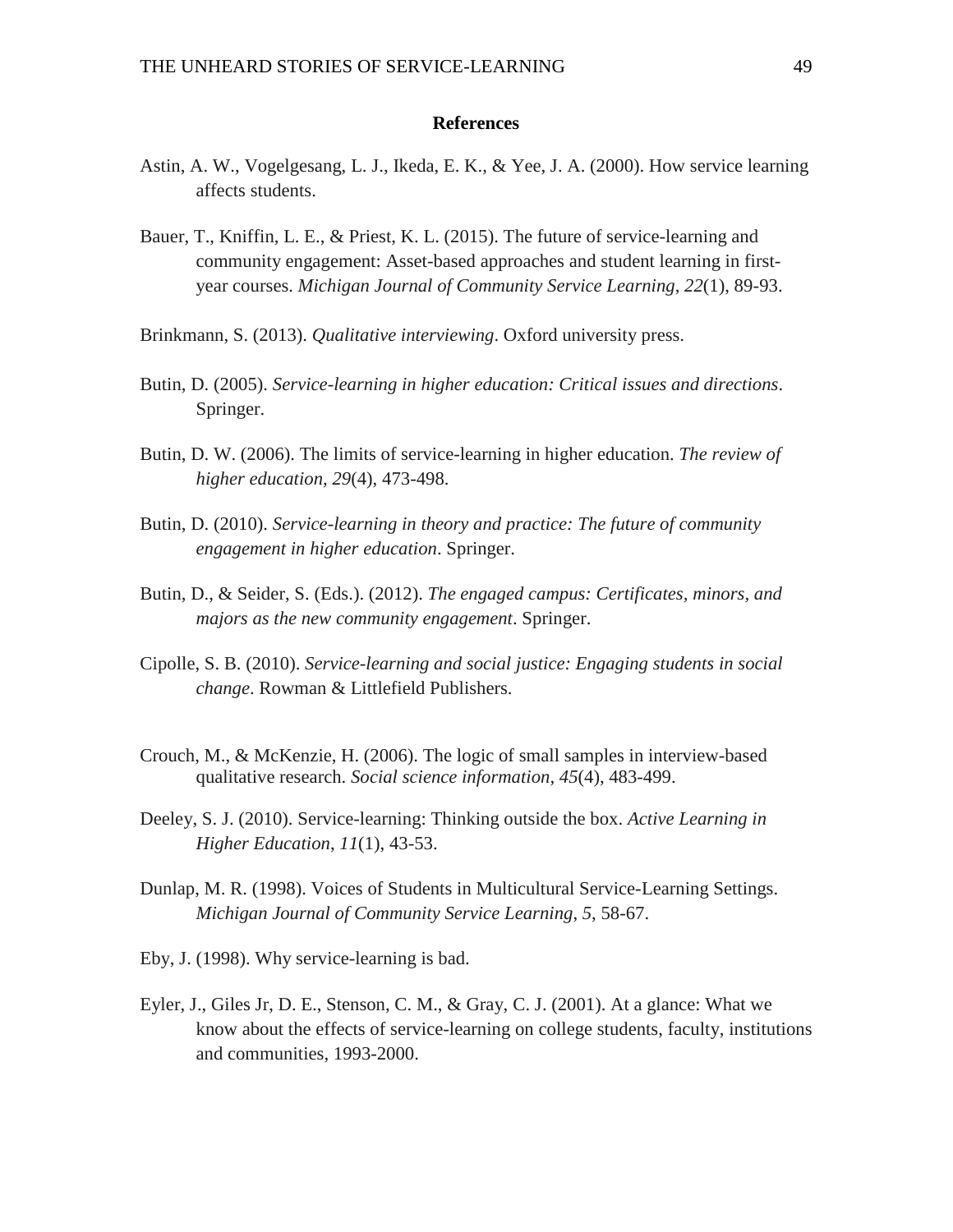- Felten, P., & Clayton, P. H. (2011). Service□earning. *New directions for teaching and learning*, *2011*(128), 75-84.
- Giles Jr, D. E., & Eyler, J. (1994). The theoretical roots of service-learning in John Dewey: Toward a theory of service-learning. *Michigan Journal of Community Service Learning*, *1*(1), 7.
- Green, A. E. (2001). " But You Aren't White:" Racial Perceptions and Service-Learning. *Michigan Journal of Community Service Learning*, *8*(1), 18.
- Harker, D. (2016). Political consciousness but not political engagement: results from a service-learning study. *Michigan Journal of Community Service Learning*, *22*(2), 31-48.
- Harris, A. P., Crenshaw, K., Gotanda, N., Peller, G., & Thomas, K. (2012). Critical race theory. *International Encyclopedia of the Social & Behavioral Sciences*.
- Hennink, M., Hutter, I., & Bailey, A. (2010). *Qualitative research methods*. Sage.
- Hickmon, G. (2015). Double consciousness and the future of service-learning. *Michigan Journal of Community Service Learning*, *22*(1), 86-89.
- Howard, J., & Stanlick, S. (2015). A call for a national strategic plan. *Michigan Journal of Community Service Learning*, *22*(1), 128-132.
- Illich, I. (1968, April). To hell with good intentions. In *Conference on Inter-American Student Projects. Cuernavaca, Mexico. Retrieved from [http://www.swaraj.org/illich\\_hell.htm](http://www.swaraj.org/illich_hell.htm)*.
- Jackson, B., & Hardiman, R. (1982). Social identity development model. *Unpublished manuscript*.
- Jacoby, B. (2014). *Service-learning essentials: Questions, answers, and lessons learned*. John Wiley & Sons.
- Jones, S. R. (2002). The Underside of Service Learning. *About Campus*, *7*(4), 10-15.
- Jones, S. R., & Abes, E. S. (2004). Enduring influences of service-learning on college students' identity development. *Journal of College Student Development*, *45*(2), 149-166.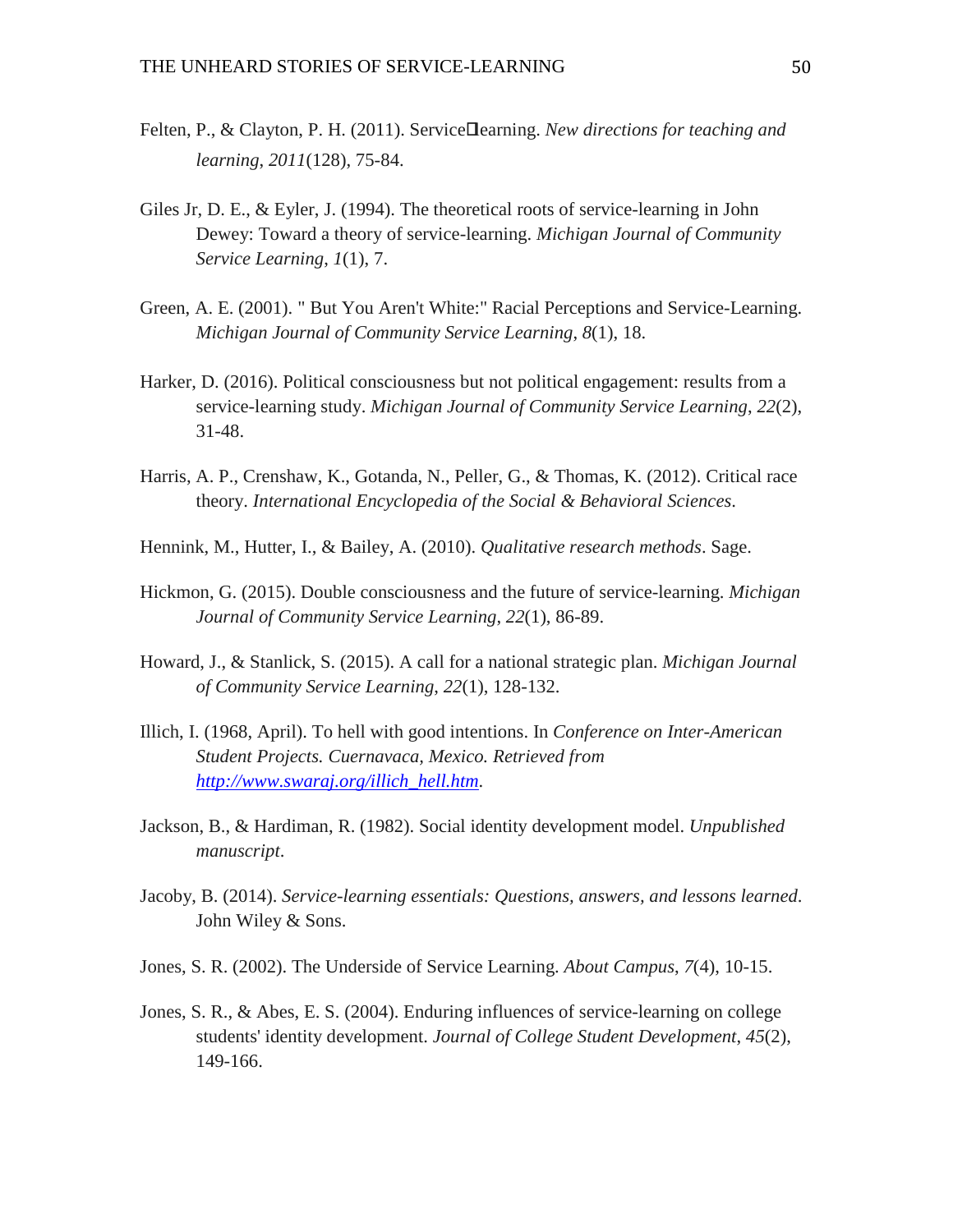- Jones, S., Gilbride-Brown, J., & Gasiorski, A. (2005). Getting inside the "underside" of service-learning: Student resistance and possibilities. In *Service-learning in higher education* (pp. 3-24). Palgrave Macmillan US.
- King, J. T. (2004). Service-learning as a site for critical pedagogy: A case of collaboration, caring, and defamiliarization across borders. *Journal of Experiential Education*, *26*(3), 121-137
- Kvale, S. (2008). *Doing interviews*. Sage.
- Ladson-Billings, G., & Tate, W. F. (1995). Toward a critical race theory of education. *Teachers college record*, *97*(1), 47.
- McIntosh, P. (1990). Unpacking the Invisible Knapsack. *Independent School Journal*
- Moely, B. E., & Ilustre, V. (2016). Outcomes for students completing a university public service graduation requirement: Phase 3 of a longitudinal study. *Michigan Journal of Community Service Learning*, *22*(2), 16-31.
- Mungo, M. H., (2017). Closing the Gap: Can Service-Learning Enhance Retention, Graduation, and GPAs of Students of Color? *Michigan Journal of Community Service-Learning,* 42-52
- Niehaus, E., & Rivera, M. (2015). Serving a stranger or serving myself: Alternative breaks and the influence of race and ethnicity on student understanding of themselves and others. *Journal of College and Character*, *16*(4), 209-224.
- O'Grady, C. R. (Ed.). (2014). *Integrating service learning and multicultural education in colleges and universities*. Routledge.
- Pearl, A., & Christensen, R. (2017). First-Year Student Motivations for Service-Learning: An Exploratory Investigation of Minority Student Perceptions. *Journal of Higher Education Outreach and Engagement, 21*(4), 117-138.
- Rubin, H. J., & Rubin, I. S. (2011). *Qualitative interviewing: The art of hearing data*. Sage.
- Saldaña, J. (2015). *The coding manual for qualitative researchers*. Sage.

Stebbins, R. A. (2001). *Exploratory research in the social sciences* (Vol. 48). Sage.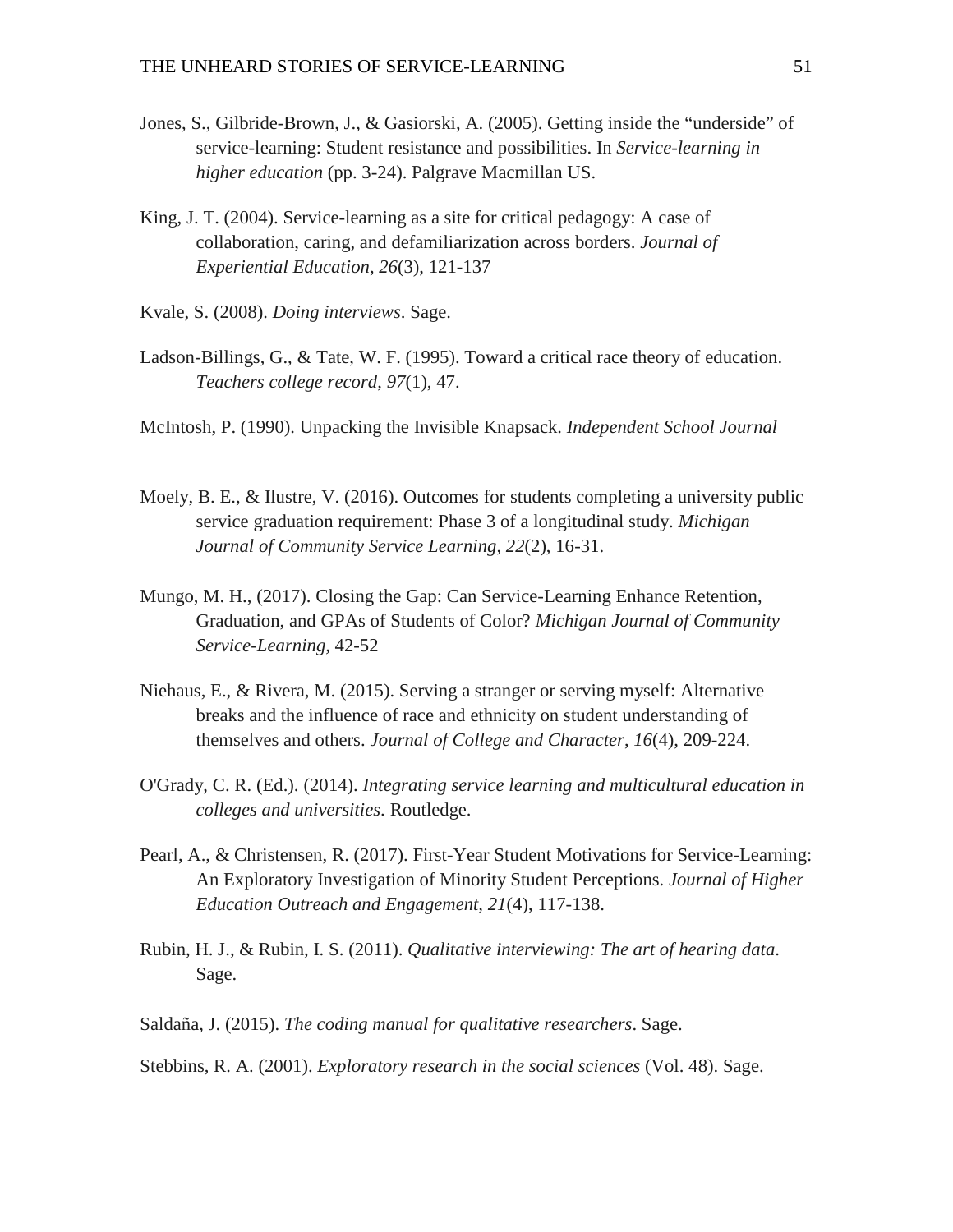- Stoecker, R., Tryon, E. A., & Hilgendorf, A. (Eds.). (2009). *The unheard voices: Community organizations and service learning*. Temple University Press. (book)
- Strage, A. (2004). Long-term academic benefits of service-learning: When and where do they manifest themselves?. *College Student Journal*, *38*(2), 257-262.
- Thompson, A. (2003). Tiffany, a friend of people of color. White investments in antiracism. *International Journal of Qualitative Studies in Education, 16*(1), 7-29.
- Traver, A., & Katz, Z. (Eds.). (2014). *Service-learning at the American community college: Theoretical and empirical perspectives*. Springer.
- Wengraf, T. (2001). *Qualitative research interviewing: Biographic narrative and semistructured methods*. Sage.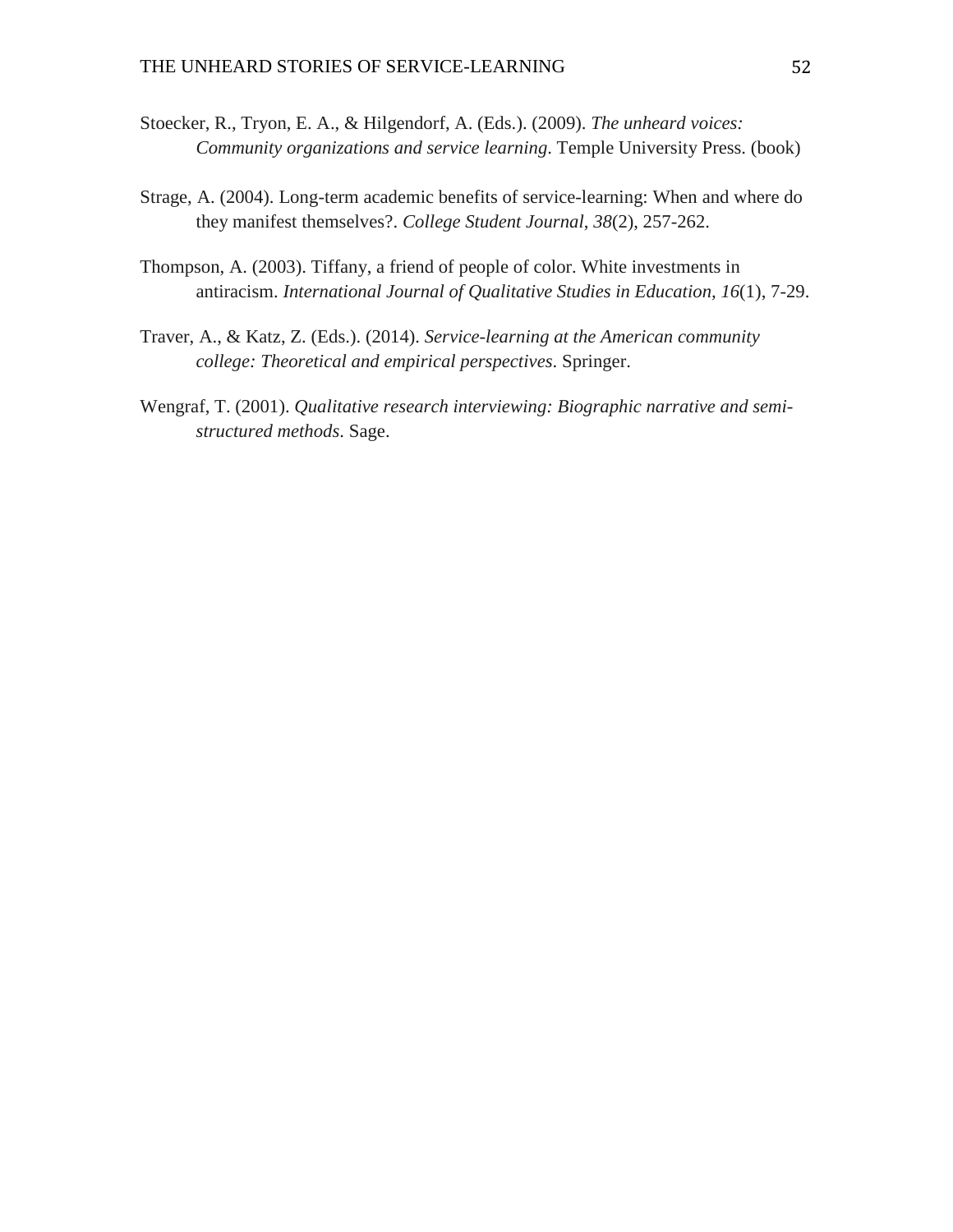#### **Appendices**

#### <span id="page-53-1"></span><span id="page-53-0"></span>**Appendix A: Interview One Questions**

- 1. Tell me about your experience in service-learning at Merrimack College/Middlesex Community College.
- 2. How do you self-identify your race?
- 3. Do you believe your race has/had an impact on the site you serve(d) at? Why or why not?
- 4. What service site were you at? How did you get placed there?
- 5. What did you do at your site?
- 6. How did you feel while serving there?
- 7. Tell me about a moment while you were at your service site that stands out to you. What made it stand our?
- 8. Tell me about the perceptions you had about service-learning before starting.
- 9. How did you prepare to take part in service-learning?
- 10. Was your service-learning experience required or optional? Co-curricular or extracurricular?
- 11. How did those perceptions change once you started?
- 12. Did the way you experienced service-learning change the way you self-identify?
- 13. How has your perception of self and of service-learning changed since participating in service-learning?
- 14. Sample Question: "How has participating in service-learning affected the way you view your community?'"
- 15. Have the assumptions of service-learning impacted the way you experience(d) your service? Why or why not?
- 16. What are you perceptions of how the following play a role in service-learning?
	- a. Privilege
	- b. Power
	- c. Identity
- 17. How has service-learning shaped your experience in college?
- 18. Would you participate in service-learning again? Why or why not?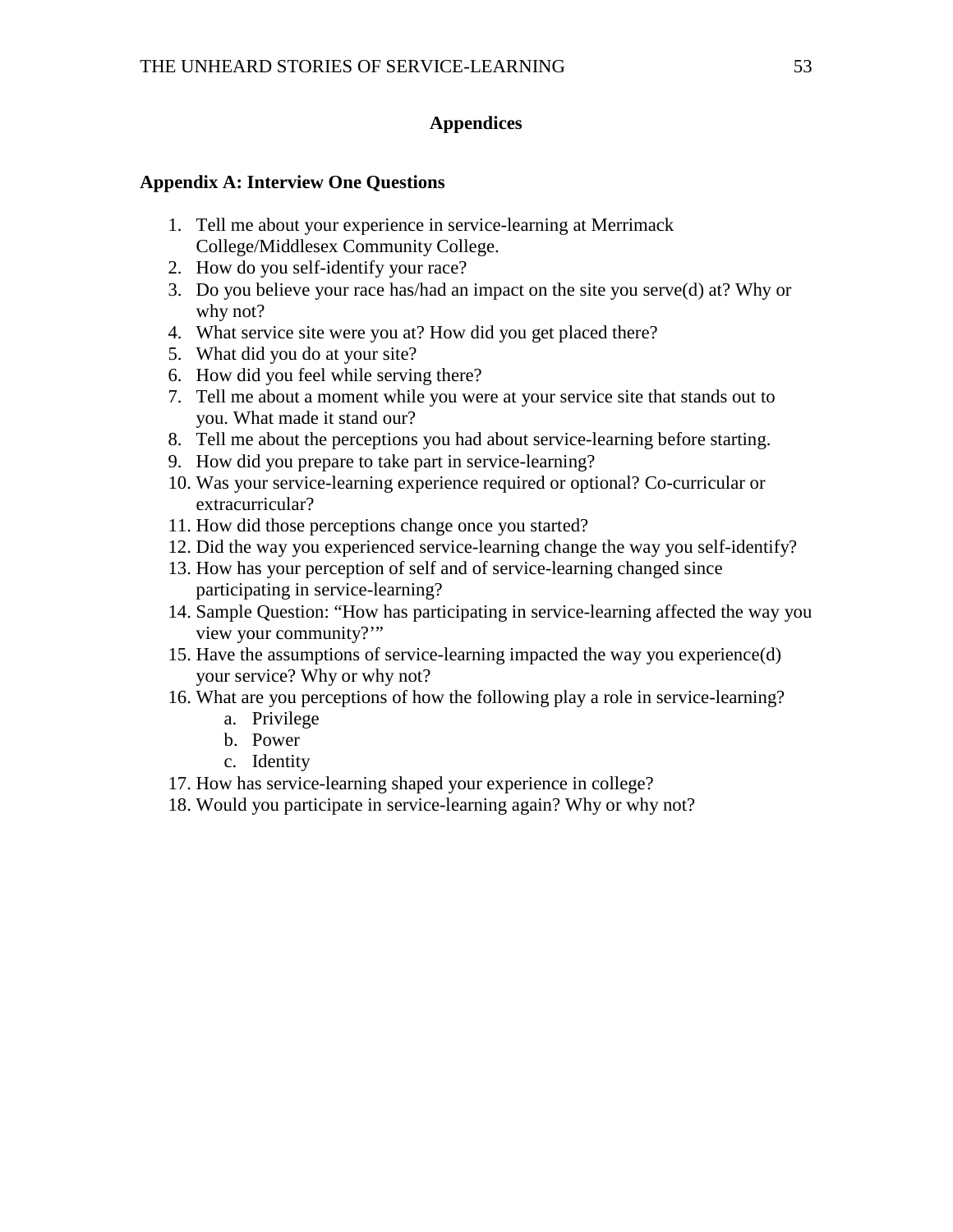#### <span id="page-54-0"></span>**Appendix B: Interview Two Questions**

- 1. What is your perception of race and why does it matter?
- 2. What aspect of your race makes you the most proud?
- 3. In what ways does your race impact your personal life? Service experience?
- 4. What is the racial demographic like at Middlesex/Merrimack? What is it like at your service site?
- 5. What do you think is the "campus climate" for students of diverse backgrounds at Middlesex/Merrimack? (in general? In specific spaces: Classrooms? Dining halls? Dorms? Student orgs? Library? Athletics? Other campus spaces?)
- 6. Would you characterize your school, community and service site as an "integrated" or a "segregated" place – or something different from either of these?
- 7. Have you ever seen or experienced a situation that might have been "racially charged" or created discomfort or anger around race? If so, how did people react?
- 8. Have you ever felt "different" in a group setting because of your race/ethnicity? How did this affect you?
- 9. Do you feel conscious about your race or ethnicity at school or at your service site? Why or Why not?
- 10. Do you ever feel like you might be acting unfairly toward somebody because of his or her race?
- 11. How would you define discrimination?
- 12. Do you feel conscious about discrimination?
- 13. Have you ever experienced a situation where your "race" or background seemed to contribute to a problem or uncomfortable situation?
- 14. Have you ever been discriminated against because of your race in general? At school? At your service site?
- 15. Does race or ethnicity enter in your process of making important or daily decisions? If so, how?
- 16. If you could change one thing at your school, community, or service site related to race, what would it be? (and, how might that be done?)
- 17. Do you think that the campus climate or experiences related to race are similar to, or different from what's happening in your home community?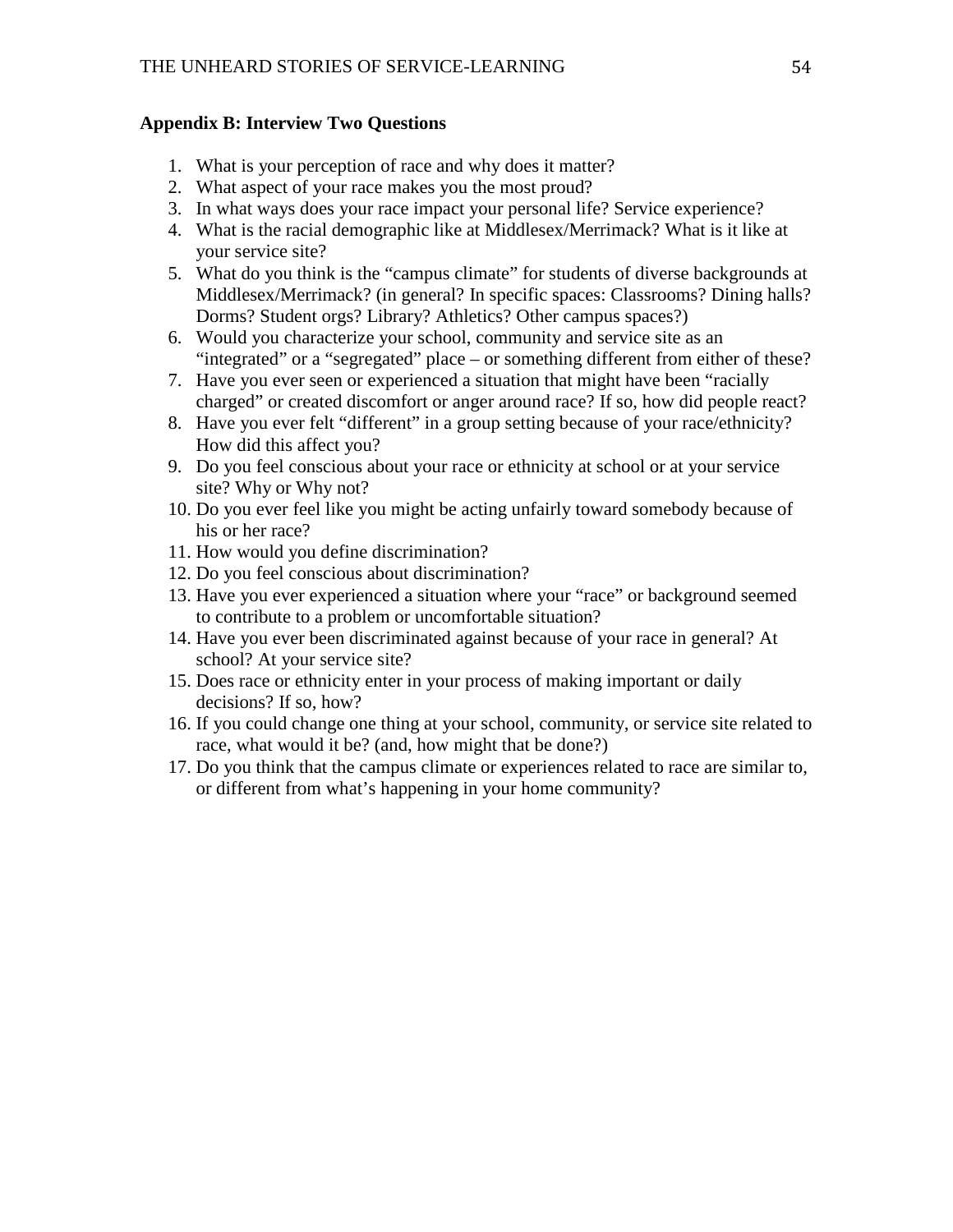#### <span id="page-55-0"></span>**Appendix C: Research Consent Form**

**Title of Study:** The Unheard Stories of Service-Learners: An Exploratory Study of the Assumptions of Race, Identity, and Privilege within the Service-Learning Experience

**Investigator:** Joy Faith Krefft, Merrimack College/Middlesex Community College

**IRB Number:** IRB-FY17-18-130

#### **Introduction**

You are being asked to be in a research study of the impact of racial identity on servicelearning experiences. You were selected as a possible participant because you meet the inclusion criteria of self-identifying as a race other than white and are taking or have taken a service-learning course. Please read this form and ask any questions that you may have before agreeing to be in the study.

#### **Purpose of Study**

The purpose of the study is to better understand the service-learning experience of students of color. This study specifically, will look at how the way students self-identifies play a role in how they experience service-learning.

#### **Description of the Study Procedures**

If you agree to be in this study, you will be asked to do the following things: participate in three to five separate interviews. The interviews will last 30-60 minutes. The interviews will be audio recorded for better transcriptions, but then deleted immediately. Topics that will be discussed in the interviews include identity, service-learning experiences, the identity development scale, and level of comfort and understanding within their service-learning experience.

#### **Risks/Discomforts of Being in this Study**

The interviews may produce feelings of discomfort, but they are not intended to create any physical or emotional harm. The purpose of the questions is to get to know you and your story and make sure that the information shared is portrayed correctly after all of the data is collected. There are no reasonable foreseeable (or expected) physical, psychological, or emotional risks with participating in this study.

#### **Benefits of Being in the Study**

The benefits of participation are that the study participants will be able to reflect upon their service-learning experience. Upon completion of the study, participants will also have access to the final study.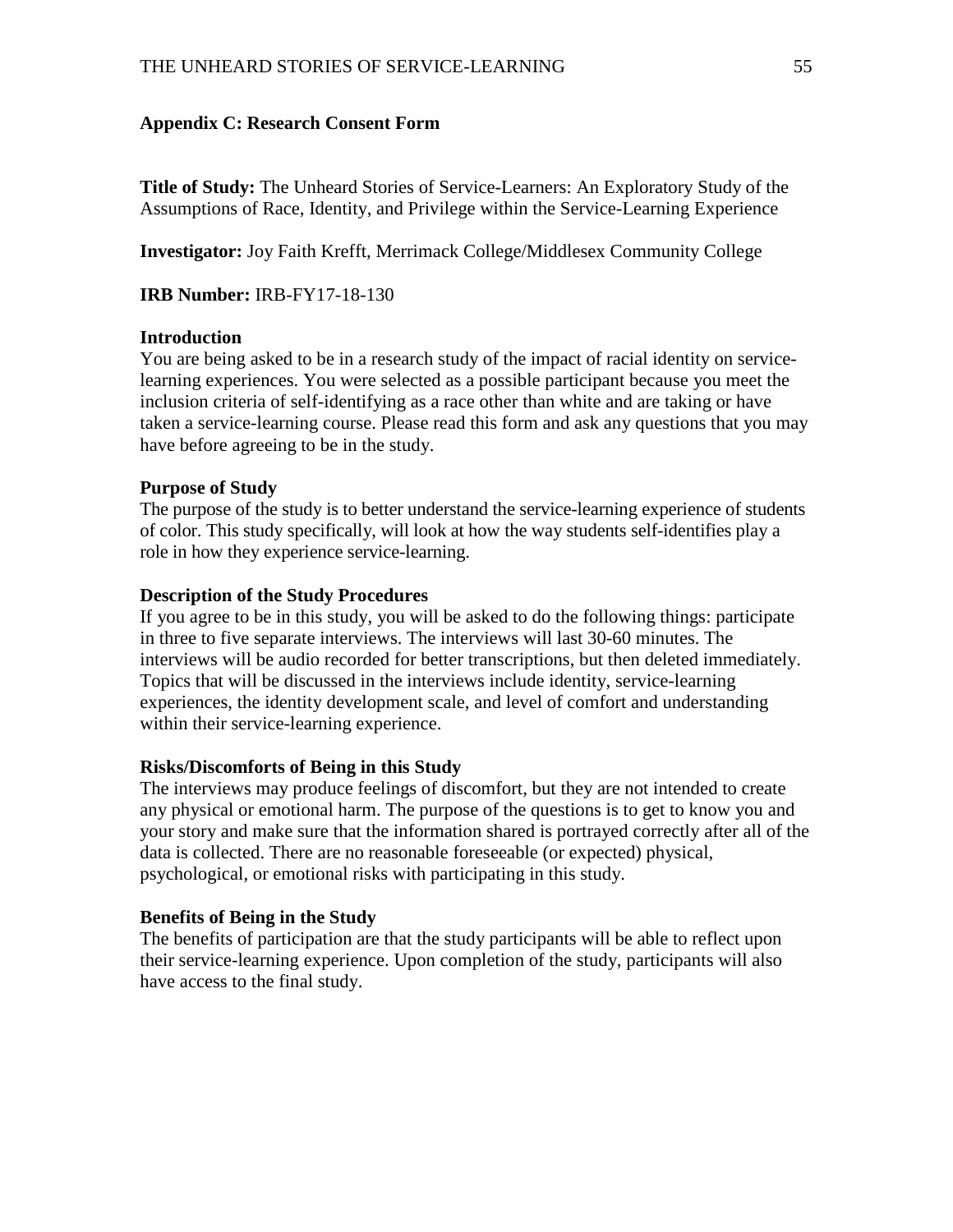#### **Confidentiality**

The records of this study will be kept strictly confidential. Research records will be kept in a locked file, and/or all electronic information will be coded and secured using a password-protected file. With audiotapes, only the principal investigator and the faculty advisor will have access to them and will be destroyed after the information has been transcribed. We will not include any information in any report we may publish that would make it possible to identify you. Anonymity will be made for each participant in the final study so that no information about a specific participant will be identifiable to that participant.

#### **Payments or Compensation**

No payment will be given for participating in this study.

#### **Right to Refuse or Withdraw**

The decision to participate in this study is entirely up to you.You may refuse to take part in the study *at any time*. Your decision will not result in any loss or benefits to which you are otherwise entitled. You have the right not to answer any question, as well as to withdraw completely from the interview at any point during the process; additionally, you have the right to request that the interviewer not use any of your interview material.You will have the right to a member check and make sure that the quotes used from your interviews are right and are portraying the right message.

#### **Right to Ask Questions and Report Concerns**

You have the right to ask questions about this research study and to have those questions answered by me before, during or after the research. If you have any further questions about the study, at any time feel free to contact me, Faith Krefft at krefftj@merrimack.edu or by telephone at 774-454-0650. You may also contact my Merrimack College faculty supervisor of this research*, Dan Sarofian-Butin at [SarofianButd@merrimack.edu](mailto:SarofianButd@merrimack.edu) or at 978-837-5075.* If you like, a summary of the results of the study will be sent to you. If you have any other concerns about your rights as a research participant that have not been answered by the investigators, you may contact the Chair of the Merrimack Institutional Review Board at 978- 837-5280 or by email at  $irb@merrimack.edu.$  If you have any</u> problems or concerns that occur as a result of your participation, you can report them to the Chair of the IRB at the contact information above.

#### **Informed Consent**

Your signature below indicates that you have decided to volunteer as a research participant for this study, and that you have read and understood the information provided above. You will be given a signed and dated copy of this form to keep, along with any other printed materials deemed necessary by the study investigators.

| Subject's Name (print):   | Date: |  |
|---------------------------|-------|--|
| Subject's Signature:      | Date: |  |
| Investigator's Signature: | Date: |  |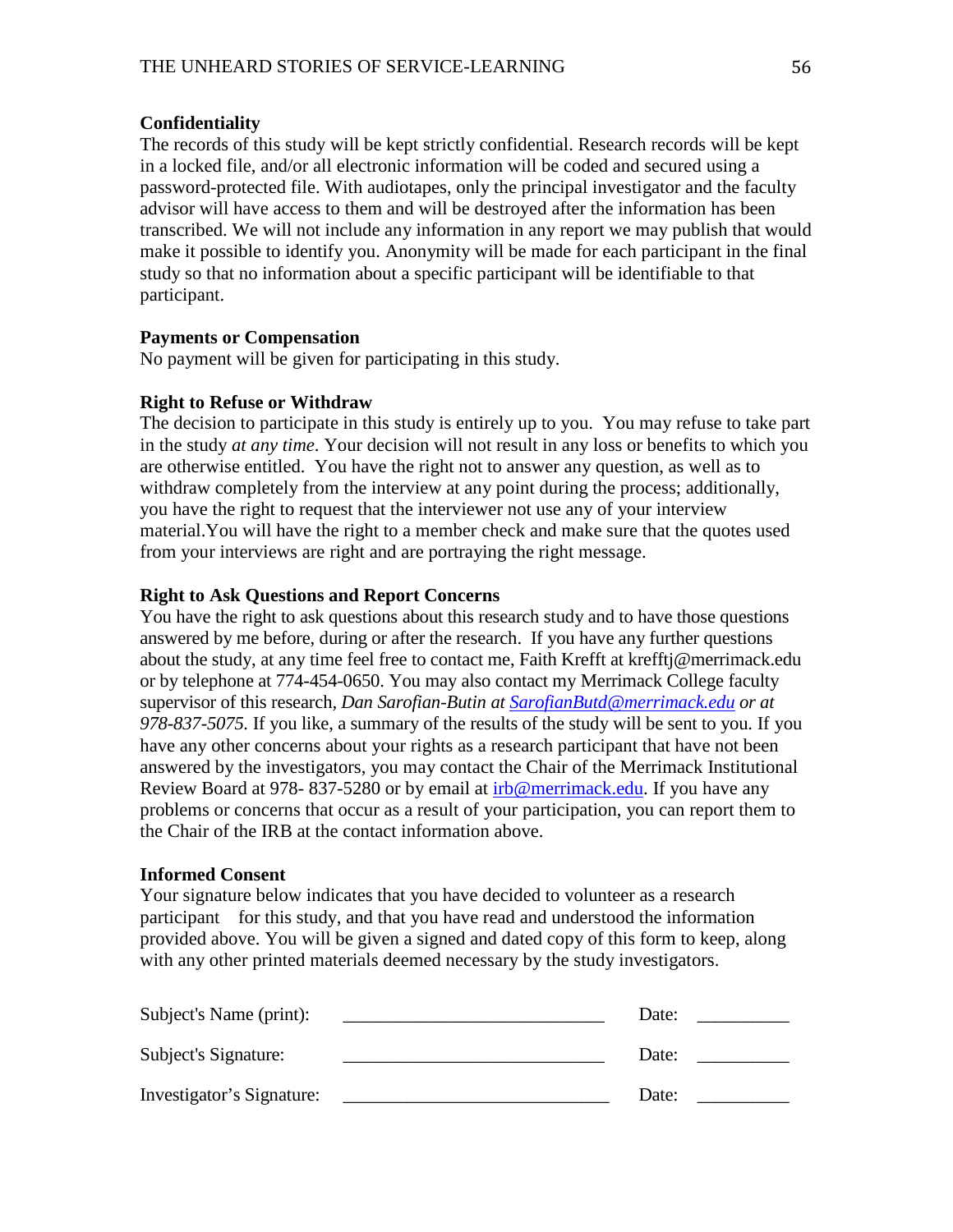| Pseudonym | Race            | School Year |
|-----------|-----------------|-------------|
| 1. Jamie  | Hispanic        | Junior      |
| 2. Paige  | <b>Biracial</b> | Freshman    |
| 3. Morgan | Middle Eastern  | Junior      |
| 4. Ruth   | Hispanic        | Sophomore   |

## <span id="page-57-0"></span>**Appendix D: Pseudonym Chart**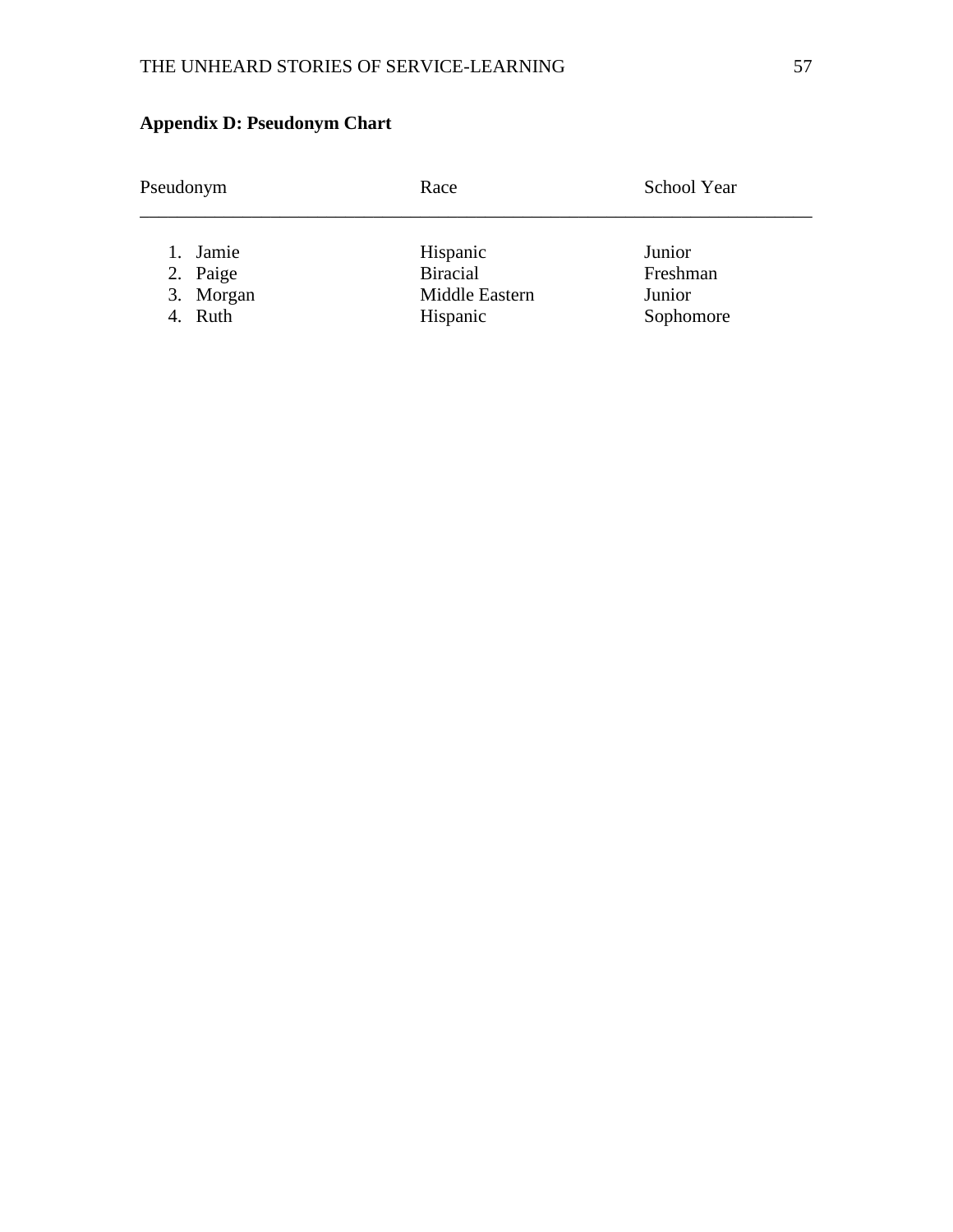<span id="page-58-0"></span>**Appendix E: Middlesex Community College IRB Approval Letter**



Bedford Campus · 591 Springs Road · Bedford, MA 01730-1197 · 781-280-3200 Lowell Campus · 33 Kearney Square · Lowell, MA 01852-1987 · 978-656-3200

2/28/2018

Jennifer Luddy 33 Kearney Square Lowell, MA 01852

RE: File # 2018-03

Dear Faith,

The research protocol for "The Unheard Stories of Service-Learners: An Exploratory Study of the Assumptions of Race, Identity, and Privilege within the Service-Learning Experience" has been determined to be Exempt under 45 CFR 46.101(b)1. The purpose of this letter is to notify you that the above referenced research protocol has been reviewed and approved by the Middlesex Community College IRB.

Continuing review and a final report are not required for Exempt research. Please notify the IRB Chair of any changes in your research protocol, unexpected adverse events, and also, if you decide not to continue or postpone your research project.

Our best wishes for continued success with your research.

Sincerely,

Jennifer Luddy

Jennifer Luddy IRB Chair Dean of Research and Planning